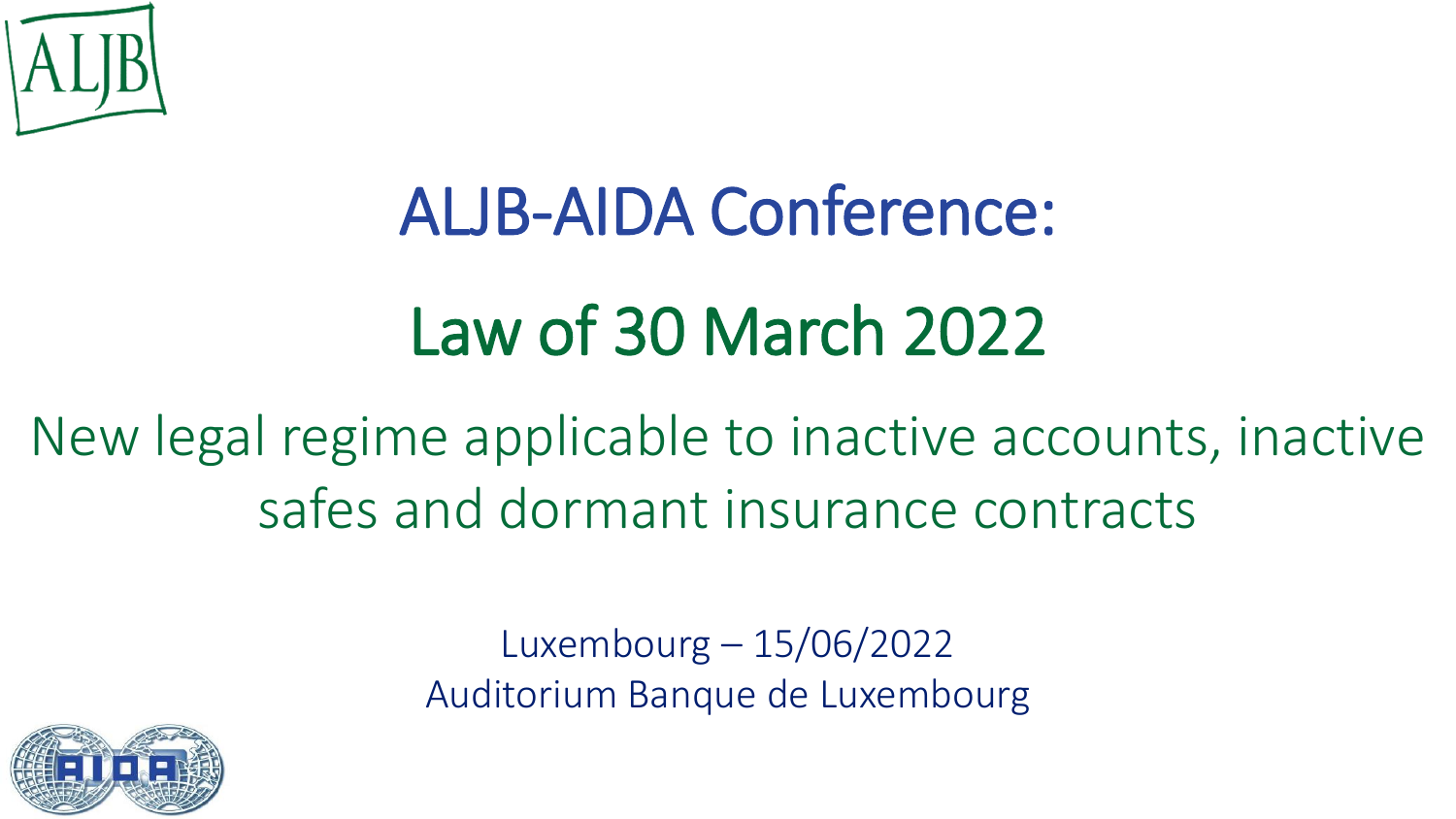# **GENERALITIES**

- Common text for bank accounts, safes and insurance contracts
- Inspired by the Belgian and French regimes
- 3 parts:
	- ‒ prevention
	- consignment
	- restitutionControl by the CSSF and the CAA

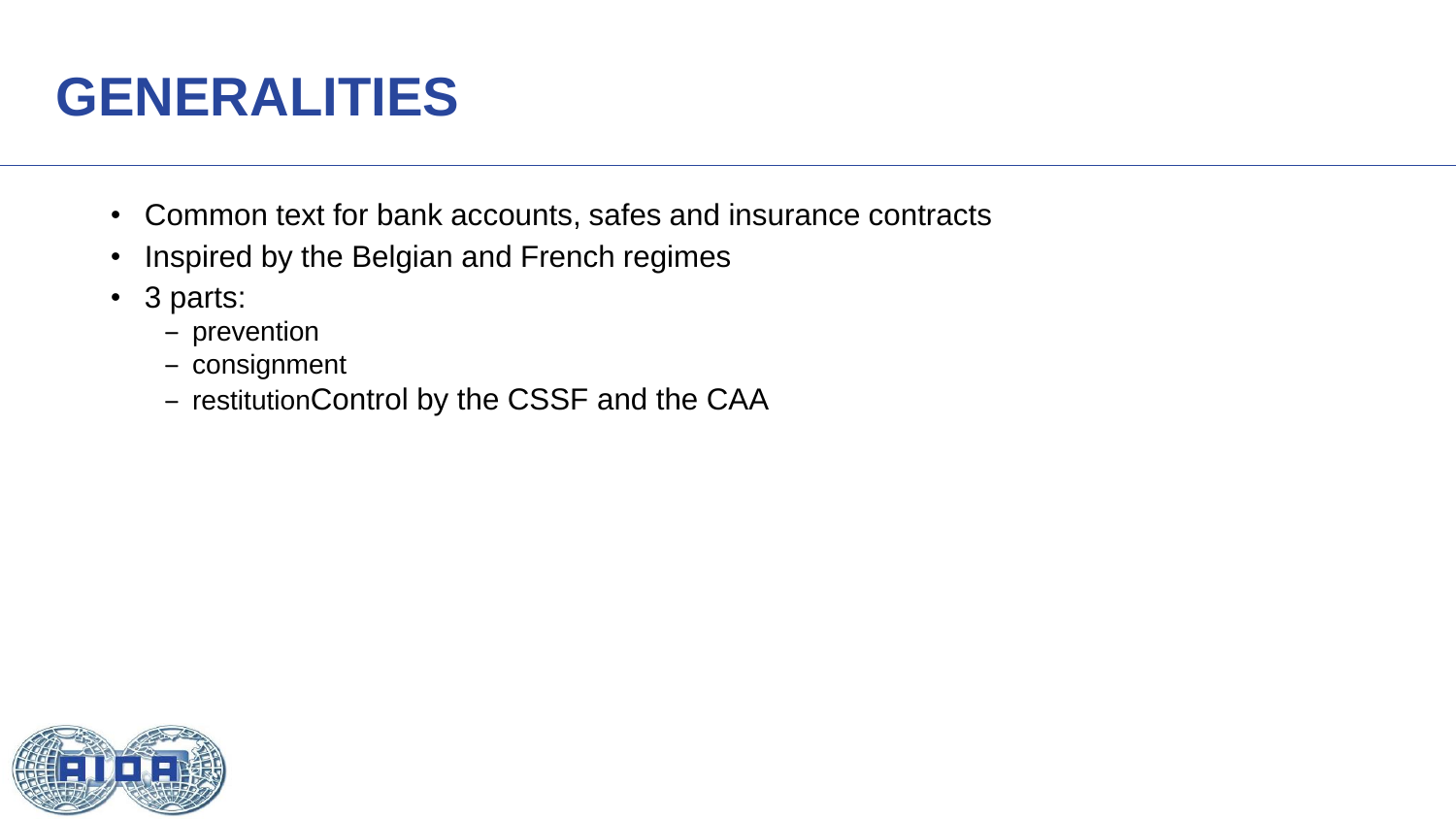

### SCOPE OF APPLICATION : ACCOUNTS AND SAFES

### (art. 1)

- **1. Unclaimed assets** in relation to:
	- **All type of accounts** (cash accounts, securities accounts, deposit accounts, fiduciary accounts, etc.) except electronic money accounts;
	- **Safes** (safes, compartments of safes, secured storage facilities).

#### **2. Held by or opened** with:

- **Credit institutions** authorised in **Luxembourg**;
- **Luxembourg branches** of foreign credit institutions;
- Post.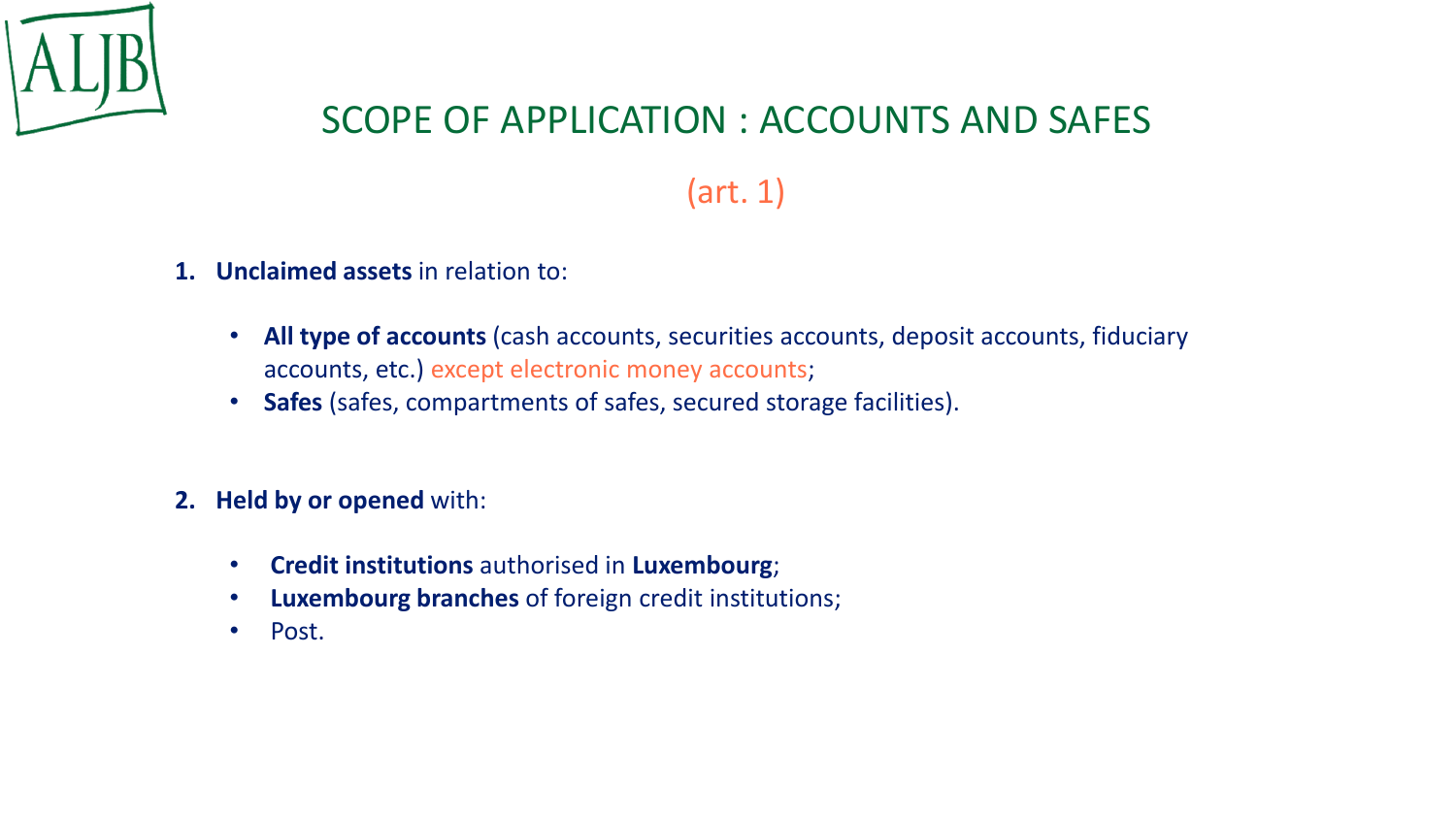# **SCOPE OF APPLICATION : INSURANCE**

- Insurance companies licensed in Luxembourg and Luxembourg branches of foreign companies
- -> Regardless of the place of residence of the policyholder and regardless of the law applicable to the contract
- ["foreign" companies = non-Luxembourgish]

[what about foreign branches of Luxembourgish insurance companies?]

• "Insurance contract" means an insurance contract within the meaning of Article 1, point A, of the amended law of 27 July 1997 on insurance contracts [Reference to "point A" -> intention to include all capitalization operations]

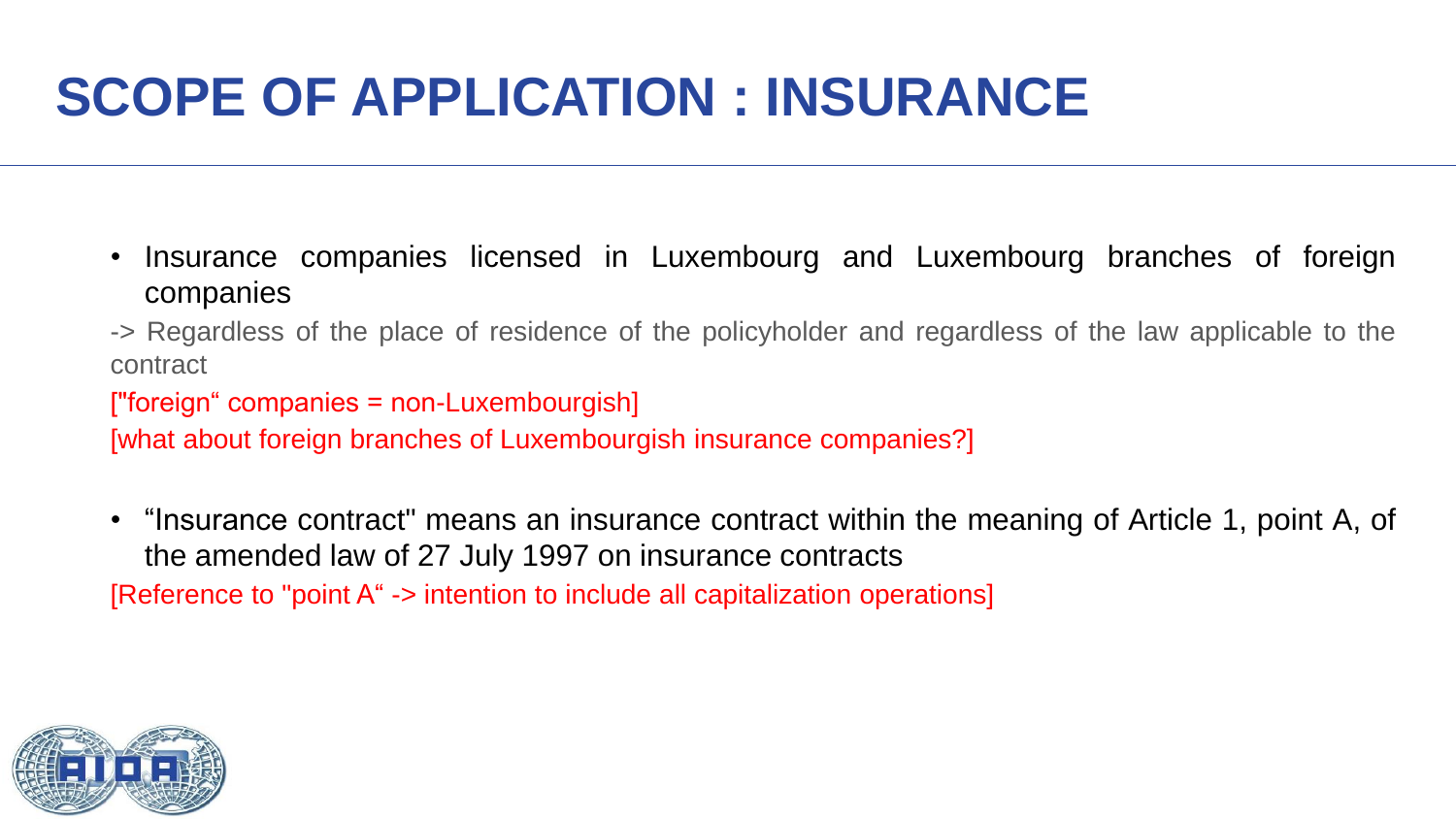# **SCOPE OF APPLICATION: INSURANCE**

• Only for insurances falling under the scope of Annex II to the law of 15/12/2015 -> "life" insurance in the broad sense (not applicable to non-life insurances) :

Life insurance, death insurance, endowment insurance, annuity insurance, nuptial/birth insurance, permanent health insurance, "tontine" operations, capitalization operations, management operations of collective pension funds

A and all insurance or capitalization contracts qualified as such according to the law applicable to the contract

• Definitions of **"policyholder", "insured person" and "beneficiary"**, aligned with the Luxembourg law 27/7/1997 (insurance contract), but autonomous in view of the application of the law beyond contracts subject to Luxembourg law

Broad definition of "beneficiary" that is intended to also include capitalization contracts that do not have a beneficiary

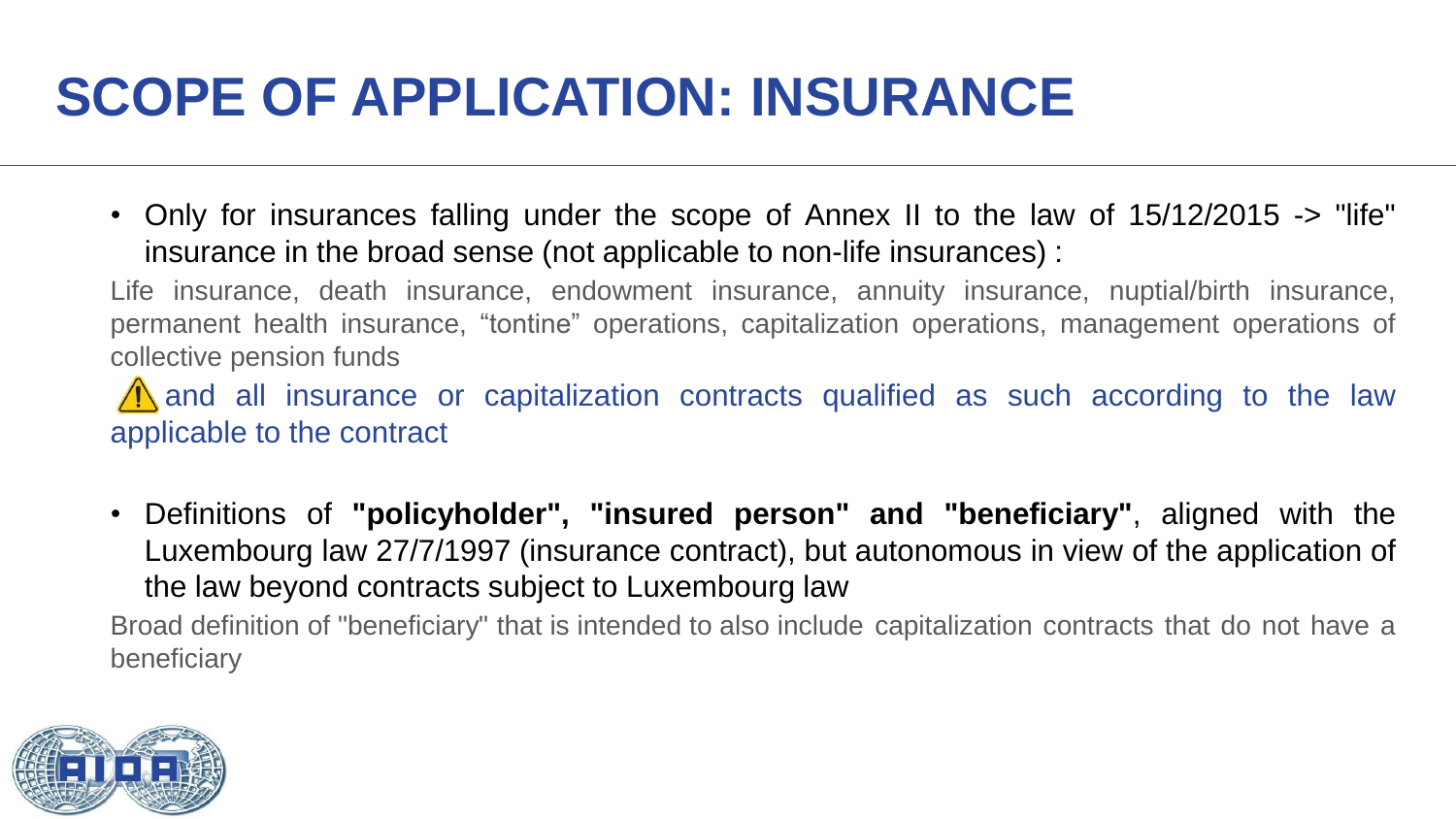

- **1. Banks (B)** shall maintain **regular contact** with the accountholder(s) and remain vigilant to prevent account(s) to become inactive / **Insurance companies (IC)** shall apply **vigilance measures** and identify when capitals become due
- **2. B/IC:** Internal organisation to be set up by **enacting internal procedures** to **identify accounts/safes/contracts** likely to become inactive and to ensure **appropriate follow-up**
- **3. B:** Specific **attention** to **operation(s) initiated on inactive account(s)** and update of client relationship
- **4. IC:** Appropriate measures during the **whole duration of the contract** in order to facilitate vigilance and research obligations

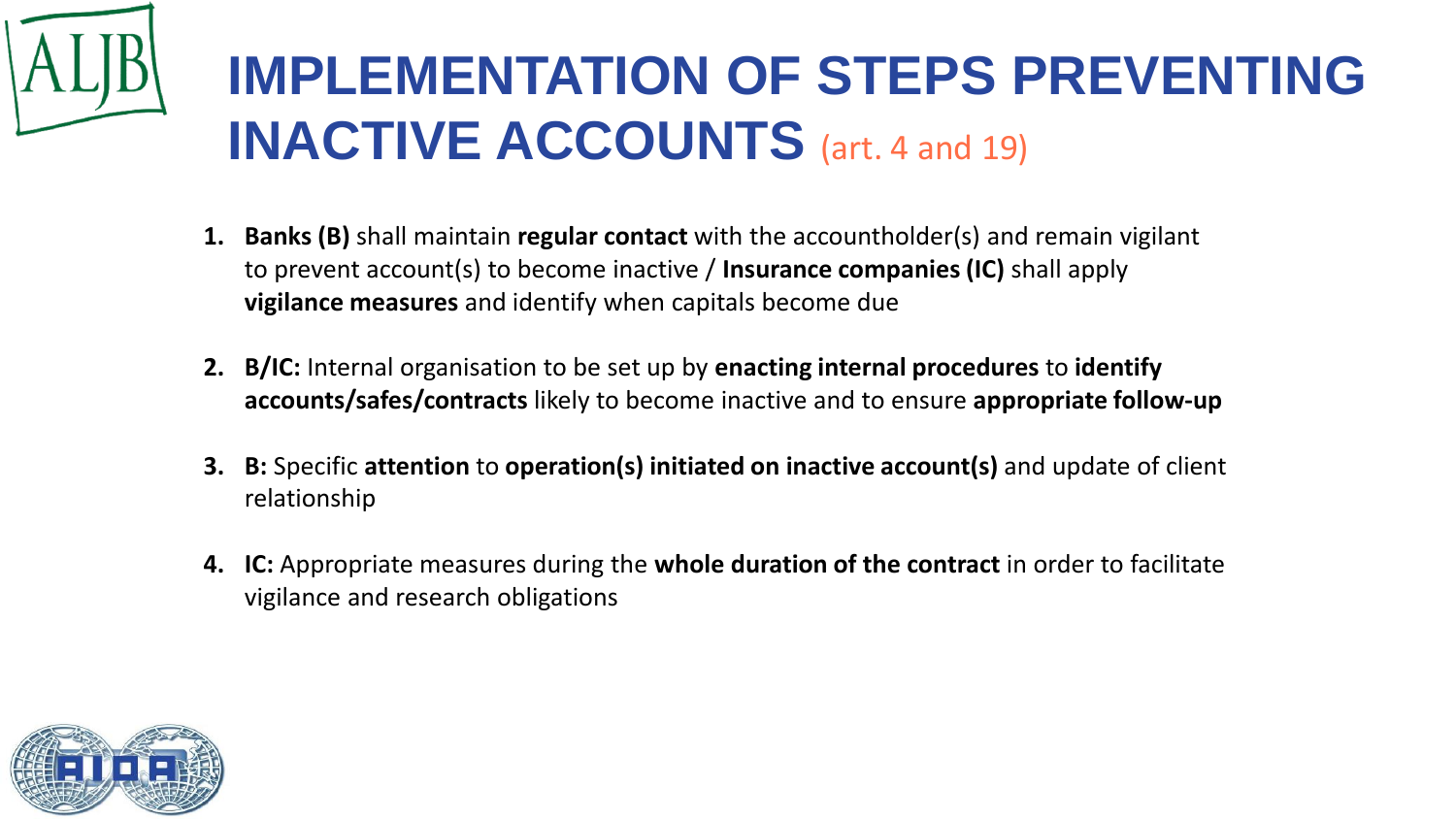

### INACTIVE ACCOUNTS AND RELEVANT INACTIVITY PERIOD (II)

1. An **account** is considered as **inactive** after an **inactivity period of six (6) years**. (art. 7)

2. The **inactivity period** of an account **starts from the first day where the accountholder has not initiated any operation** in relation to the bank account(s) and **no sign of activity** of the accountholder in any form has been received or noticed by the bank with whom the accounts are opened. (art. 2)

**3. Closed accounts** with **no activity for more than six (6) years** and where the banks remains depository of unclaimed assets are **considered as inactive** accounts. (art. 1 5°)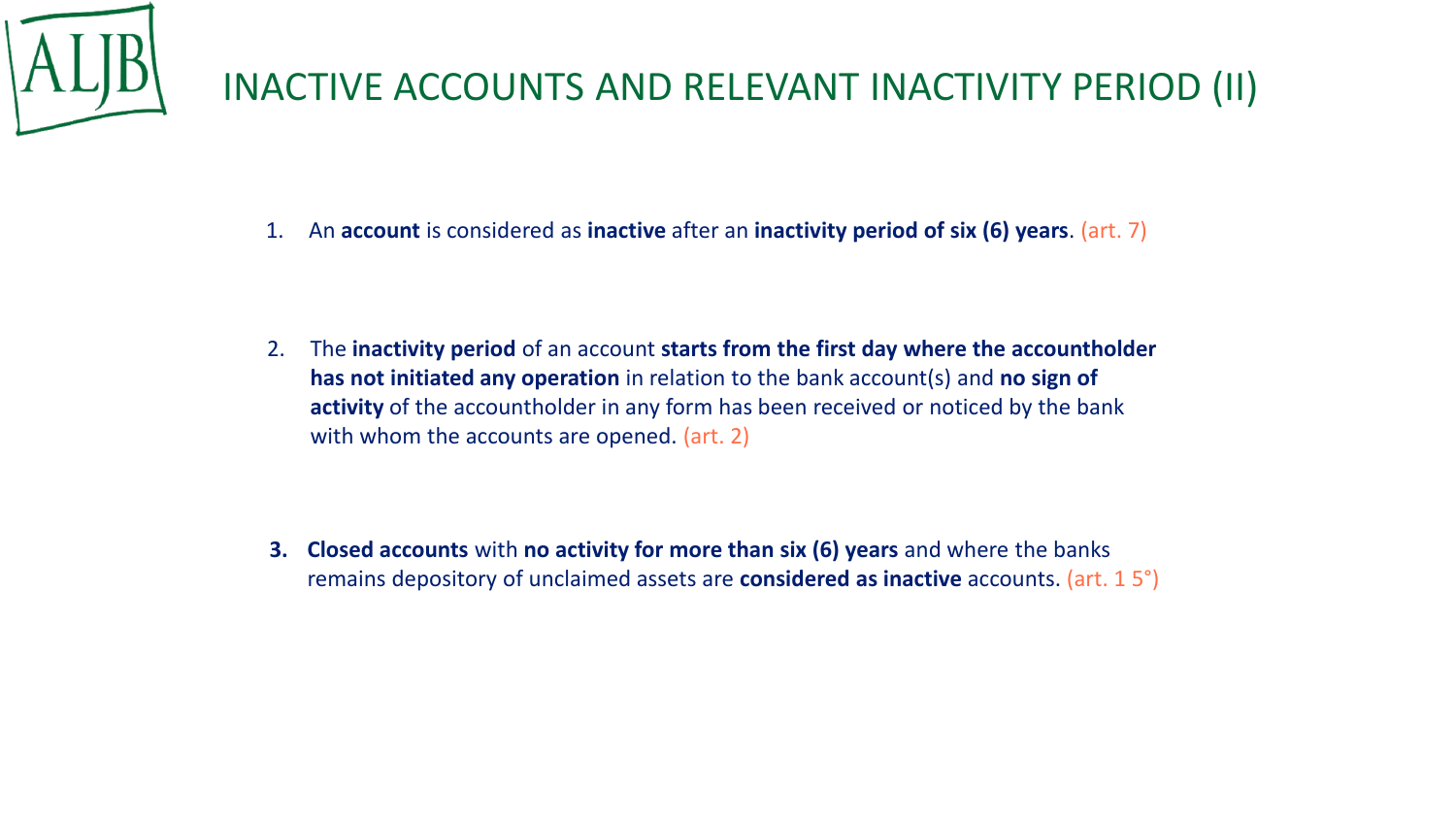

### INACTIVE ACCOUNTS AND RELEVANT INACTIVITY PERIOD (II)

#### **Timeline:**

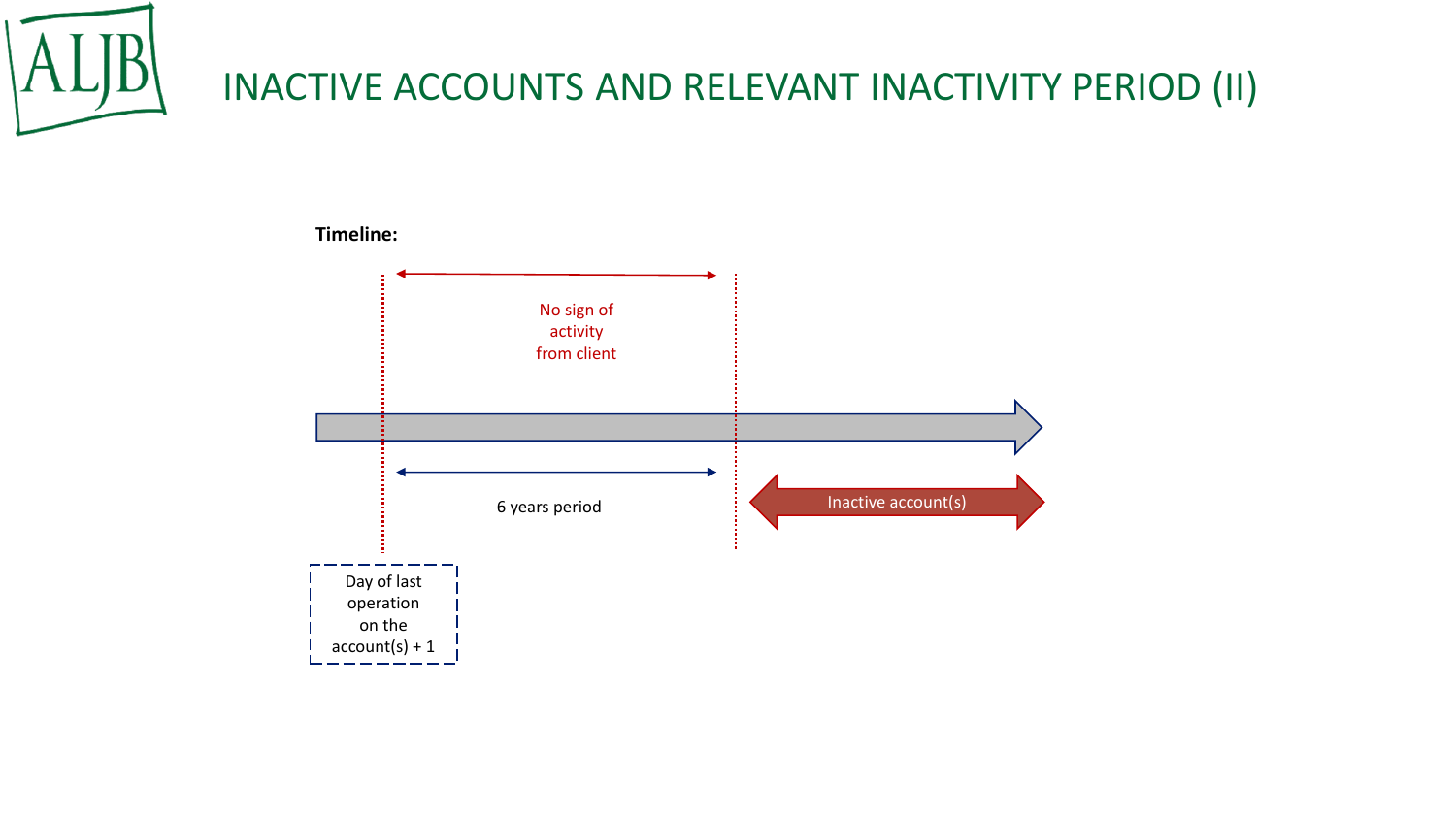

### OBLIGATIONS RESULTING FROM INACTIVE ACCOUNTS (I)

- **1. Initial information obligation (art. 5) :**
	- ➢ If account(s) **remain inactive for a period of three (3) years**, the bank **shall inform** the accountholder or the beneficiaries of the consequences of the account(s) remaining inactive.
	- ➢ **Information** be provided **within three (3) months** after the three year period and shall be **confirmed by a registered letter** sent with acknowledgement of receipt.
- **2. Additional searches obligation (art. 6) :**
	- $\triangleright$  If no operation on the account is initiated by the account holder within the three months after the sending of the registered letter, **additional searches have to be undertaken by the bank** to contact the accountholder.

#### **3. Final information obligation (art. 8) :**

- ➢ If account(s**) remain inactive for a period of nine (9) years**, the bank **shall inform again** the accountholder or the beneficiaries of the consequences of the account(s) remaining inactive.
- ➢ I**nformation** be provided **within three (3) months** after the nine year period and shall be **confirmed by a registered letter** sent with acknowledgement of receipt.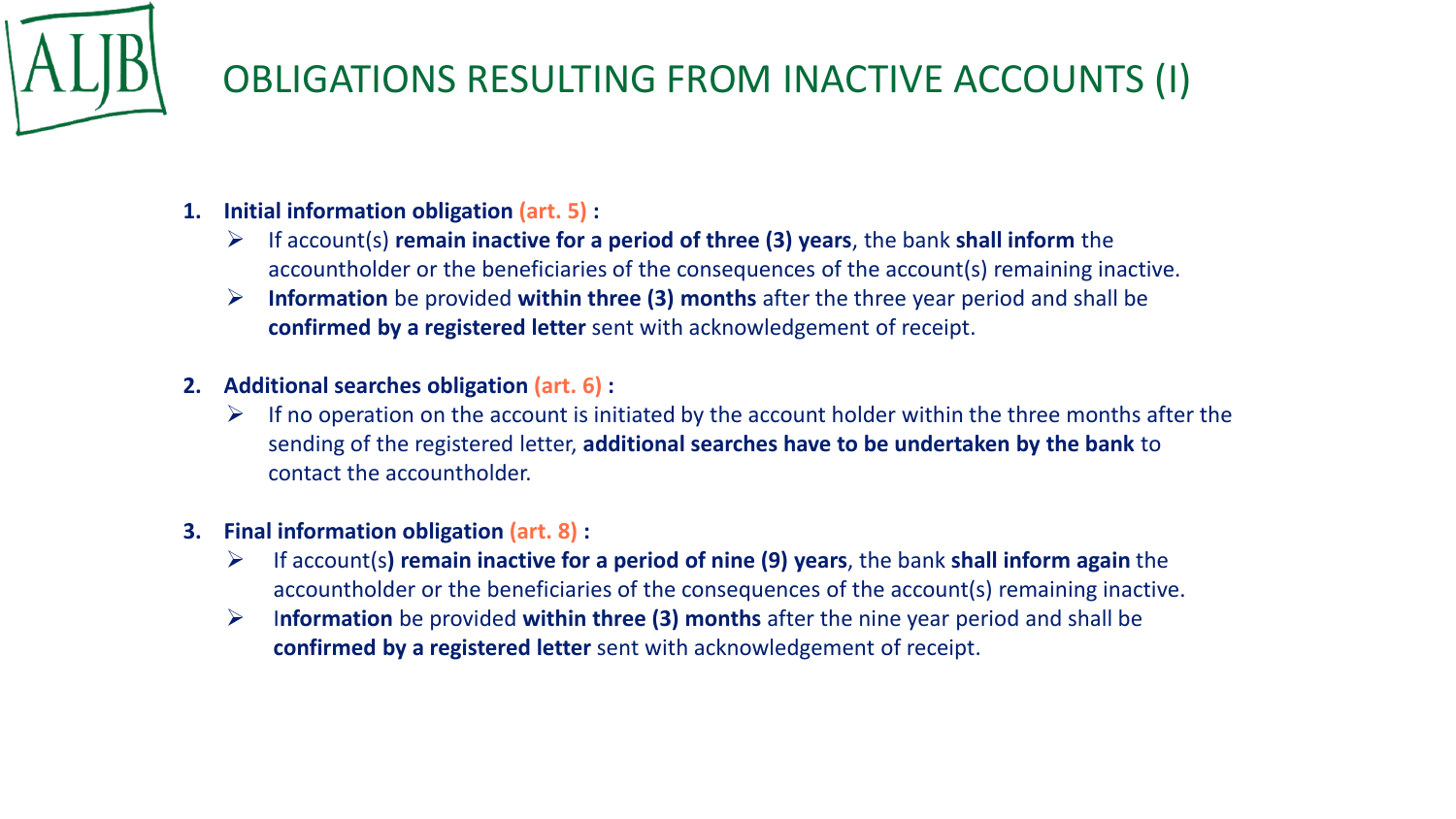

#### **Additional searches obligation (art. 6)** :

- 1. to **contact accountholders** or to **identify and contact beneficiaries** (in case of succession or liquidation);
- **2. search costs** can be **charged** (if information obligation complied within applicable time period) **but** must be **proportionate**;
- 3. search costs **cannot exceed 10%** of the deposited assets and are **capped at EUR 25,000**;
- **4. does not apply** to accounts with balance below EUR 2,500;
- **5. evidences** of searches undertaken shall be kept;
- **6. third parties** bound by professional secrecy duty or confidentiality agreement can be used to perform the searches **without infringement of the banks professional secrecy duty**;
- **7. ceases** when accountholders cannot be contacted or beneficiaries can neither be identified nor contacted or a consignment request is made.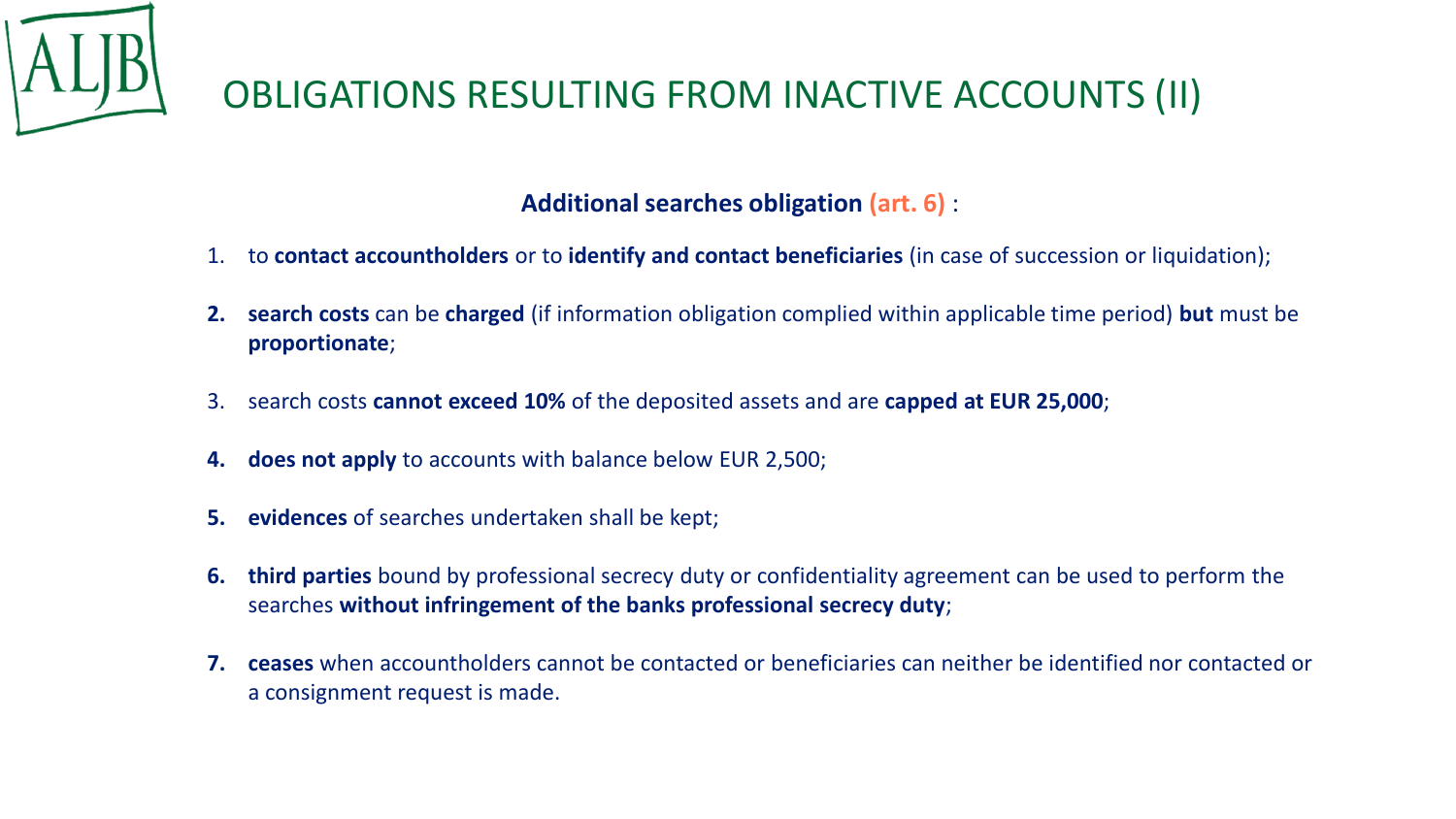

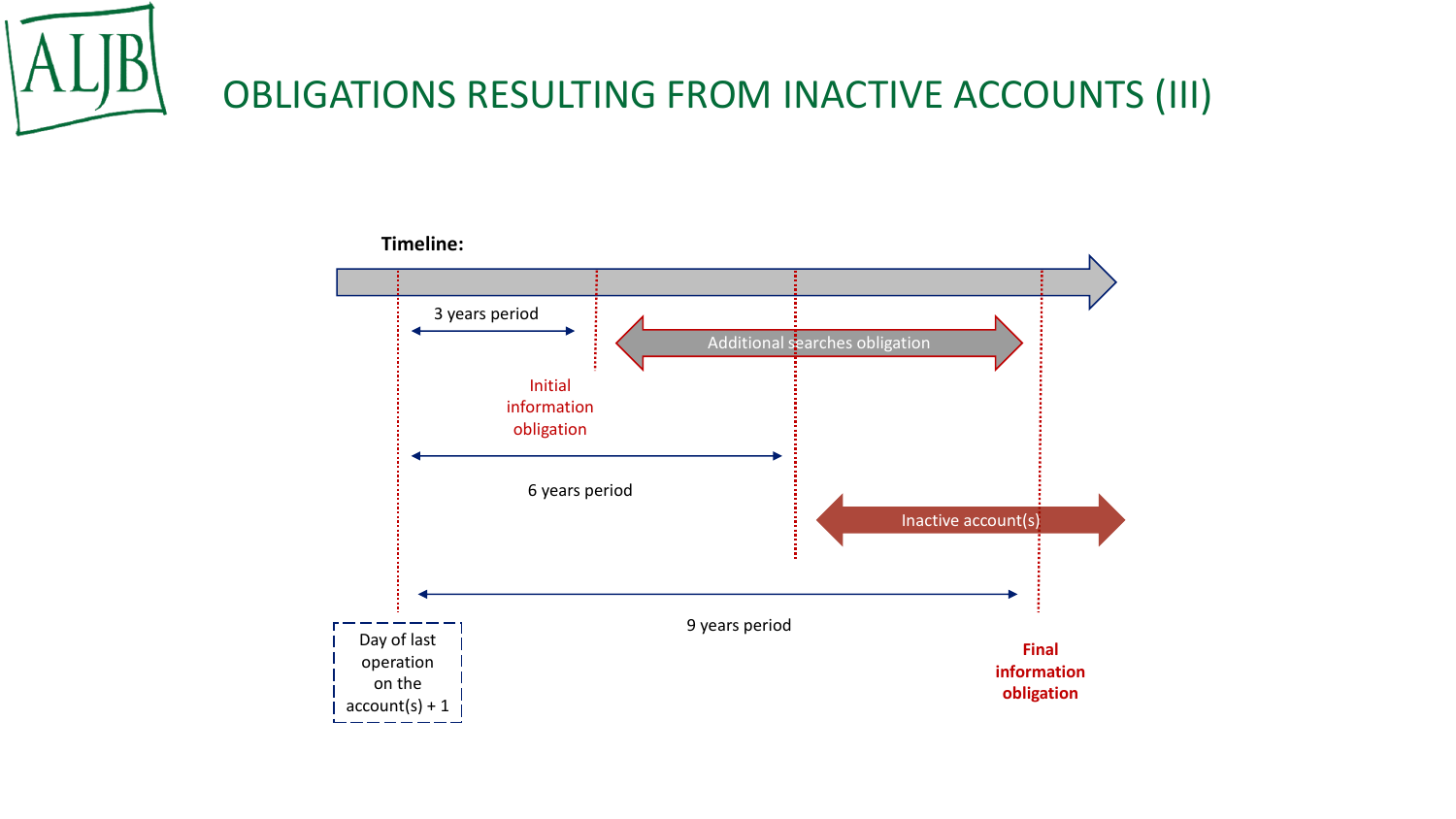

### INACTIVE SAFE AND RELEVANT INACTIVITY PERIOD (I)

- 1. A **safe** is considered as **inactive** after an **inactivity period of six (6) years** when **no sign of activity of the safeholder** in any form has been received or noticed by the bank with whom the safe is held (art.12).
- 2. The **inactivity period** of a safe **starts from the first day where** no sign of activity of the accountholder in any form has been received or noticed by the bank with whom the safe is held (art. 2).

*Disclaimer: the obligations regarding an inactive safe may depend whether the safe is linked or not to an account – if the safe is linked to an account, the regime applicable to inactive accounts may prevail and/or have an impact on the rules applicable to an inactive safe.*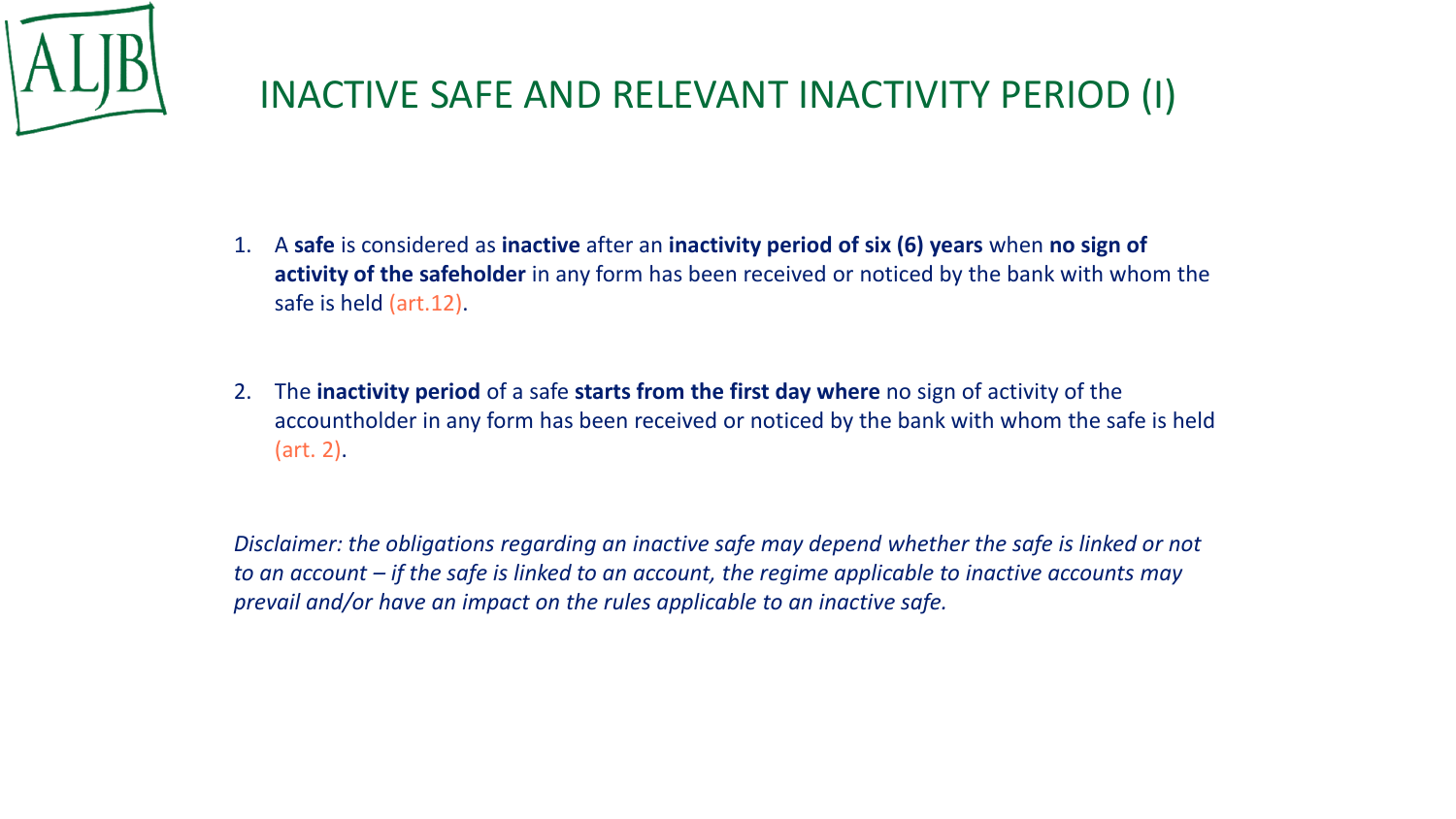

### INACTIVE SAFE AND RELEVANT INACTIVITY PERIOD (II)



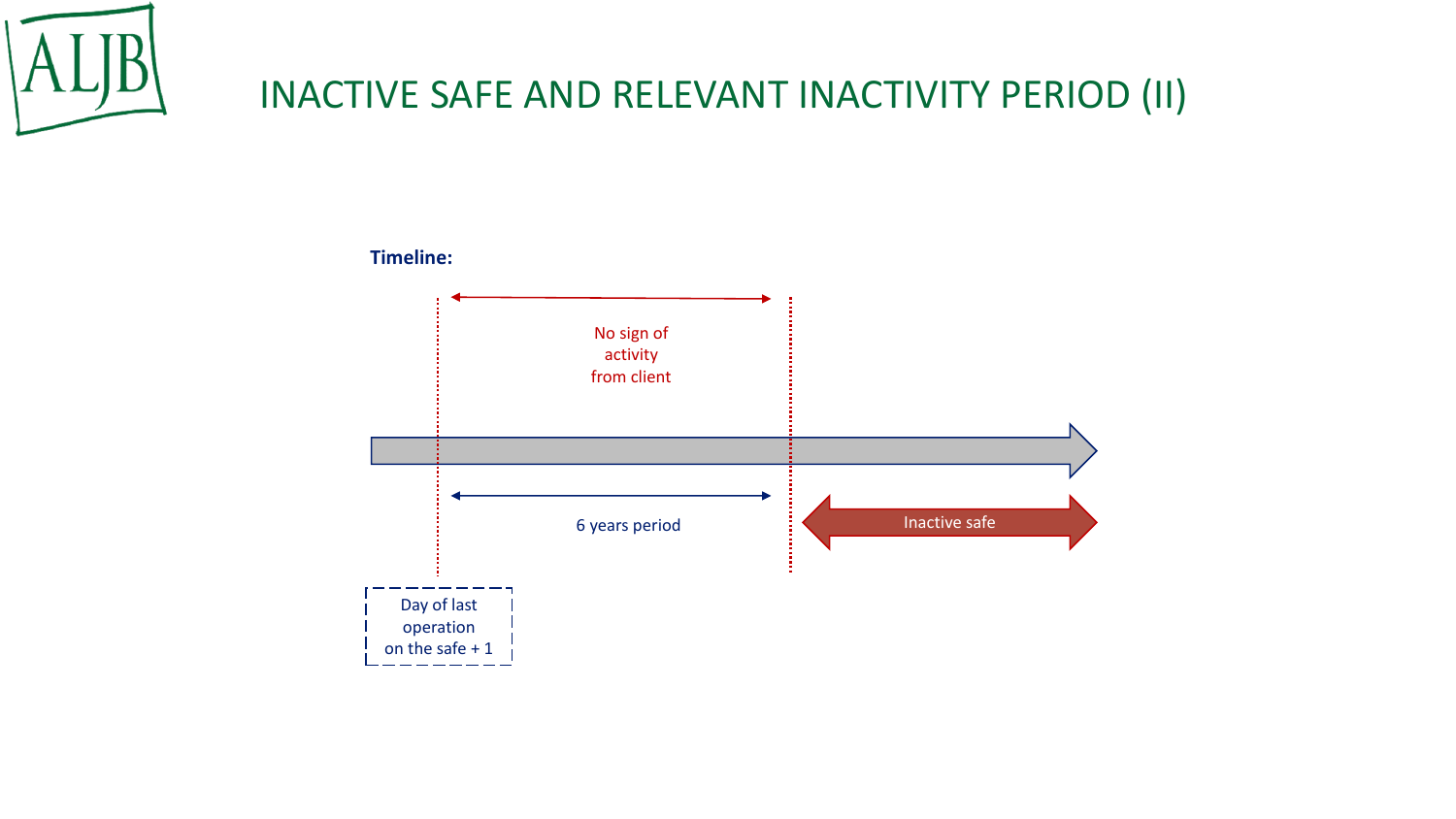

### OBLIGATIONS RESULTING FROM INACTIVE SAFE (I)

- **1. Initial information obligation (art. 11) :**
	- ➢ If safe **remain inactive for a period of five (5) years**, the bank holding the safe **shall inform** the safeholder or the beneficiaries of the consequences of the safe remaining inactive as per applicable legal provisions
- **2. Additional searches obligation:**
	- ➢ **No obligations to perform additional searches** to be undertaken by the bank
- **3. Final information obligation (art. 13) :**
	- $\triangleright$  If the safe remains inactive for a period of nine (9) years, the bank with whom the safe is held shall inform again the safeholder or the beneficiaries of the consequences of the safe remaining inactive as per applicable legal provisions;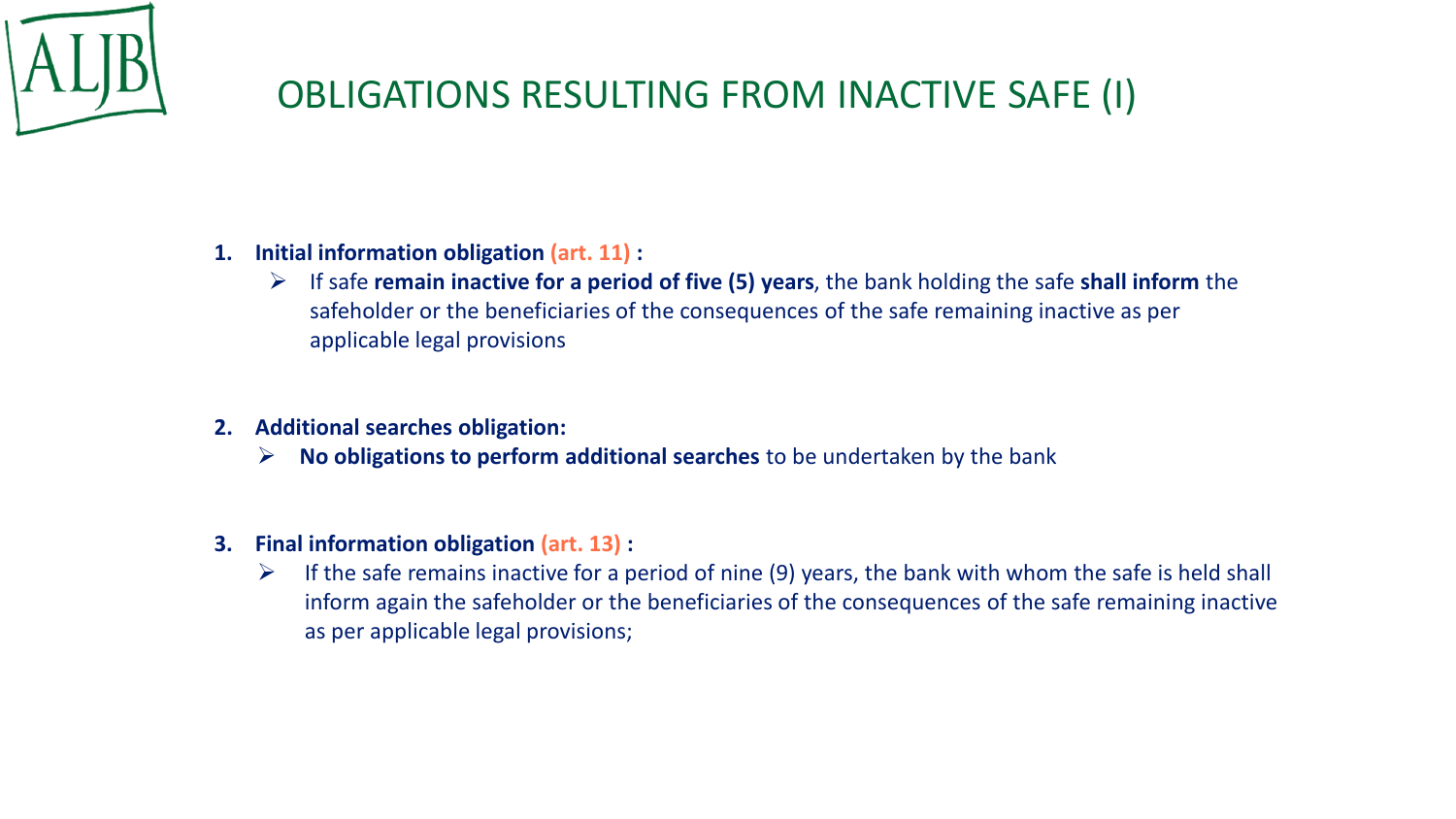

### OBLIGATIONS RESULTING FROM INACTIVE SAFE (II)

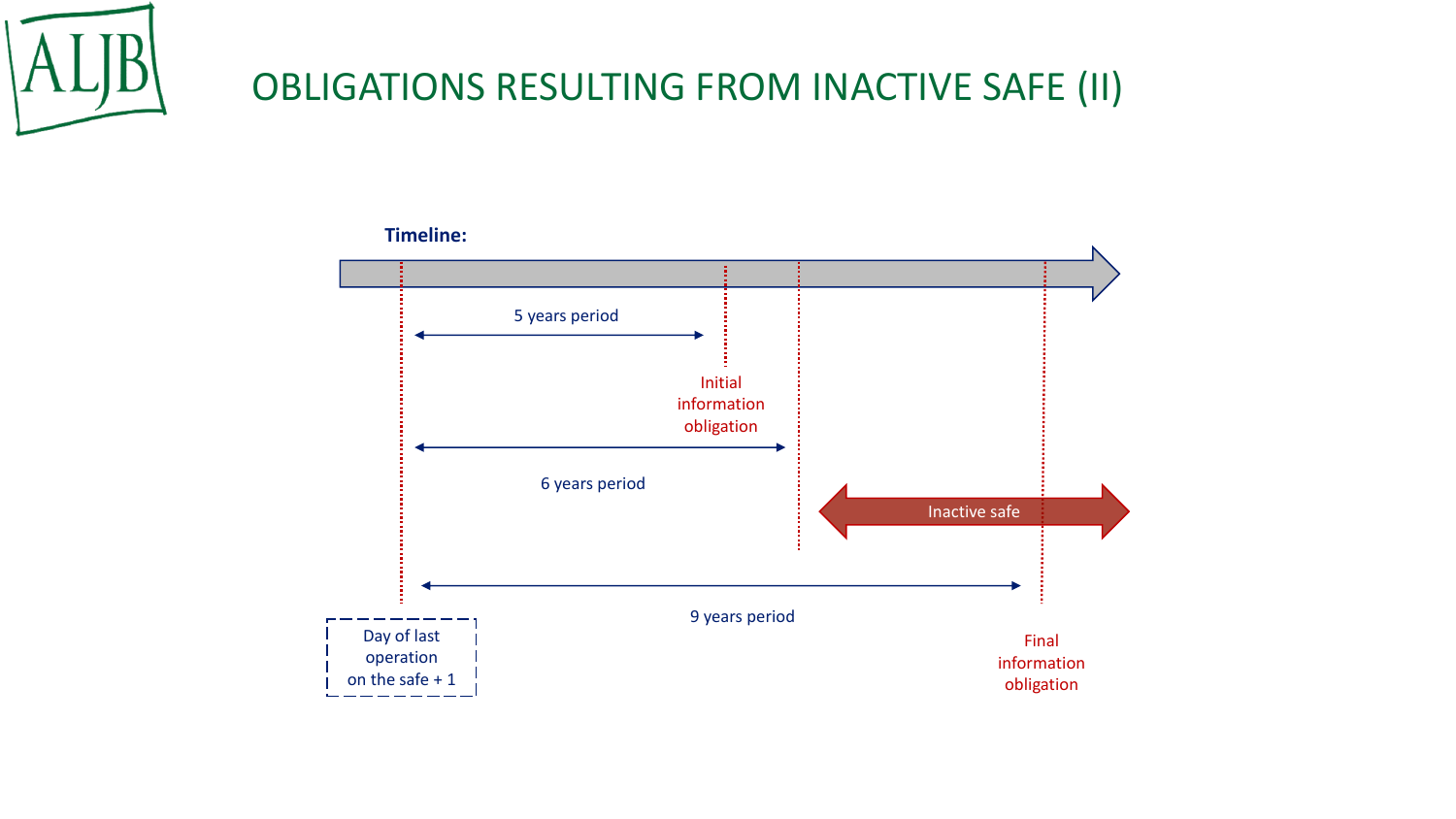## **PREVENTION FOR THE INSURANCE SECTOR**  INFORMATION OBLIGATION (art. 20)

#### • **Important to keep in mind:**

- ‒ "Inactivity" = no beneficiary has claimed benefits which are due (or presumed due)
- ‒ vs. "dormant contract" = inactivity has lasted for 2 years

#### • **Which obligation?**

- contacting the insured person
- ‒ drawing the insured person's attention to the consequences of an inactivity

#### • **When?**

- ‒ **Case 1:** "whole life" contracts or term >90 years:
	- **When the insured person reaches the age of 90**

[if 2 insureds persons: oldest if benefit on 1<sup>st</sup> death, youngest if benefit on 2<sup>nd</sup> death]

– **and if:**

- insurer had **no contact** "directly or indirectly" with the insured person for the **past 2 years** -> obligation to have a follow-up of the insured person's anniversary dates and a "tracing" of the contacts with the insured person.

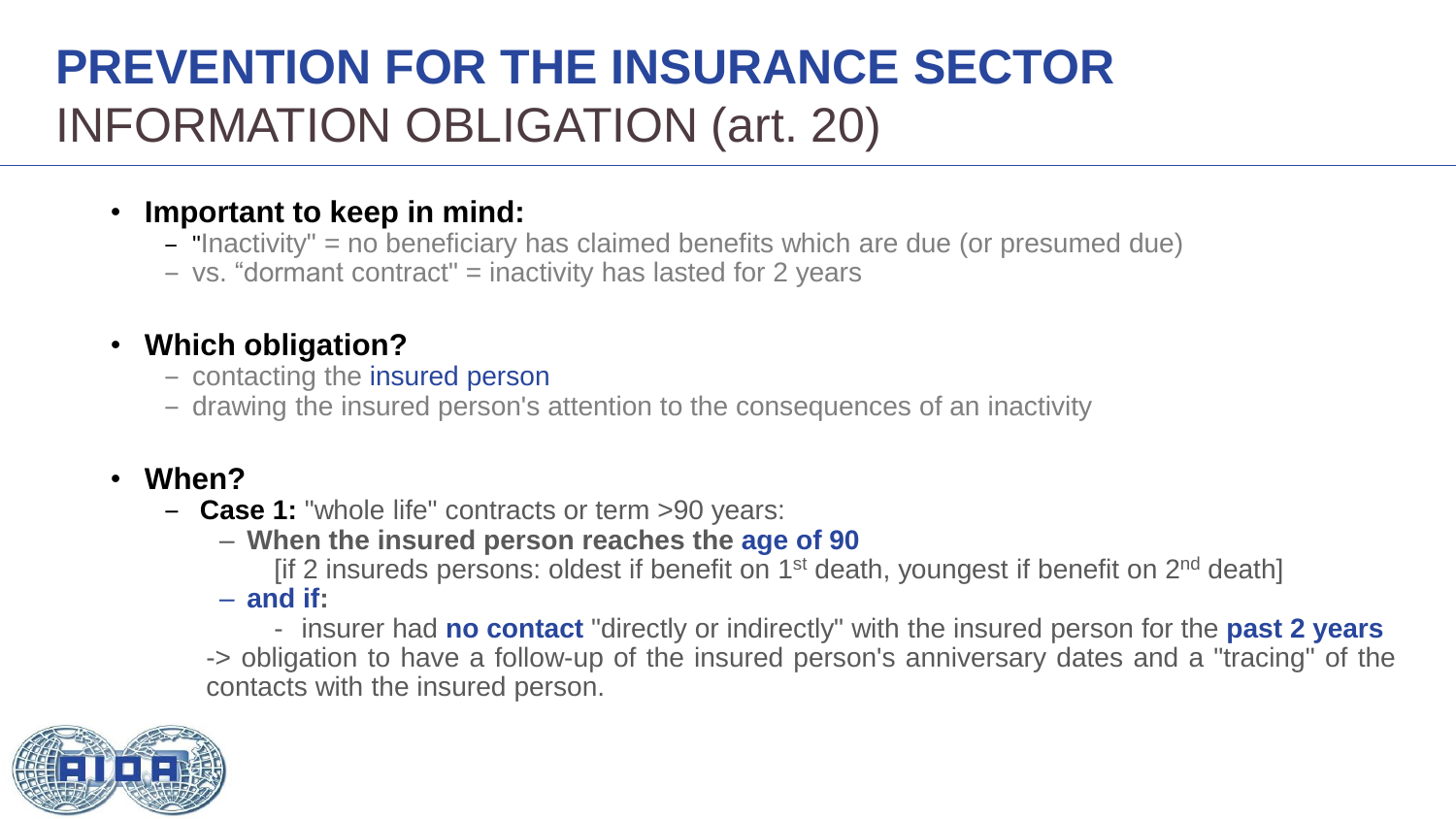## **PREVENTION FOR THE INSURANCE SECTOR**  INFORMATION OBLIGATION (art. 20)

- ‒ **Case 2:** Contracts with term ≤90 years and lifetime benefits: at the end of the contract
- ‒ **Case 3** for info : Contract with term ≤90 years and benefits only in case of death: no obligation
- **Deadline:** within 3 months (from 90 years [case 1] / from term [case 2])
- **Modalities:**
	- ‒ "by any means": mail, e-mail, telephone, private/professional, "web-banking", via "agent" [= broker]
	- ‒ on the basis of "data available" to the insurer, but possibility of contacting the policyholder for information on how to contact the insured person [also policyholder's successors or heirs?].
	- ‒ confirmed **by a registered letter** sent **with acknowledgement of receipt** to the last address
	- -> special vigilance and tracing if sending is returned

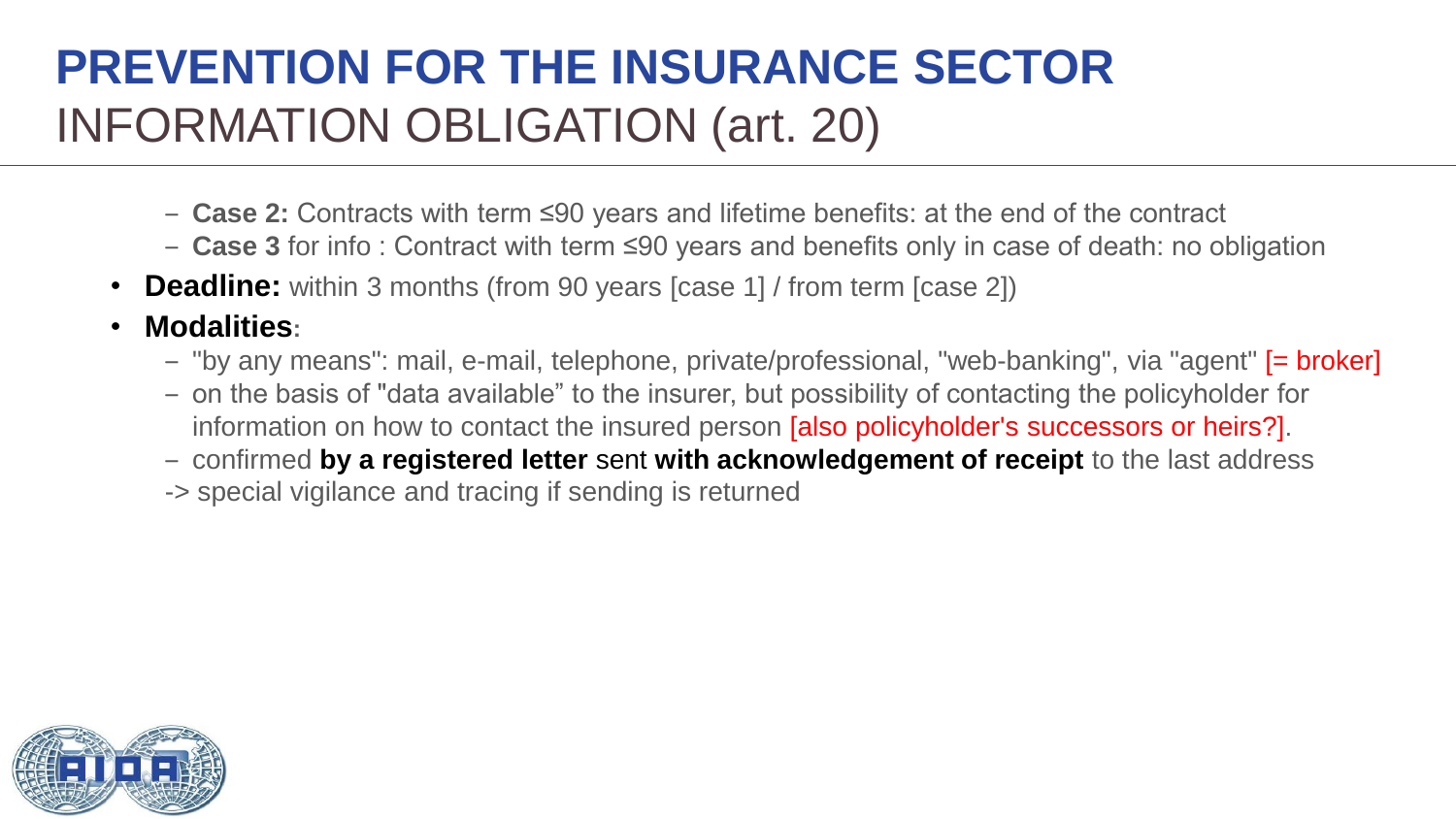## **PREVENTION FOR THE INSURANCE SECTOR** INFORMATION OBLIGATION (art. 20)

- **Consequences** (cases 1 et 2):
	- ‒ **if no manifestation within 3 months** of the information [signature of the acknowledgement receipt=manifestation; execution of operations without client intervention ≠ manifestation] **AND:**
	- ‒ **no proof** that the insured person **is alive (case 1) or dead (case 2)**

#### **THEN:**

- insured event is presumed to have occurred [on which date? -> end of 3 months period]
- ‒ **benefit presumed** due within 3 months [of the presumed realization of the insured event]
- **-> starting point of the "inactivity" (art. 2)**

[inactivity ceases if any manifestation of the insured person subsequently occurs (art. 2)]

[for info: Consequences (case 3): if no "indication or evidence" of premature death THEN insured event presumed not realized ]

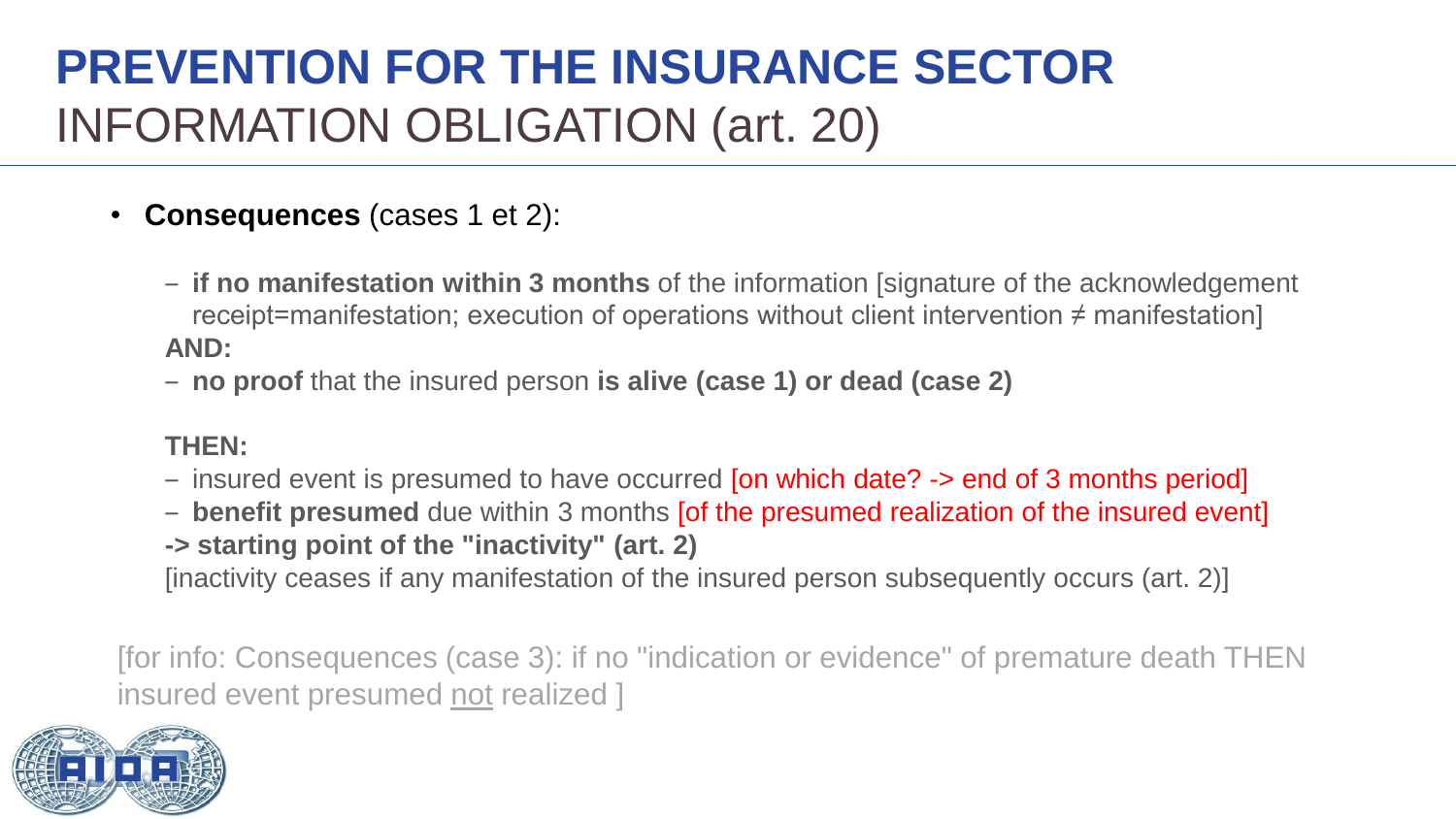## **PREVENTION FOR THE INSURANCE SECTOR**  INFORMATION OBLIGATION: quid capitalisation contracts?

- **No insured person** to contact or whose death or survival should be verified
- According to the authors of the bill of law: **only the term of the contract** to be considered
- No presumed due date for benefits (only the term of the contract)
- The **whole mechanism of article 20** [see above] **does not apply**: If at the end of the contract no "beneficiary" (in the broad sense) comes forward  $\rightarrow$  term of the contract = starting point of "inactivity" (art. 2)

-> direct application of article 21 [see below]

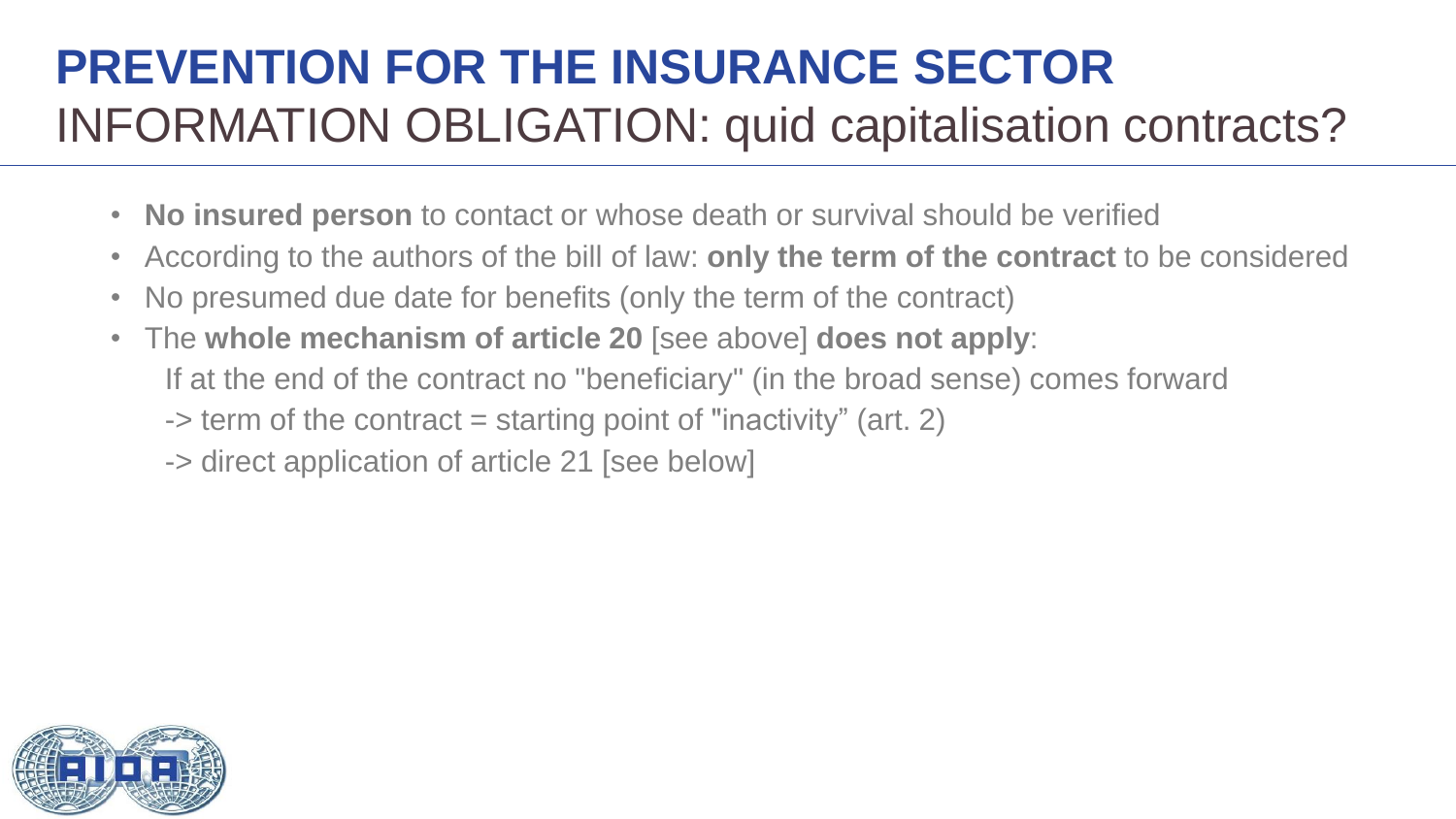## **PREVENTION FOR INSURANCE SECTOR**  2<sup>ND</sup> INFORMATION OBLIGATION (further to inactivity) (art. 21)

• **Starting point: Contract in situation of "inactivity"** (following the presumption of art. 20 or found otherwise)

Reminder: Inactivity = no beneficiary has claimed benefits which are due (or presumed due)

#### • **2 nd information obligation** (art. 21):

- ‒ **When?** After 1 year of inactivity
- ‒ **Who?** Information of the "known" beneficiary(ies)
- ‒ **Deadline:** within 3 months (of the expiration of the year of inactivity)
- ‒ **Modalities:** see above (according to available information and last known address)
- **Time limit of 3 months** for the beneficiaries to react **-> otherwise: 2 nd step (research)**

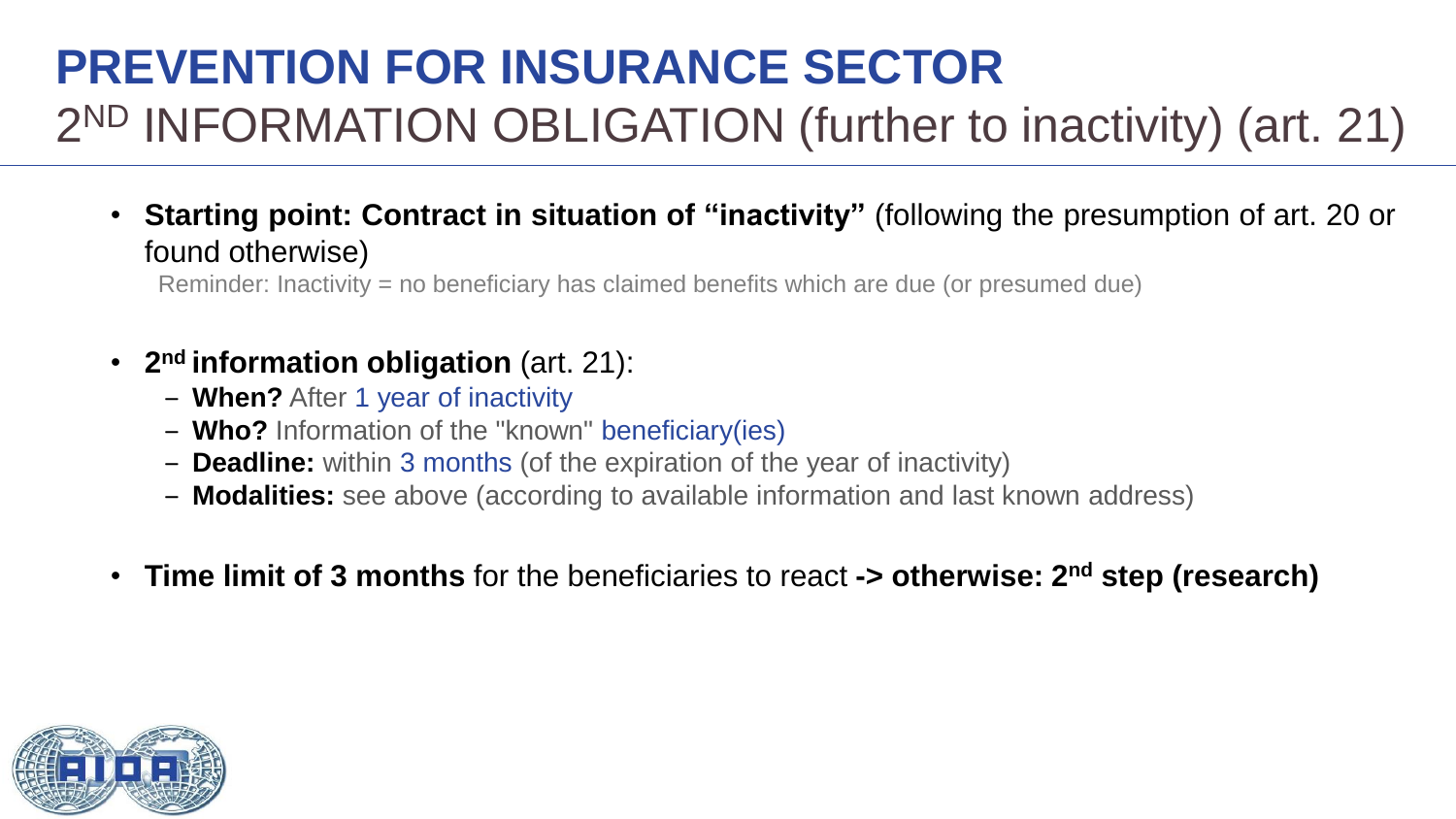## **PREVENTION FOR INSURANCE SECTOR** INFORMATION OBLIGATION (insurance contracts)

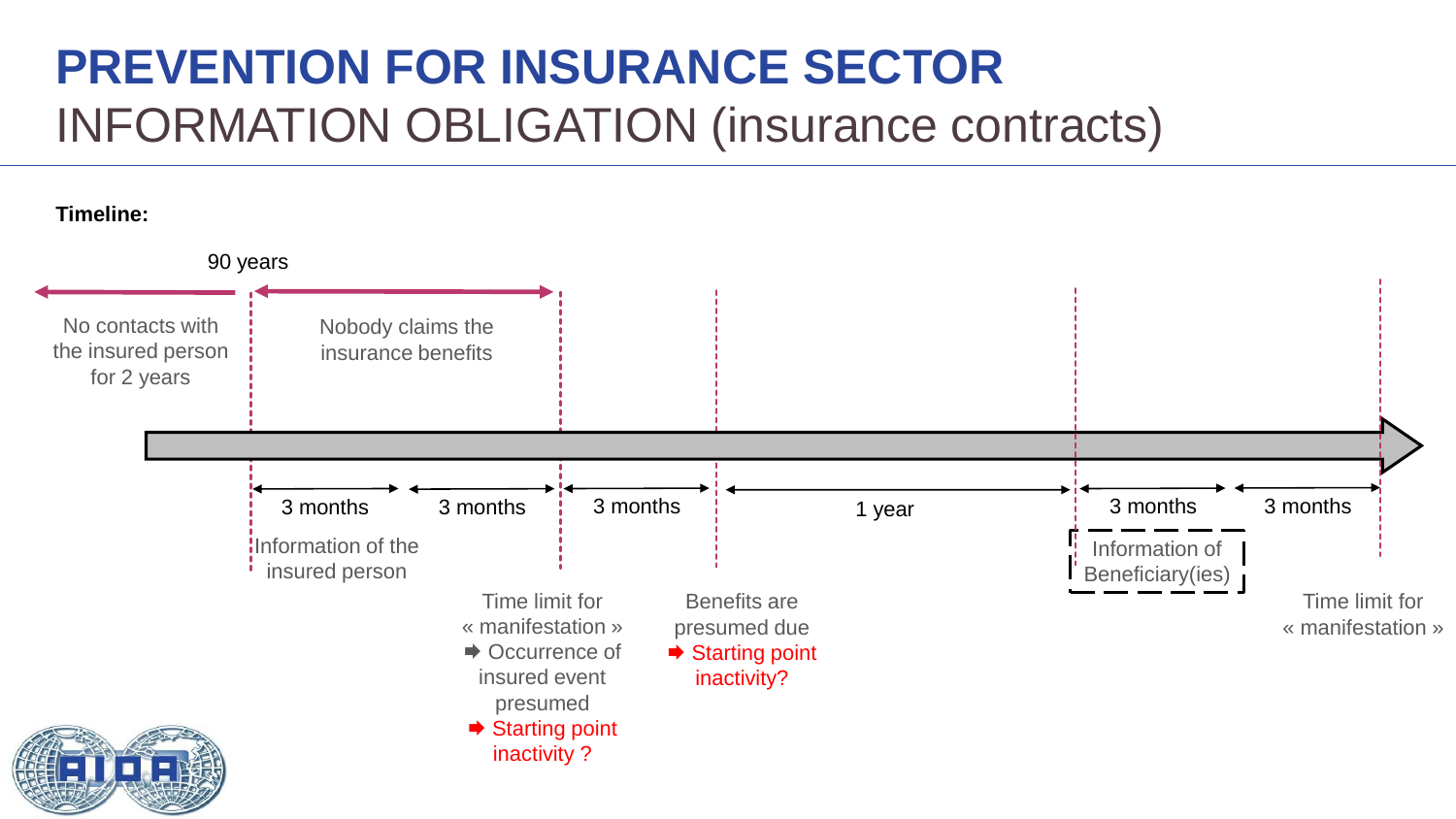## **PREVENTION FOR INSURANCE SECTOR** INFORMATION OBLIGATION (capitalisation contracts)

#### **Timeline:**



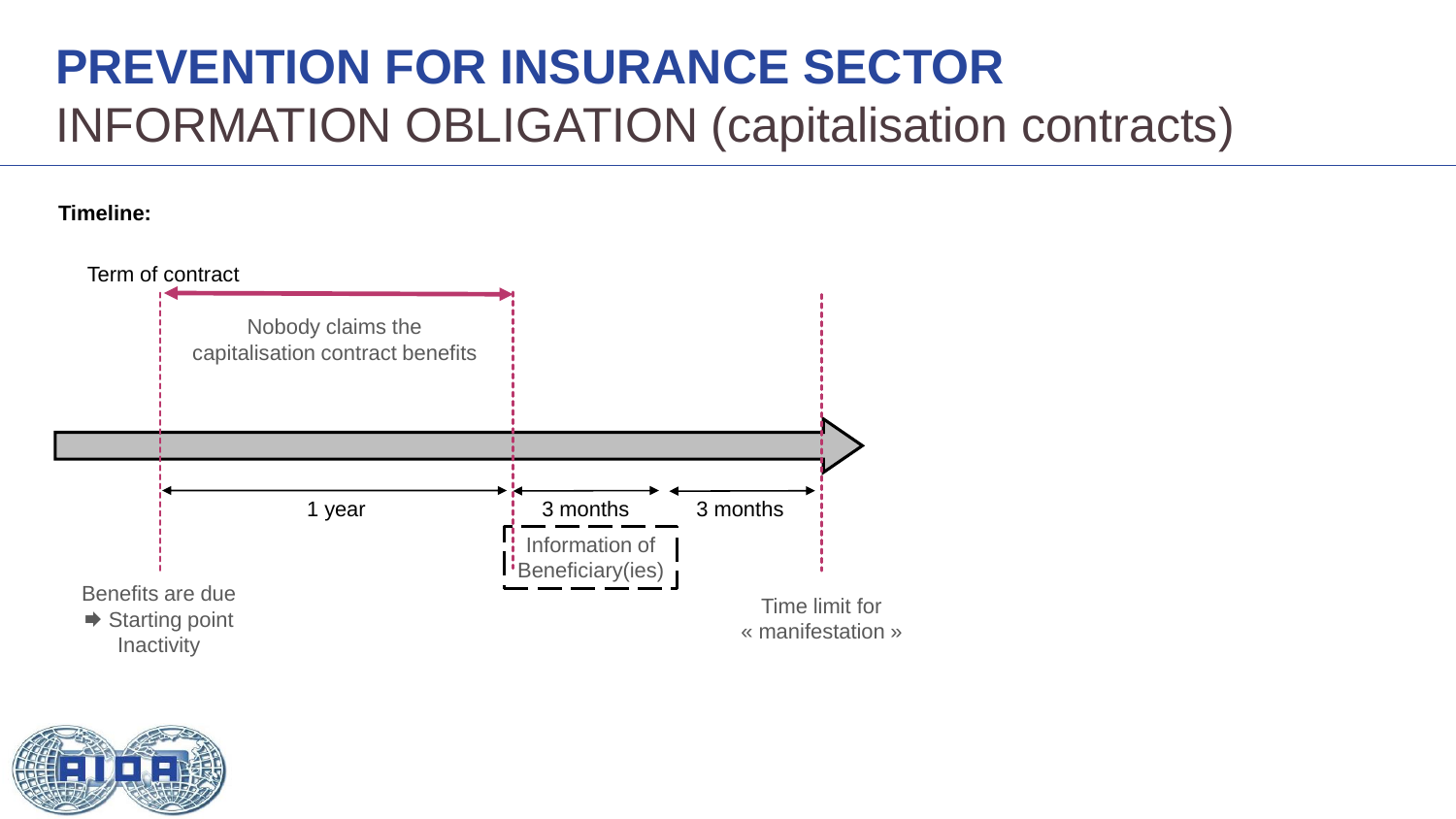## **PREVENTION FOR INSURANCE SECTOR**  SEARCHES (art. 22)

#### • **When?**

- ‒ EITHER: no manifestation within 3 months of the information of the beneficiaries
- ‒ OR: data available to the insurer does not allow the information of the beneficiaries
- **Exemption:** if benefits  $\leq 2.500 \in$ .
- **Purpose:** research in order to identify and then contact the beneficiary(ies)
- **Researches expenses** can be charged against the benefit
	- ‒ if prior information of the beneficiaries is provided
	- ‒ expenses actually incurred, but max. 10% of benefits and absolute max. of €25,000 [limit of expenses to be charged, but not a limit of expenses to be incurred].
	- ‒ necessity to keep receipts of the made expenses

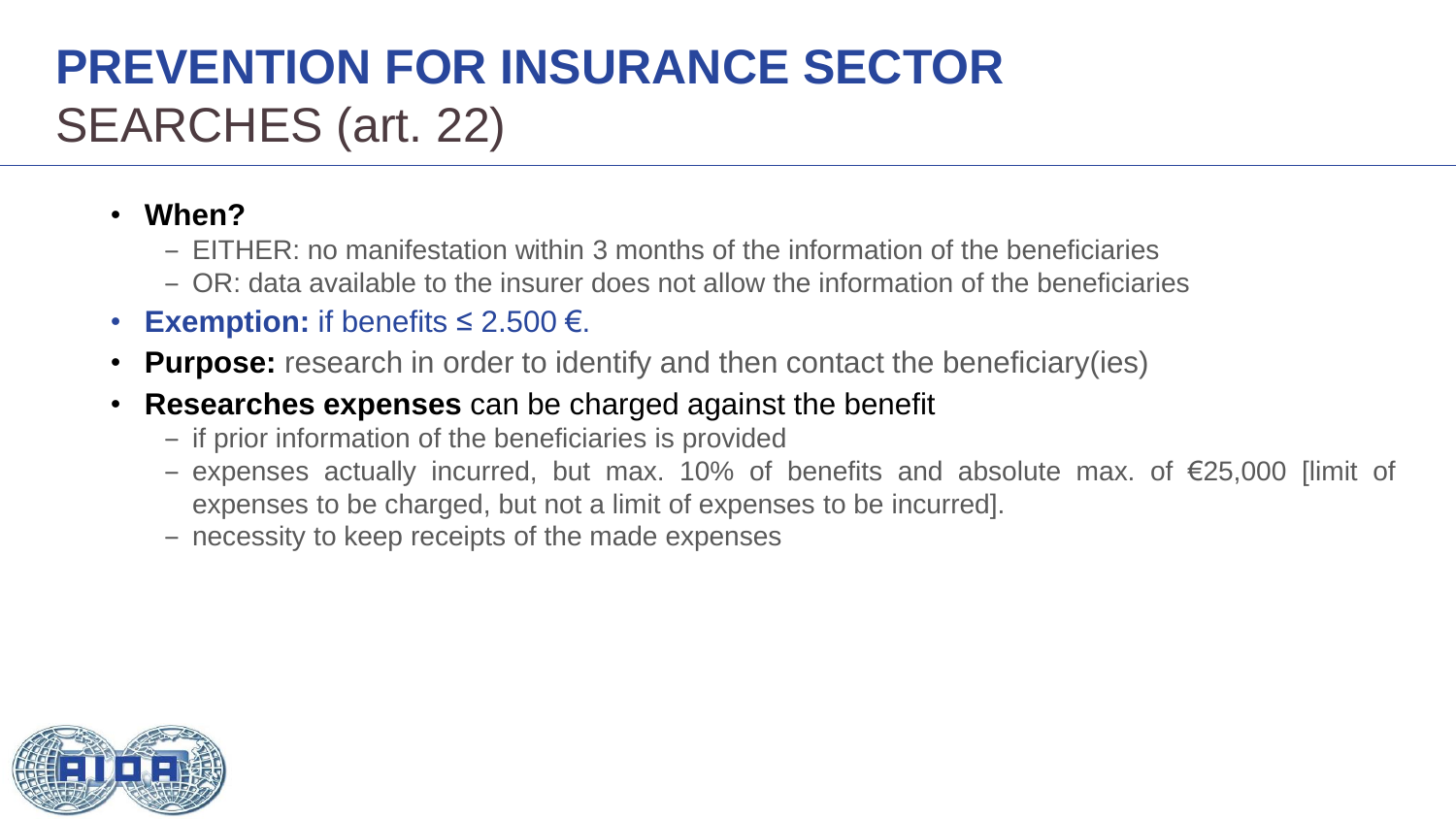## **PREVENTION FOR INSURANCE SECTOR**  SEARCHES (art. 22)

#### • **Modalities:**

- ‒ no forms prescribed (public data, Internet, ...)
- authorisation to contact the policyholder **[what about other beneficiaries?]**
- ‒ use of third parties (lawyers, bailiffs, genealogists, ...) is possible
	- if subject to a professional secrecy or a confidentiality agreement [example of parl. works: ok to contact the banker who distributed the insurance]
	- in that case: waiver of the insurer's professional secrecy, but only for the "strictly necessary information" communicated
	- subcontracting in terms of GDPR [and also in terms of Solvency II]
- ‒ principle of proportionality (adapted to the business relationship and the country of residence)

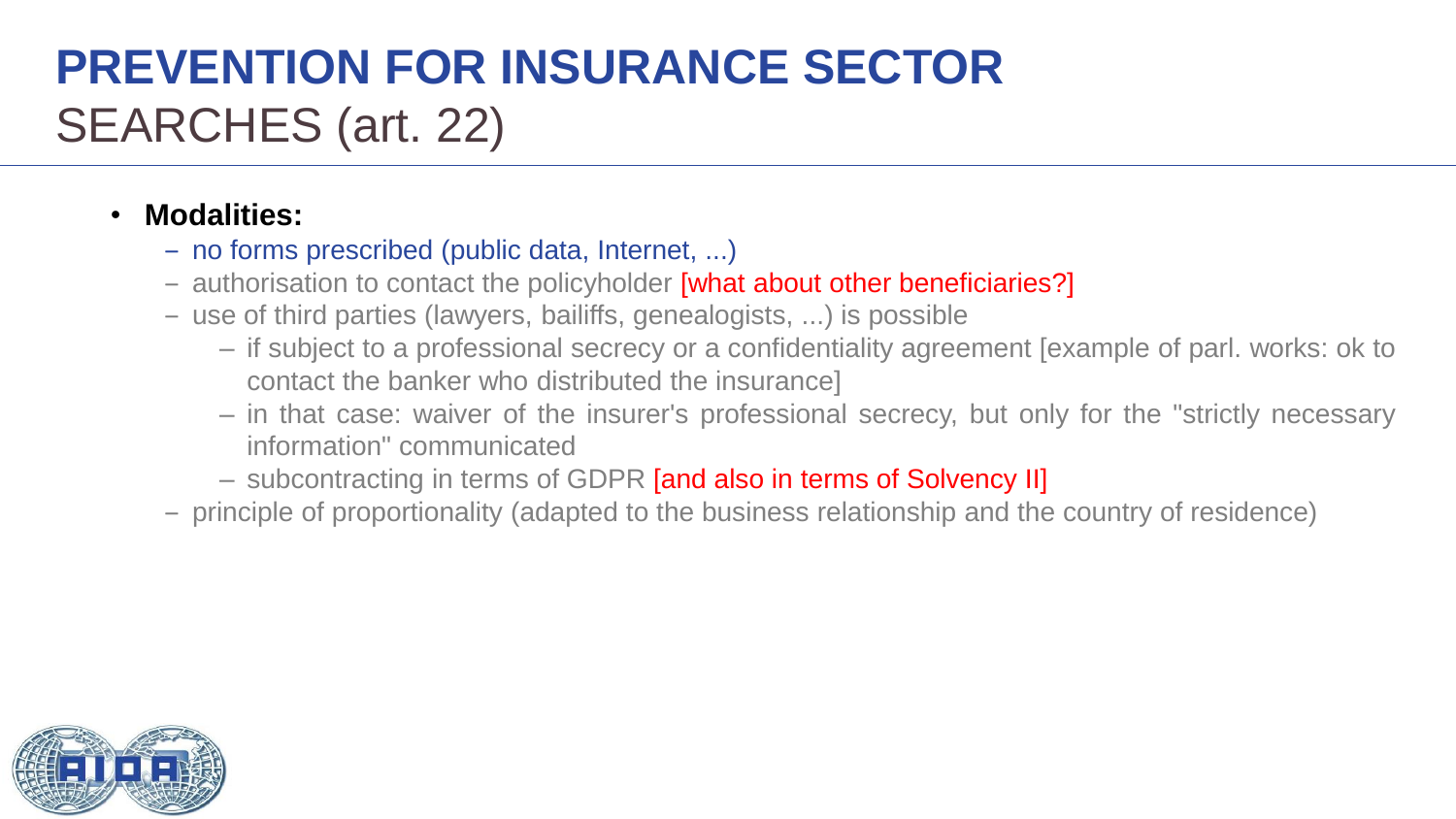## **PREVENTION FOR INSURANCE SECTOR**  SEARCHES (art. 22)

#### • **End** of the obligation

- ‒ if despite research it is clearly not possible to identify or contact the beneficiary(ies) [cf. principle of proportionality]
	- -> to be documented in a report to be attached to the file
- or if a consignment is requested

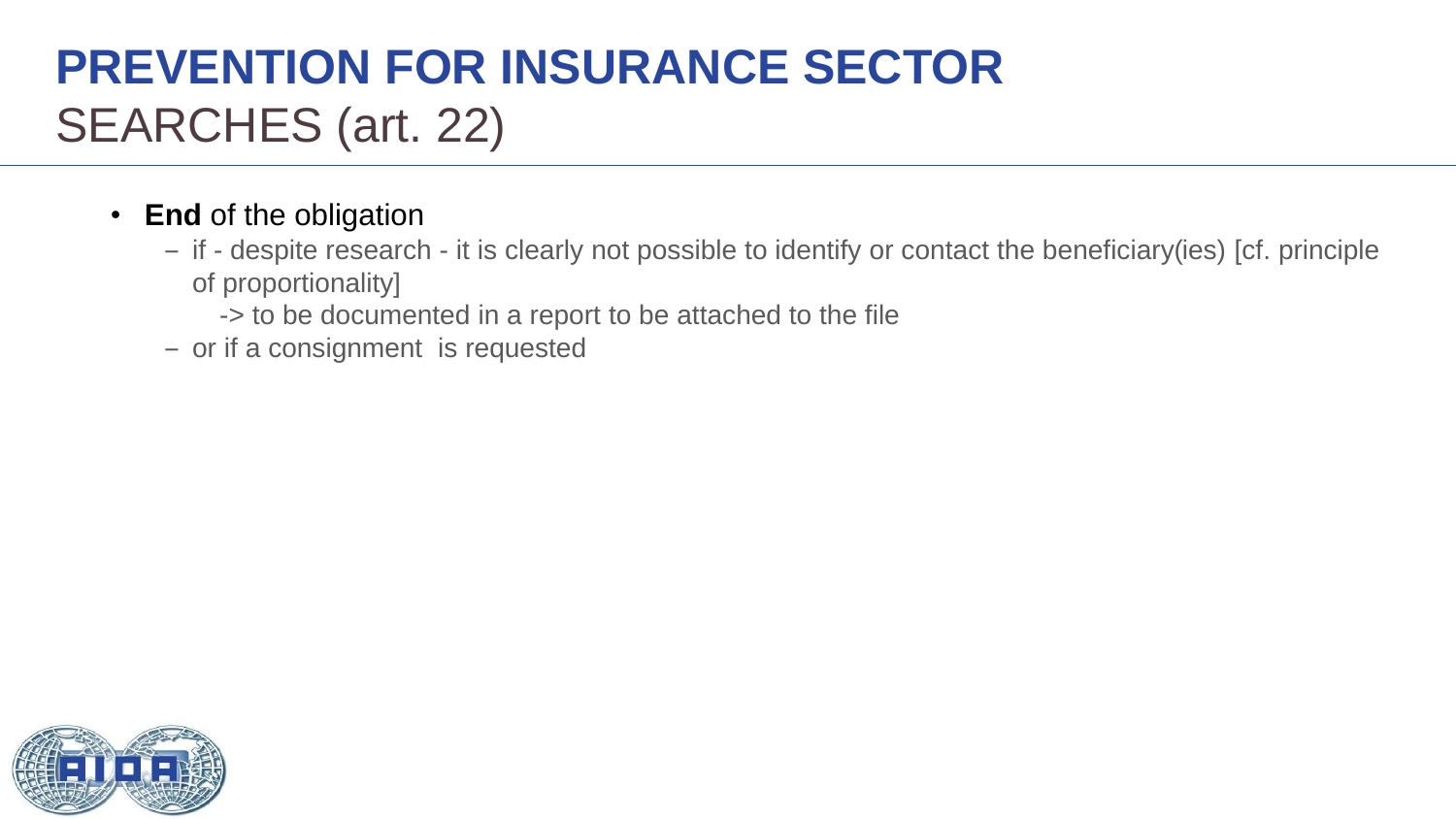# **DORMANT CONTRACTS**

#### • If **inactivity persists for 2 years** -> "**dormant" contract** (art. 23)

Possibly of partially dormant contracts -> internal procedures for payment to beneficiaries who have come forward [payment to those other beneficiaries only at that time?]

#### • If **inactivity persists for 5 years** -> **obligation of 3 rd information** (art. 24)

- ‒ Information of the known beneficiary(ies) (based on the result of the search)
- ‒ Deadline: within 3 months (of the expiry of the 5 years of inactivity)
- ‒ Form: see above

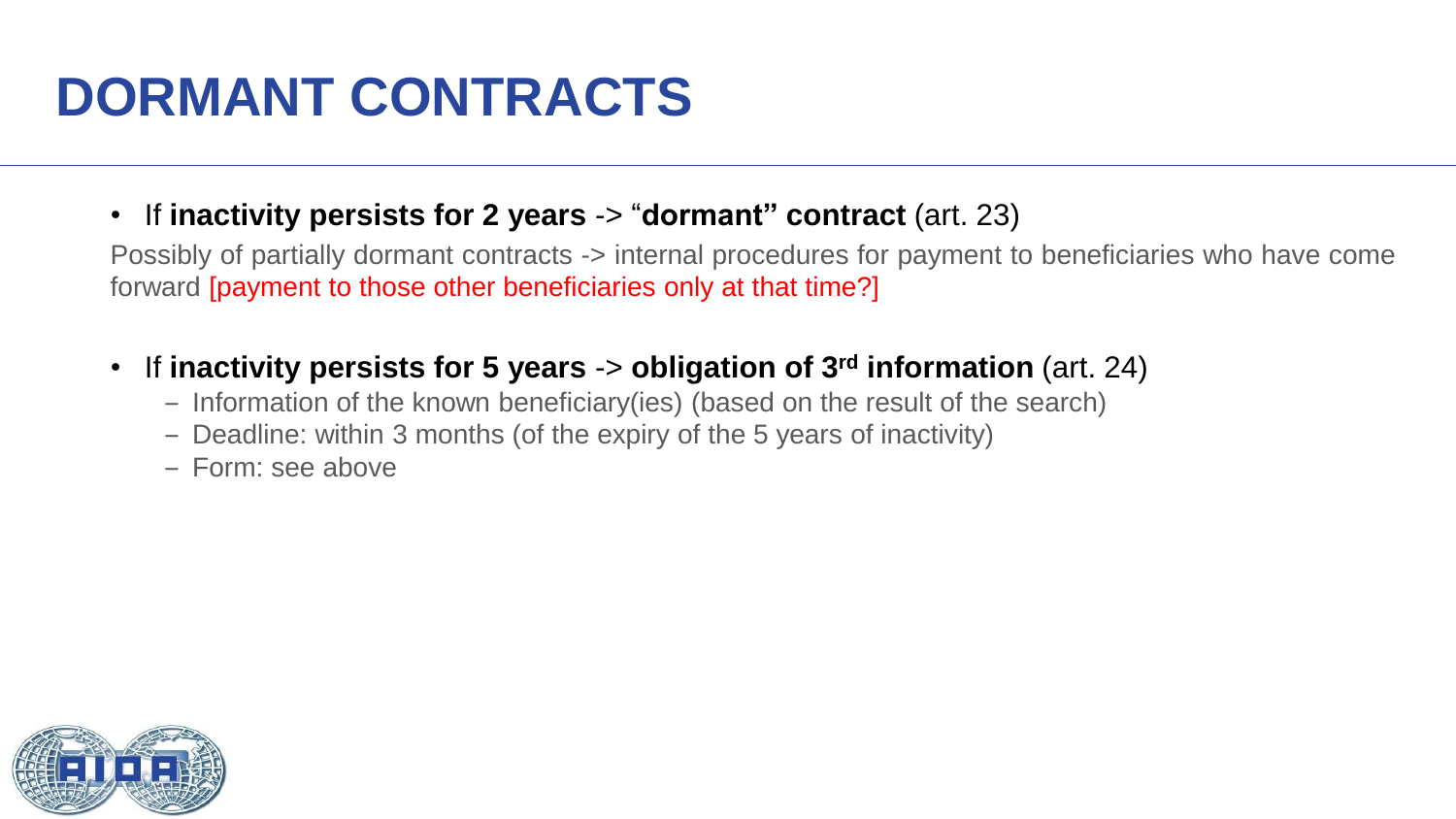# **DORMANT CONTRACTS**

- If inactivity persists for **6 years** -> request for **consignment** (art. 25) with **prior liquidation of assets** (art. 26) (in conjunction with the new article 181-1 of the 2015 Law) if not already done at the time the benefits where presumed due:
	- ‒ Obligation to convert or liquidate all assets in a non-OECD currency (fees may be deducted)
	- ‒ Obligation to liquidate all assets traded on a regulated market (fees may be deducted)
	- ‒ Option to liquidate (and consign) assets not traded on a regulated market
		- fees can be deducted
		- company remains custodian of unliquidated assets
	- ‒ Insurance companies "cannot be held liable for the effects of the conversion or liquidation of assets"

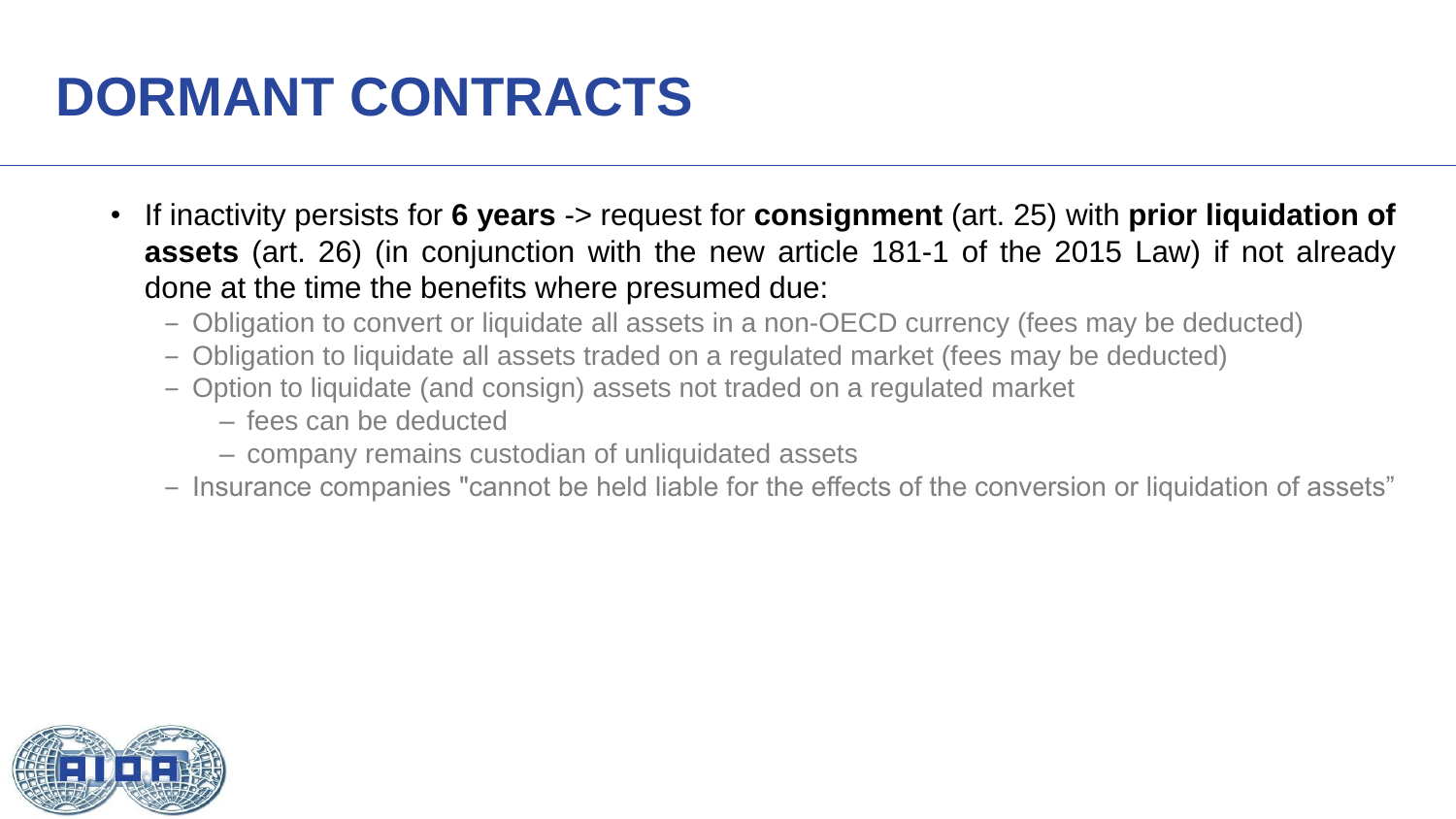# **DORMANT CONTRACTS**

#### **Timeline:**

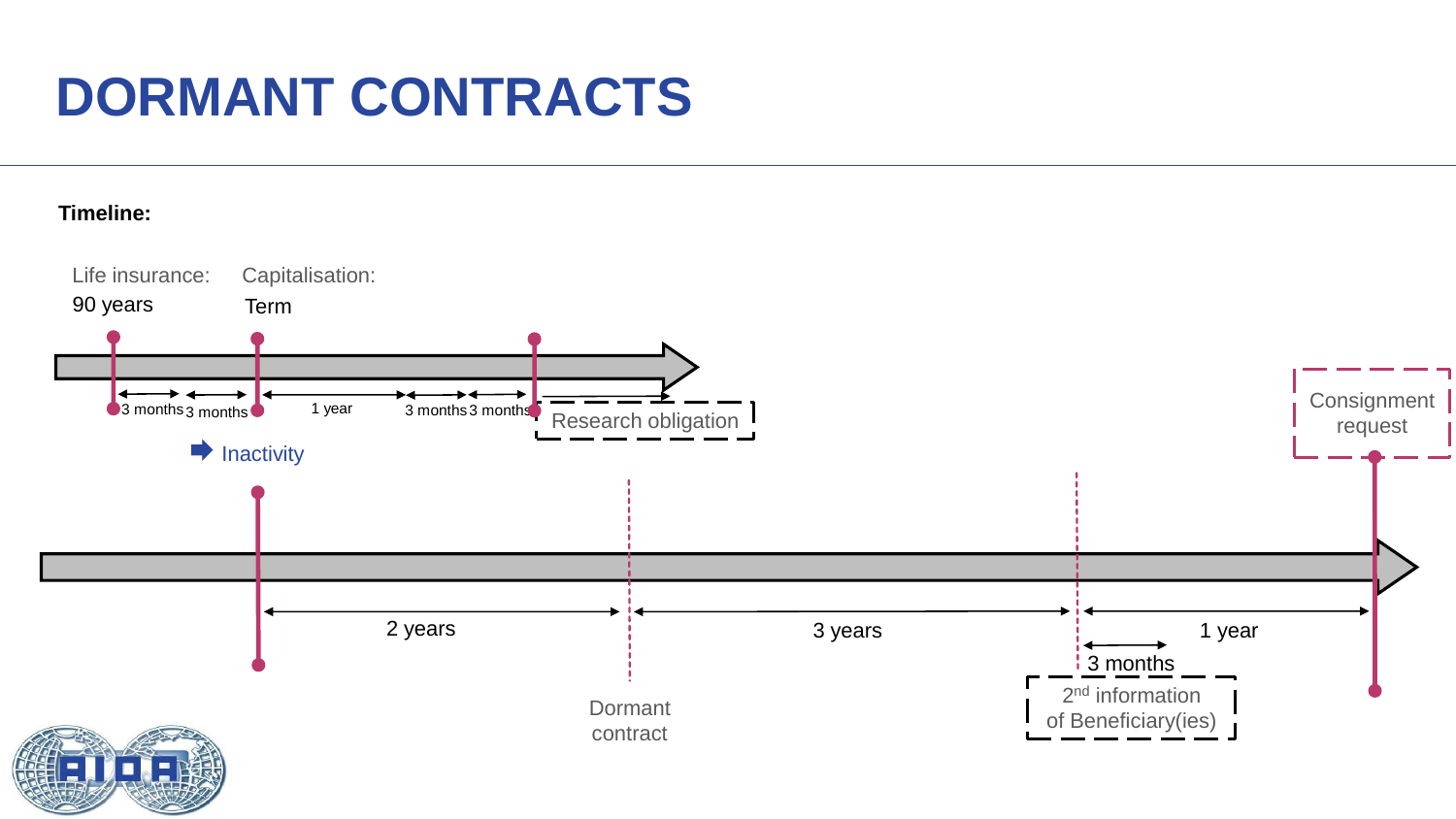

### CONSIGNMENT OBLIGATION FOR INACTIVE ACCOUNTS (I)

### (art. 9 and 10)

- 1. Consignment request to **be filed with the Caisse de Consignation (CDC)** within a **three (3) months**  period at the expiry of the ten (10) years period of inactivity of the account(s);
- 2. If consignment request is accepted by the CDC, consignment shall be made within **one (1) month** as from the day of acceptance by the CDC;
- 3. Consignment shall be made **in Euro or in an OECD currency** on an account to be specified by the CDC (amounts in other currencies shall be converted);
- **4. Only cash** will be consigned financial instruments will need to be liquidated; illiquid assets will remain deposited with the bank.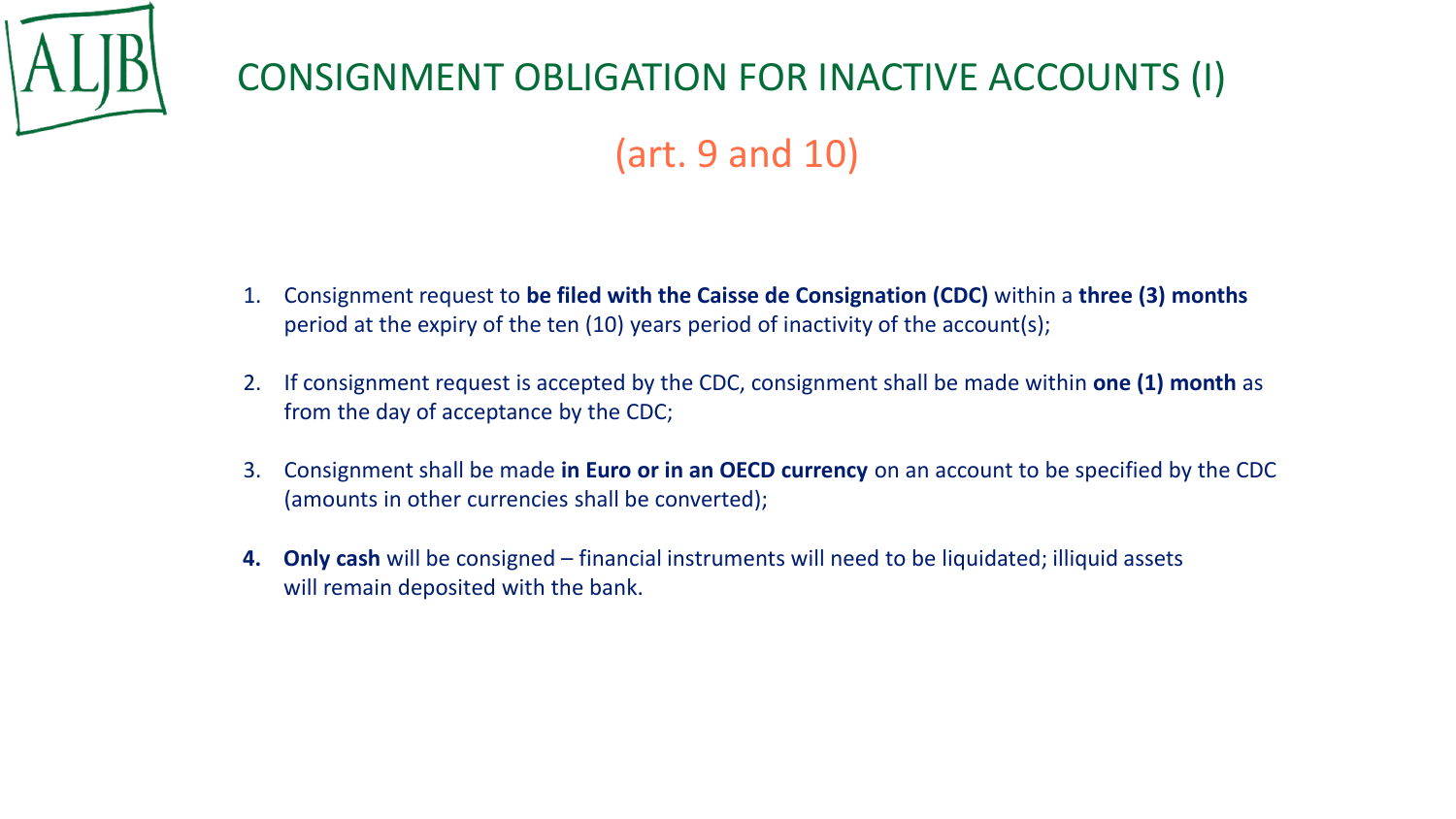

**Timeline:**

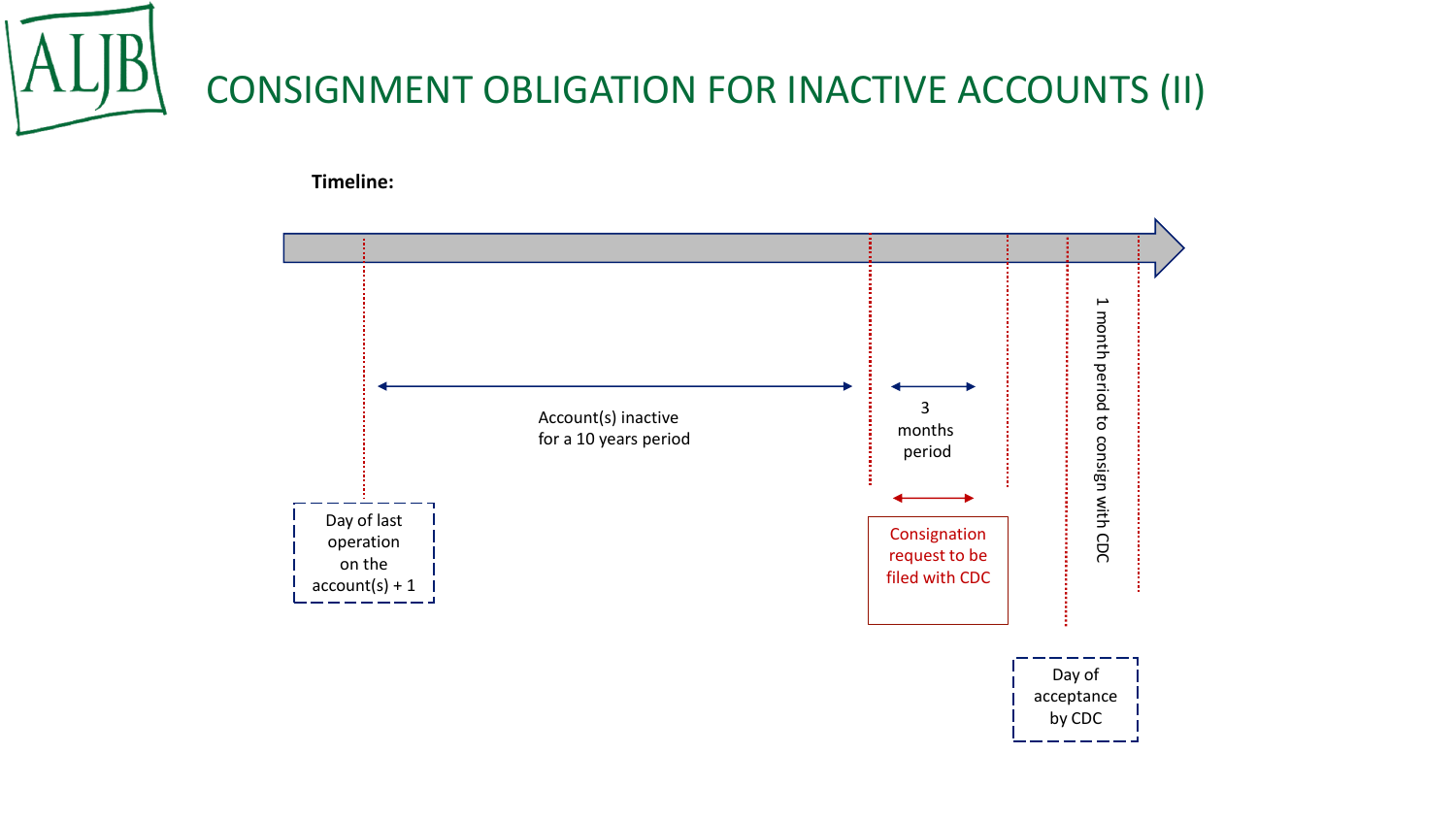

### OPENING OF SAFE AND CONSIGNMENT OBLIGATION (I)

### (art. 14 and 15)

- 1. At the expiry of the **ten (10) years period of inactivity and within a period of three (3) months**, the safe shall be **opened by the bank** in the presence of a **bailiff** or a **notary public**, who shall make an **inventory** of the assets contained in the safe;
- 2. Banks can charge the safeholder for the unpaid rental fees and for opening costs (costs being capped at EUR 500)
- 3. Consignment request to be **filed with the CDC** within **three (3) months** following the three (3) months period to open the safe;
- 4. If consignment request is accepted by the CDC, **consignment** shall be made within **two (2) months**  as from the day of acceptance by the CDC;
- **5. All unclaimed assets** held in the inactive safe shall be **consigned at the same time** (separate consignment on written motivated request can be accepted by the CDC);
- 6. Consignment shall be made **in Euro or in an OECD currency** on an account to be specified by the CDC (amounts in other currencies shall be converted);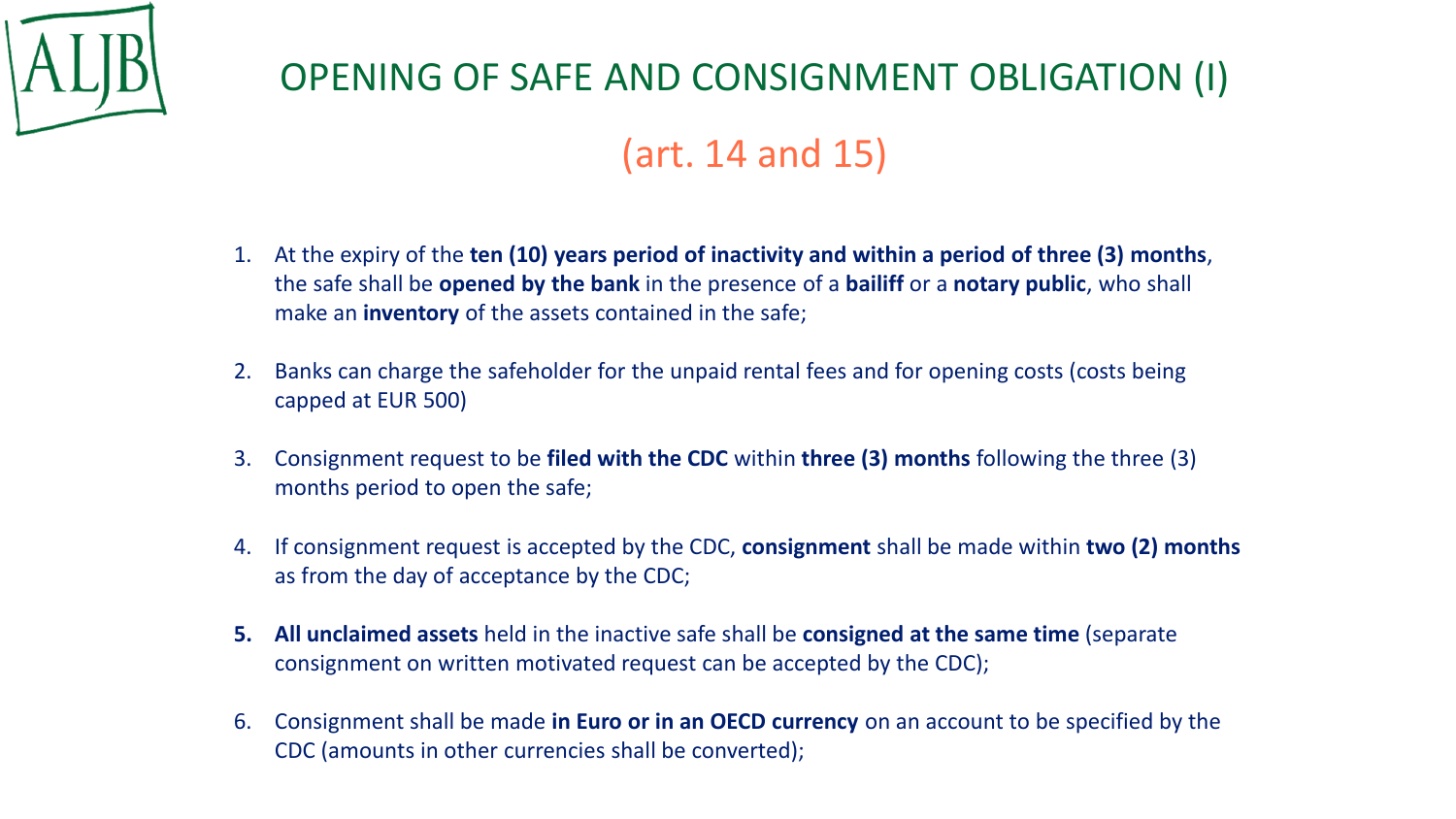

## OPENING OF SAFE AND CONSIGNMENT OBLIGATION (II) (art. 15, 16 and 17)

- 7. Banks shall credit on accounts or **convert or liquidate** the assets held in the inactive safe **perishable assets will be destroyed** and **illicit or dangerous** ones will be transferred to relevant authorities;
- **8. Only cash** will be consigned assets which may not be converted or liquidated must be safekept by the bank in a **sealed envelop**;
- 9. The sealed envelop shall remain entrusted to the bank **for a period of fifty (50) years** starting from the last activity day of the safeholder;
- 10. The sealed envelop shall be consigned with the CDC within **two (2) months** as from the expiry of the fifty (50) years period mentioned hereabove;
- **11. Banks cannot be held liable** for the **conversion, the destruction, the transfer** or the **liquidation** made in the consignment process;
- 12. Derogations are applicable regarding information and consignment obligations if the same holder holds safe(s) and account(s) with the same bank.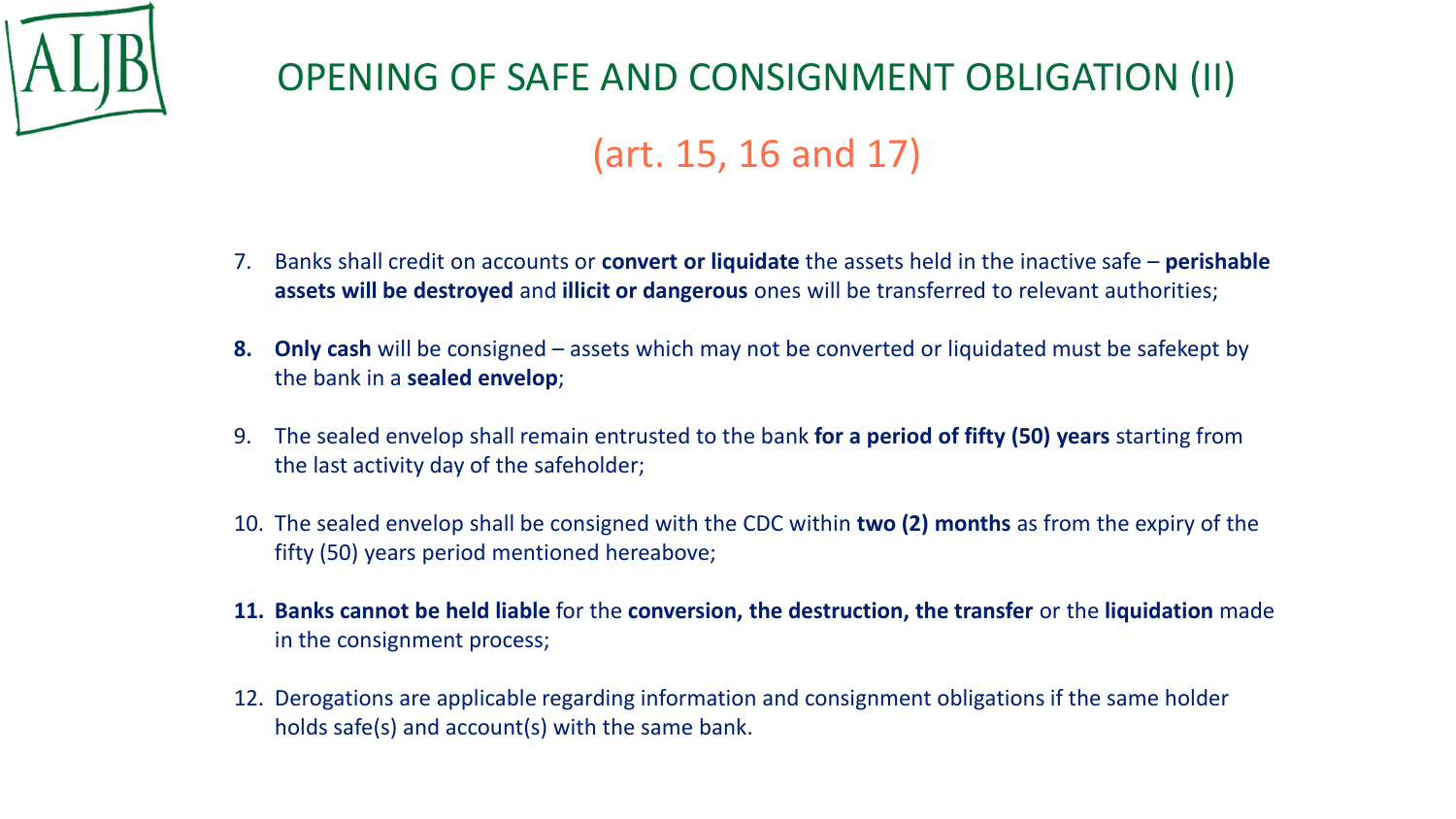

### OPENING OF SAFE AND CONSIGNMENT OBLIGATION (III)

#### **Timeline:**

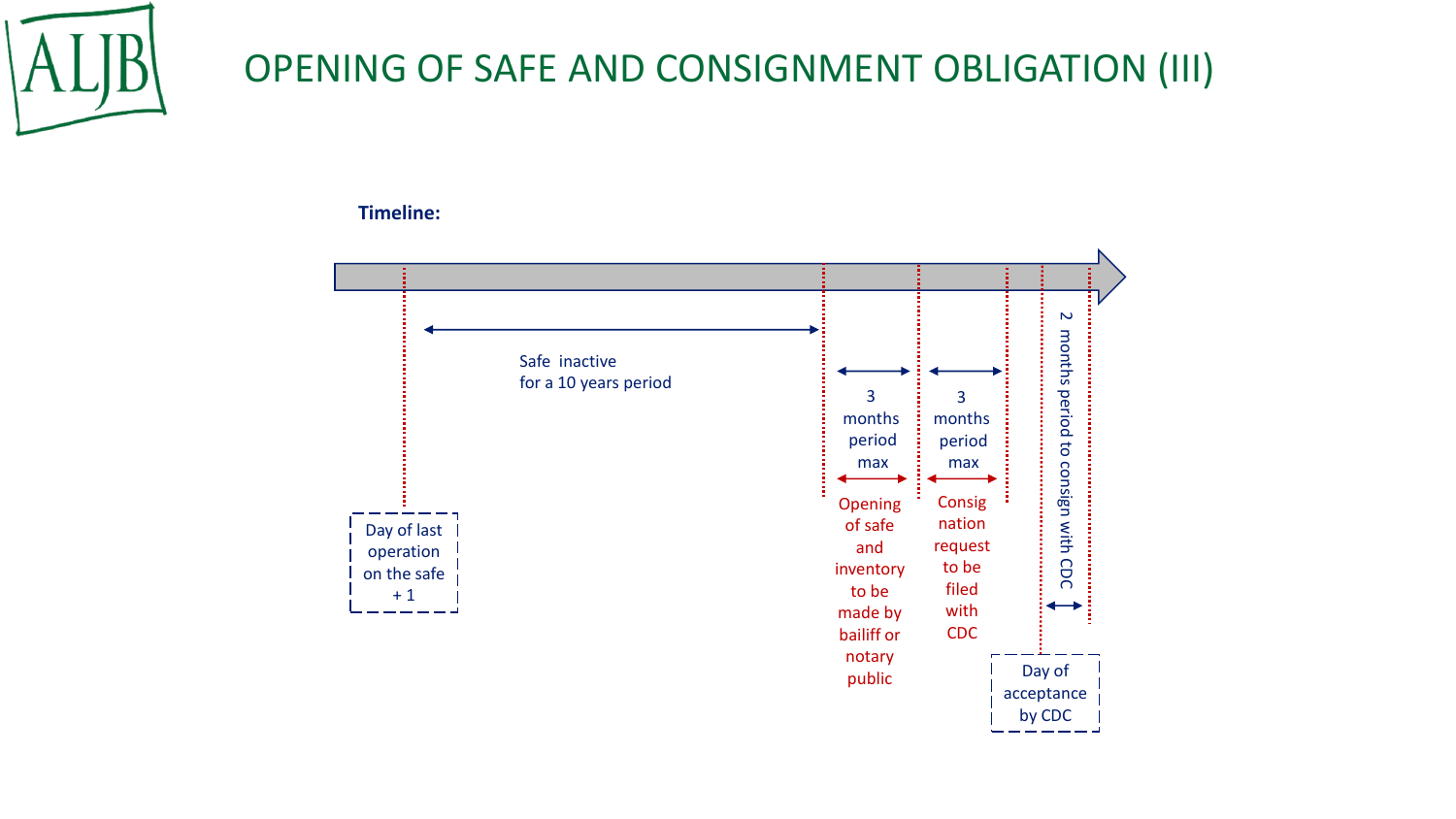

### OPENING OF SAFE AND CONSIGNMENT OBLIGATION (IV)

#### **Timeline:**

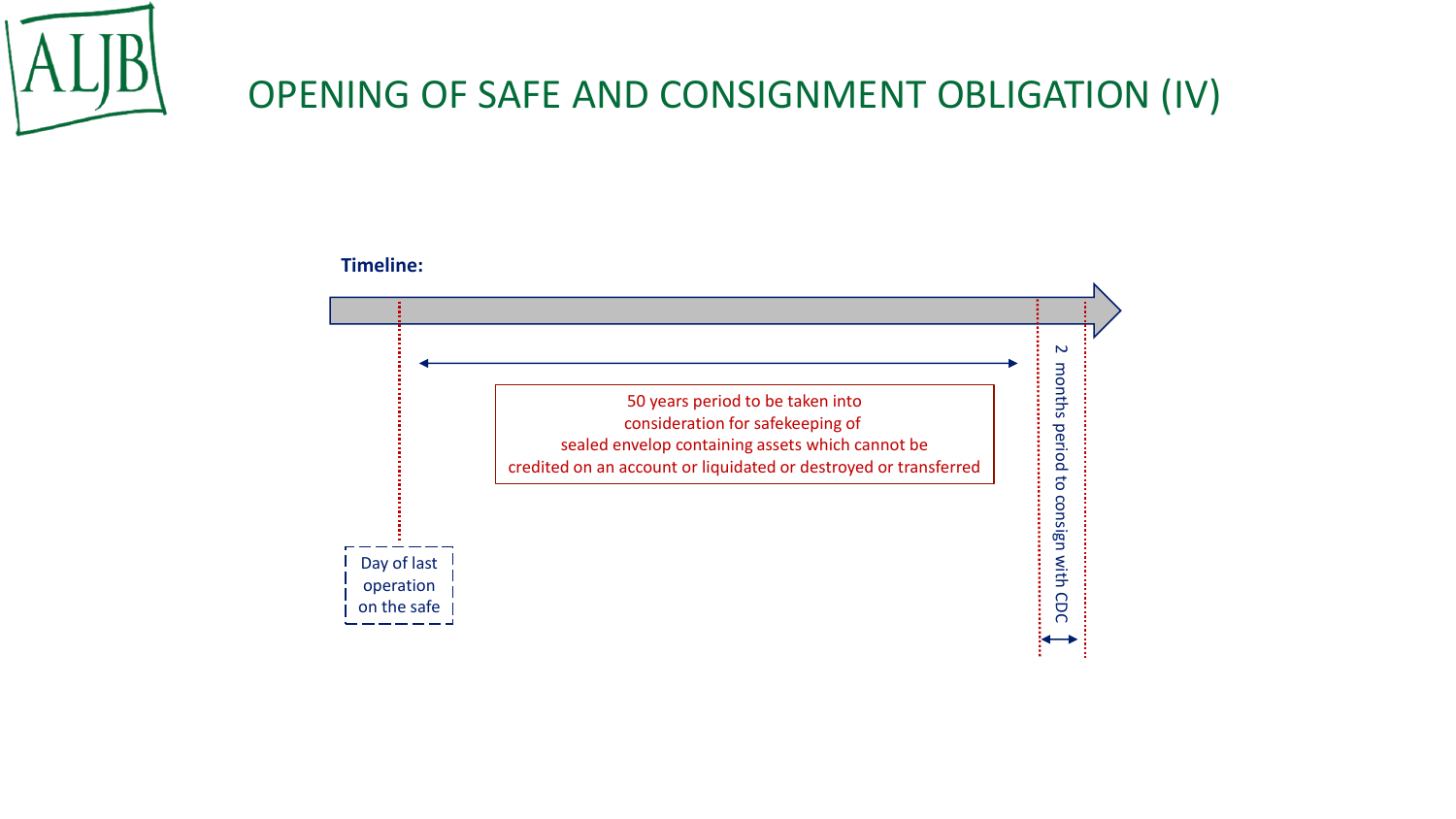

### CONSIGNMENT REGIME (I)

### (art. 28)

#### **Transmission and checking of the consignment request** :

- **1. Banks (B)** / **Insurance companies (IC)** shall transmit the consignment request and all additional evidence or information requested by the CDC **via an electronic secured platform (i.e. MyGuichet.lu)**;
- 2. The CDC **may request additional evidence** or information to examine the request CDC shall issue **a motivated decision** regarding the request and notify it to the establishment **within six months** from the reception of the consignation request or if the request is incomplete within six months from the reception of the additional information;
- **3. Failure by the CDC to issue a decision** within the six months period shall be **deemed to be a refusal decision** from the CDC;
- 4. If the CDC gives its consent to the consignment request, it will issue an **acknowledgement of receipt** specifying the nature and amount of the consigned assets;



**5. CDC costs** for a consignment request shall **is set at EUR 50 per file for a simple request and to EUR 100 per file for a complex request**.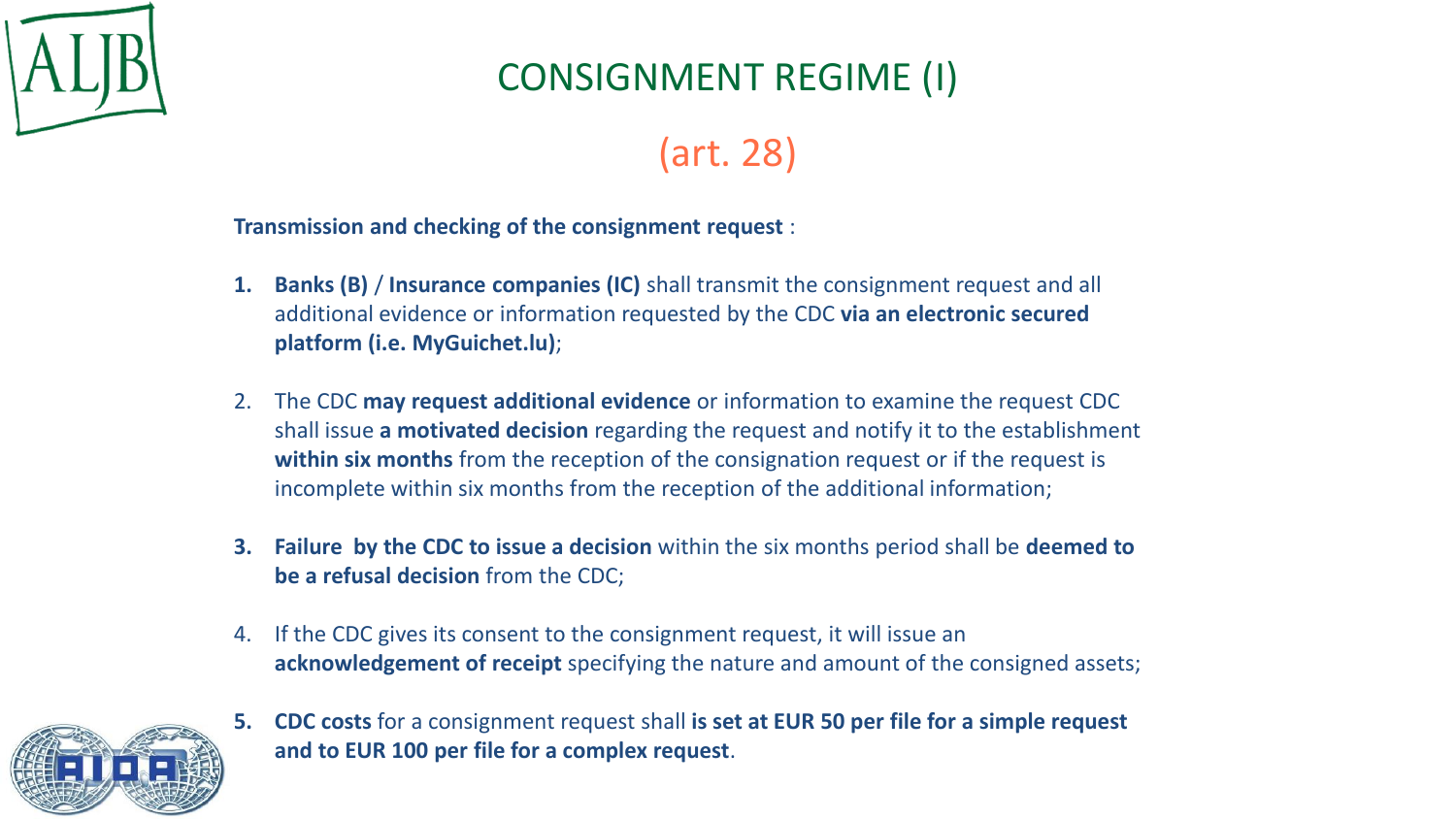

## CONSIGNMENT REGIME (II)

(art. 29 and Annex 3)

#### **Effects of consignment**:

- 1. The consignment with the CDC has for consequence the **closure of** the relevant **account(s) and safe(s) / the end of the insurance contract**;
- 2. To enable the CDC to examine information request regarding the consigned assets, **B/IC shall keep information and evidence pertaining to those assets** for a **period of five years starting at the end of the consignation period** (i.e. 30+5 years for account/policy information, 50+5 years for safe information);
- 3. Information and evidence to be kept by B/IC shall inter alia be in relation to:
	- i. the opening of the account or safe, the insurance contract;
	- ii. the computation of the relevant time periods (i.e. last operation initiated by the account or safe holder / knowledge that the benefits are due);
	- iii. the identification of beneficiaries (including the information required pursuant to antimoney laundering legislation);
	- iv. the amounts and assets consigned;
	- v. the conversion or liquidation of the assets consigned as the case may be;
	- vi. the searches performed in accordance with the law;
	- vii. the account closure.

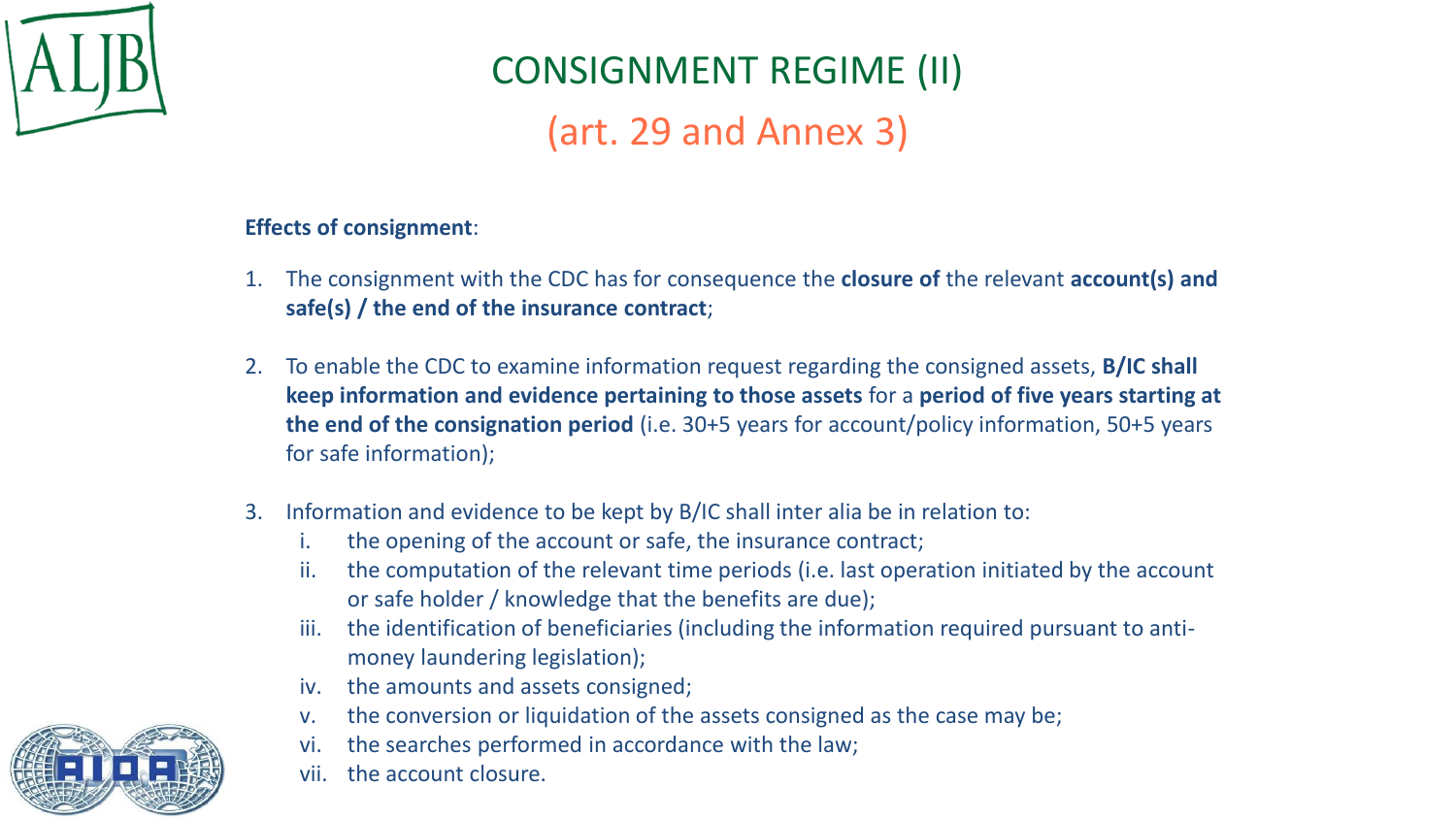

## CONSIGNMENT REGIME (III) (art. 29, 30 and 31)

#### **Effects of consignment (continued)**:

- 4. Except in case of gross negligence and fraud, consignment made in compliance with the law will **release B/IC from all obligations vis-à-vis accountholders and safeholders and beneficiaries**, except from obligations arising from the consignment process – that release does not apply to wrongdoings done before the consignment process;
- 5. When cash or financial instruments in an account are unavailable as a result of legal, contractual provisions, **the respective delays start at the end of the unavailability period** – if the unavailability is the result of a court or administrative decision, the consignment can be made in accordance with the relevant court or administrative approval; [what about insurance contracts?]
- 6. CDC shall safekeep the consigned assets in accordance with the provisions of **the law of 29 April 1999 regarding consignments** made with the State.

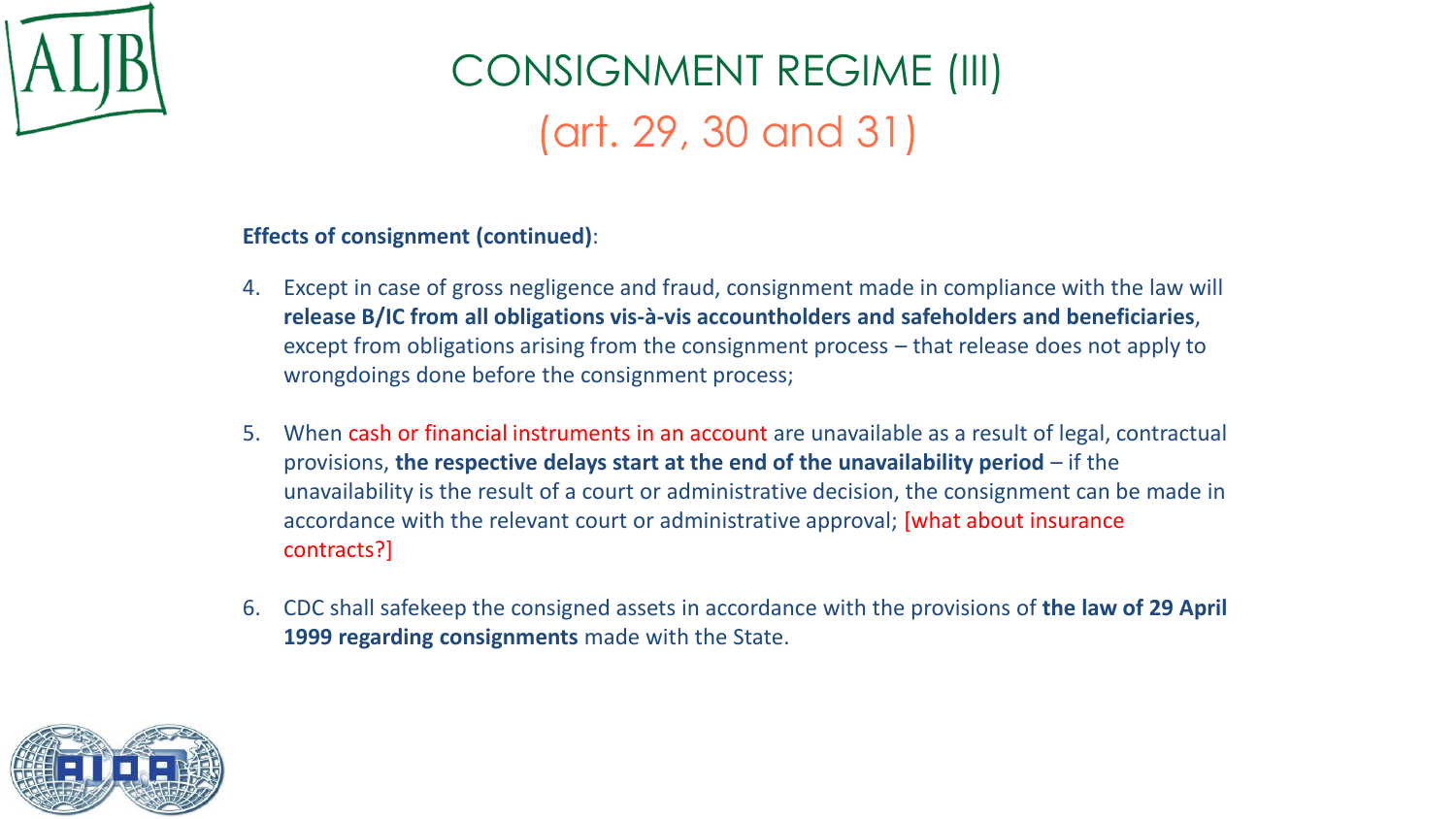

## CONSIGNMENT REGIME (IV) (art. 32)

**Electronic Register of Consignments** made with the CDC **and request for information** by authorised persons:

- 1. CDC shall hold an **electronic register of all consignments** made as per the law;
- 2. Any person **having a right** in relation to the consigned assets can file an **information request with the CDC** (at the earliest 18 months after the entry into force of the law) via postal or electronic means - the request shall contain information and evidence as per annex 5 of the law;
- **3. CDC may obtain** from the relevant B/IC all **information and evidence kept by the establishment** which are relevant for the examination of the request by the CDC;
- 4. B/IC must send such **information and evidence without delay to the CDC** and as per the transmission mode specified by the CDC;
- 5. CDC shall issue a **motivated decision within three months from the date of the request**, or if the request is incomplete within three months from the reception of the additional information;
- **6. Failure by the CDC to issue a decision** within the three months period shall be **deemed to be a refusal decision** from the CDC;



**7. CDC may not answer positively** to an information request if it deems the request unjustified or if the information provided is incomplete or inaccurate.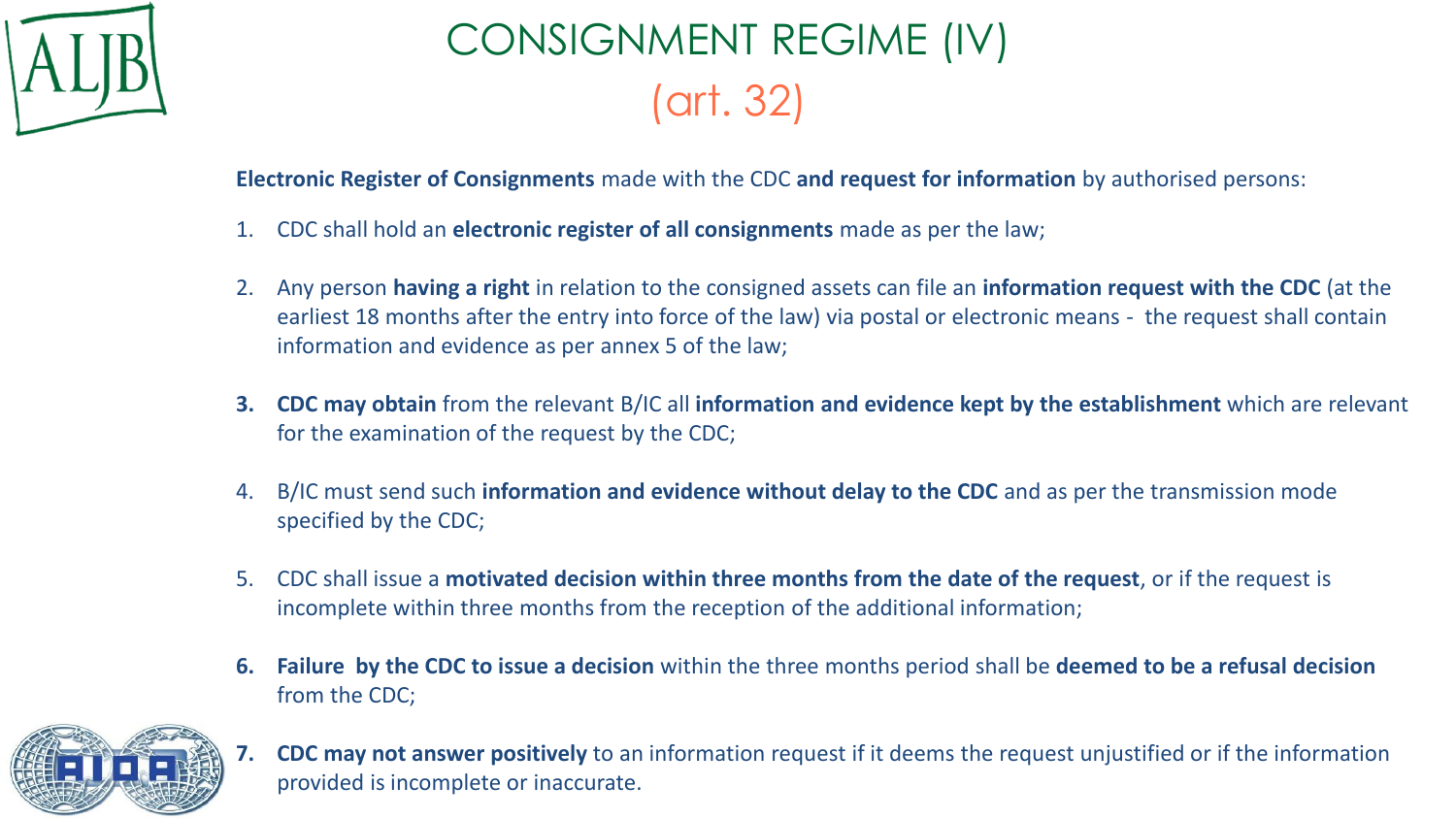

## CONSIGNMENT REGIME (V) (art. 33 and 34)

#### **Restitution of consigned assets**:

- 1. Any person **having a right** in relation to the consigned assets can file a **restitution request with the CDC** (at the earliest 18 months after the entry into force of the law) via postal or electronic means; it shall contain relevant information and evidence)
- **2. CDC may obtain** from the relevant establishment all **information and evidence kept by the B/IC** which are relevant for the examination of the request by the CDC;
- 3. B/IC must send such **information and evidence in relation to the assets to be handed back without delay to the CDC** and as per the transmission mode specified by the CDC;
- 4. B/IC shall **collaborate with the CDC** in order to enable the CDC to identify and analyse the rights of the person making the restitution request and shall **communicate all necessary information** and evidence;
- 5. CDC shall issue a **motivated decision within six months from the date of the restitution request**, or if the request is incomplete within six months from the reception of the additional information;
- **6. Failure by the CDC to issue a decision** within the six months period shall be **deemed to be a refusal decision** from the CDC.
- 7. Restitution will be made by wire transfer from the CDC to an account opened by requestor with an EU credit institution

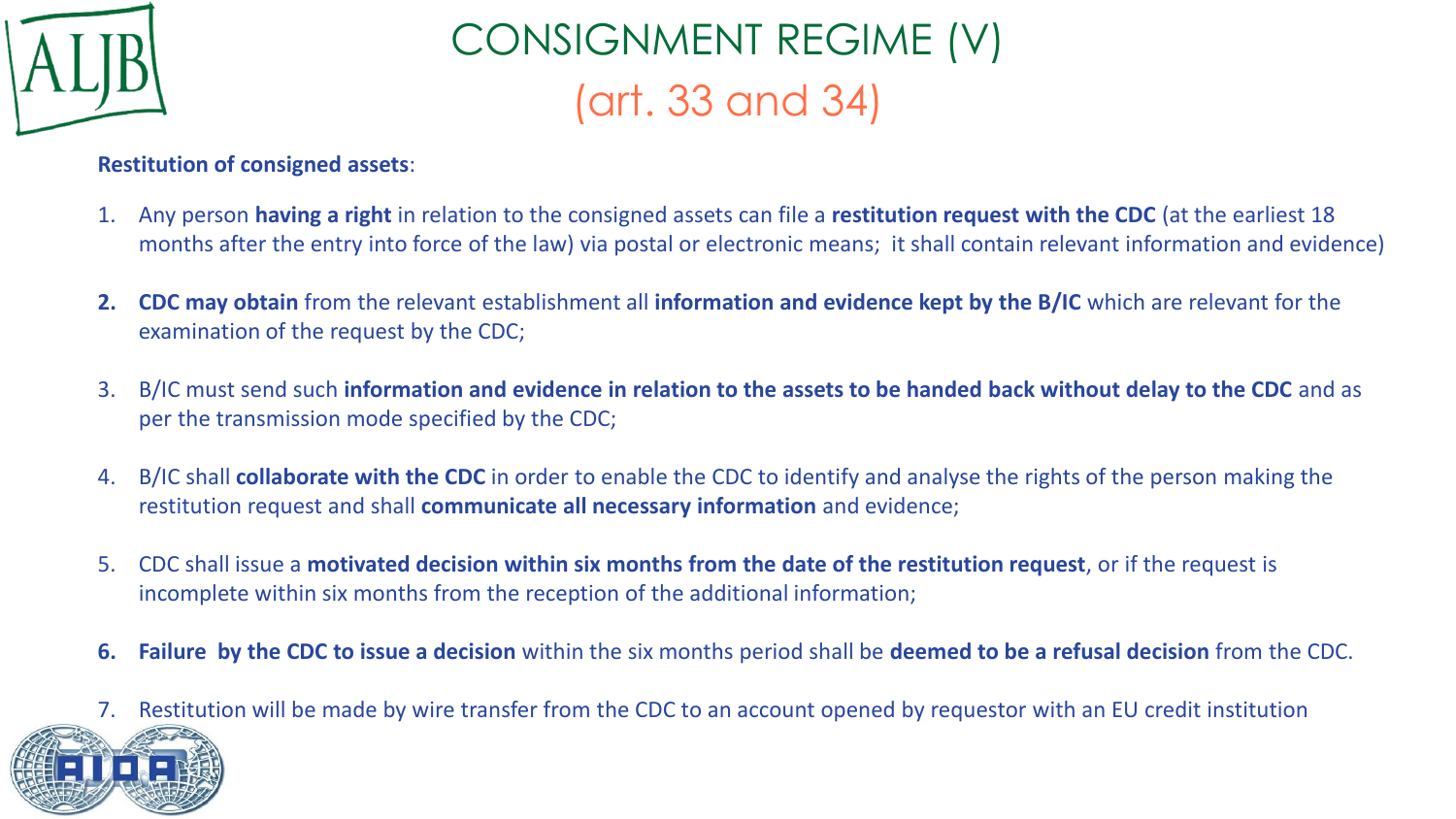

## CONSIGNMENT REGIME (IV) (art. 35 and 37)

- ➢ The principle that at the **expiry of a period 30 years** the **consigned assets will be timebarred** remains applicable and subject to the provisions of the law of 29 April 1999 regarding consignments made with the State.
- ➢ **Derogations** are however introduced by the law:
	- ➢ **starting point of the 30 years period** = start date of inactivity (account, safe or insurance contract)
	- ➢ unclaimed assets from safes which could not sold: **time-barred after a period of 5 years of consignment with the CDC** (whose starting point is the issuance of the acknowledgement of receipt by the CDC) -> occurs after 50 years of inactivity of the safe

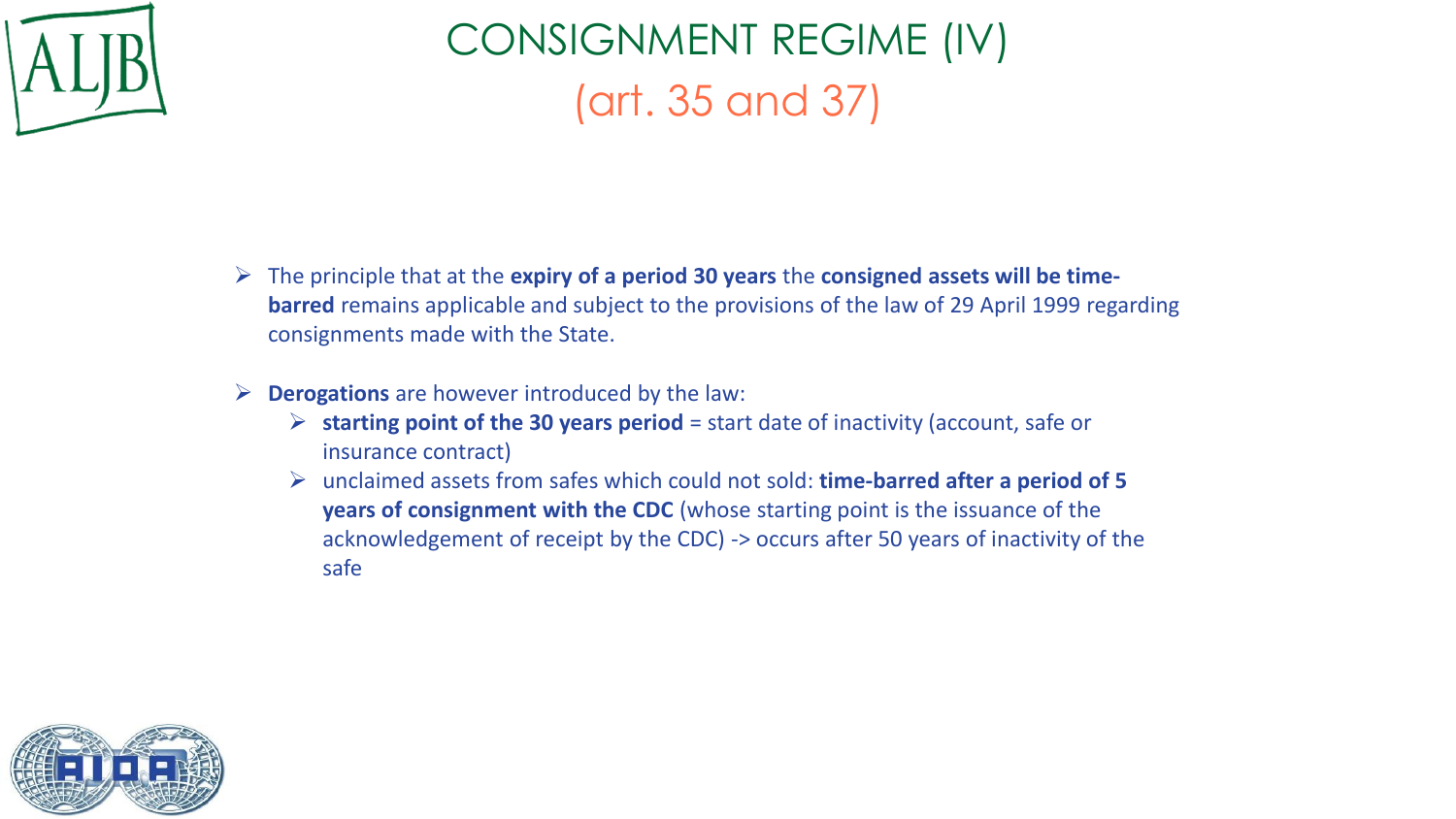

**ENTRY INTO FORCE** (art. 54)

### 1 st JUNE 2022

- ➢ The Law **entered into force the second month** following its publication on 1 st April 2022.
- ➢ **Specific transitional measures** are contained in the law for accounts or safe that have been inactive prior to the entry into force of the law **depending on the length of the inactivity period.**
- ➢ **Specific transitional measures are contained for dormant contracts as well.**

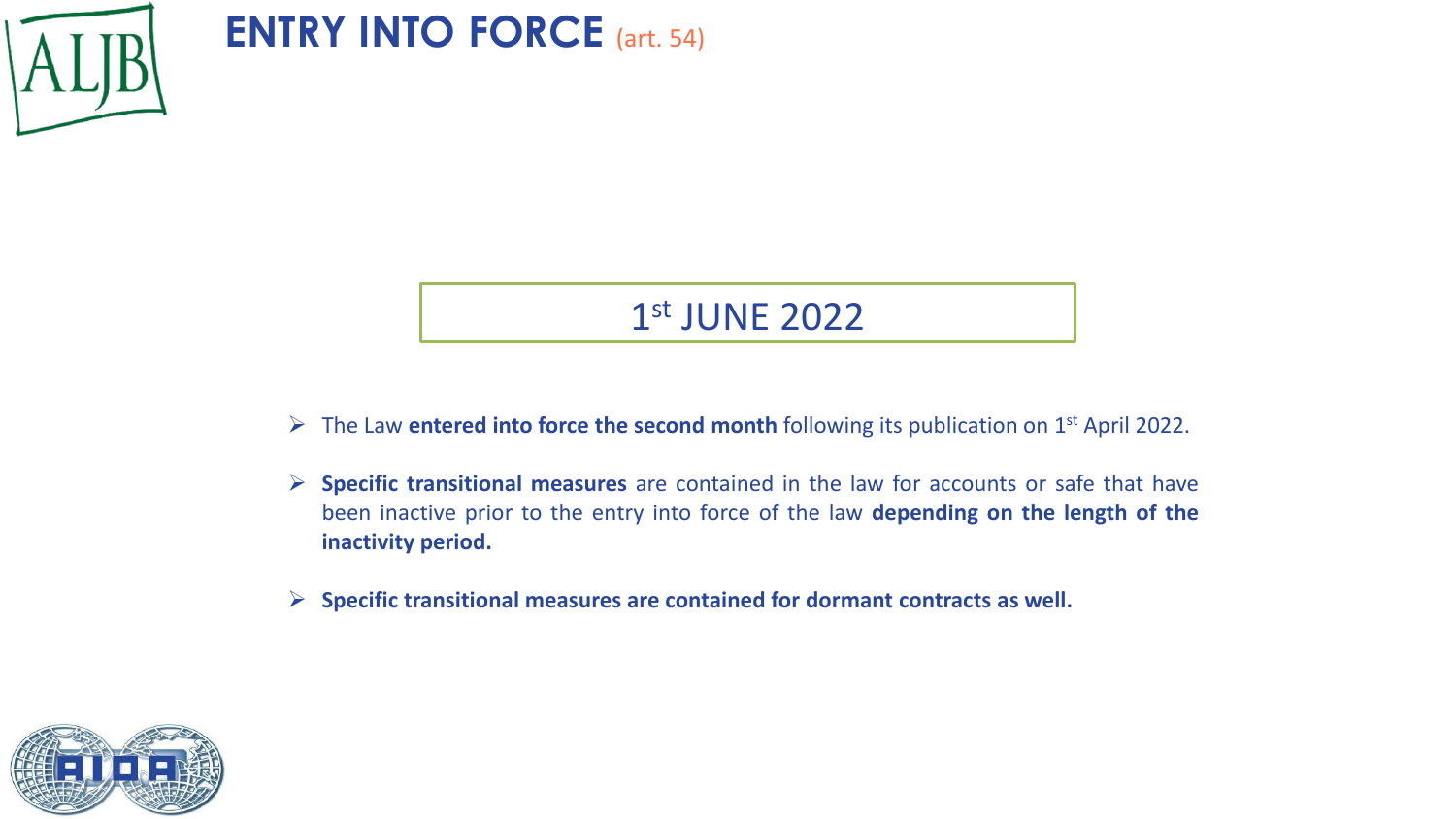

## TRANSITIONAL MEASURES INACTIVE ACCOUNTS (I) (art. 50 (1))

Timeline applicable to accounts inactive for more than 3 years and max. 6 years at the date of the entry into force of the law:

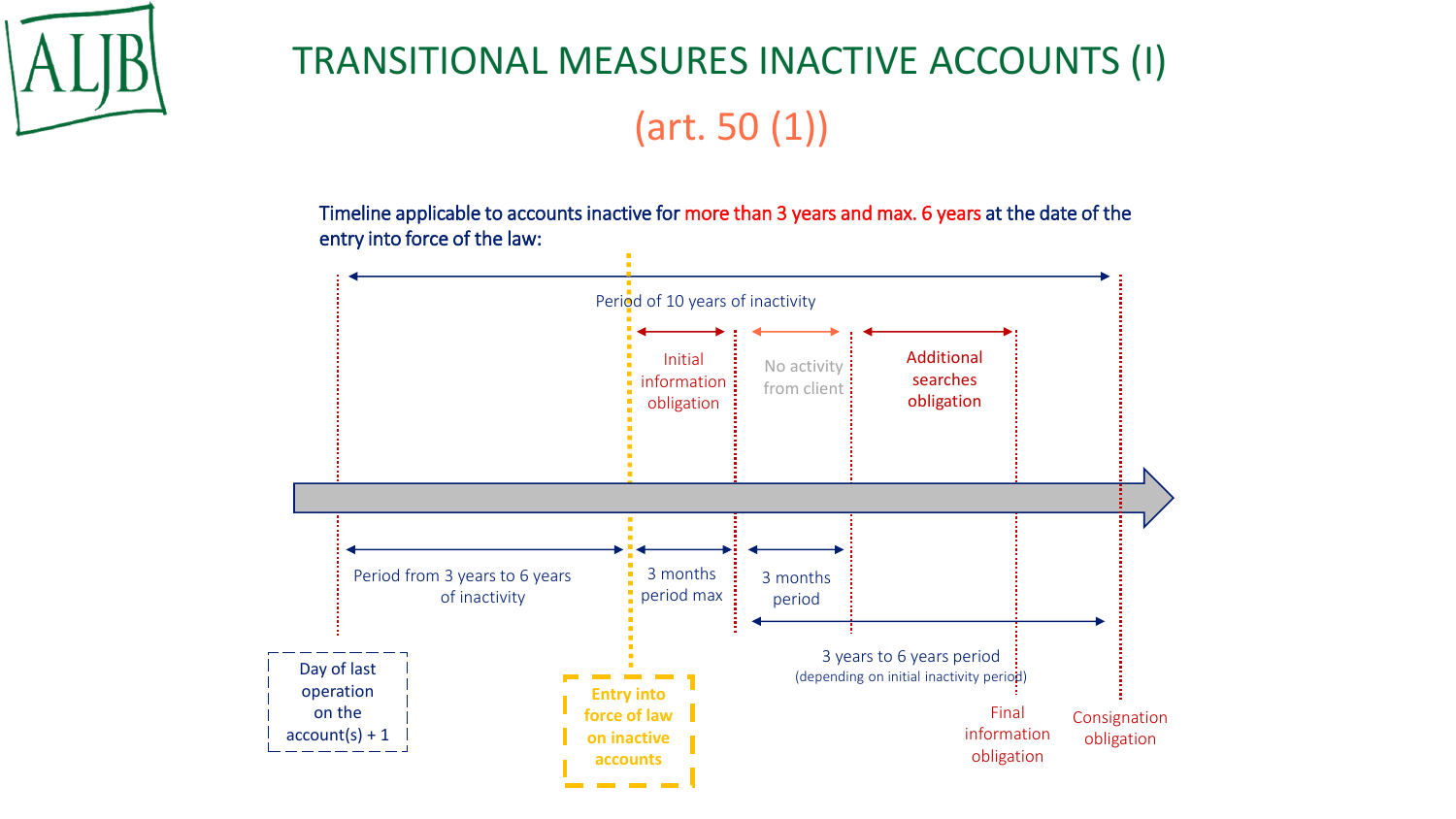

## TRANSITIONAL MEASURES INACTIVE ACCOUNTS (II) (art. 50 (2))

Timeline applicable to accounts inactive for more than 6 years and max. 9 years at the date of the entry into force of the law:

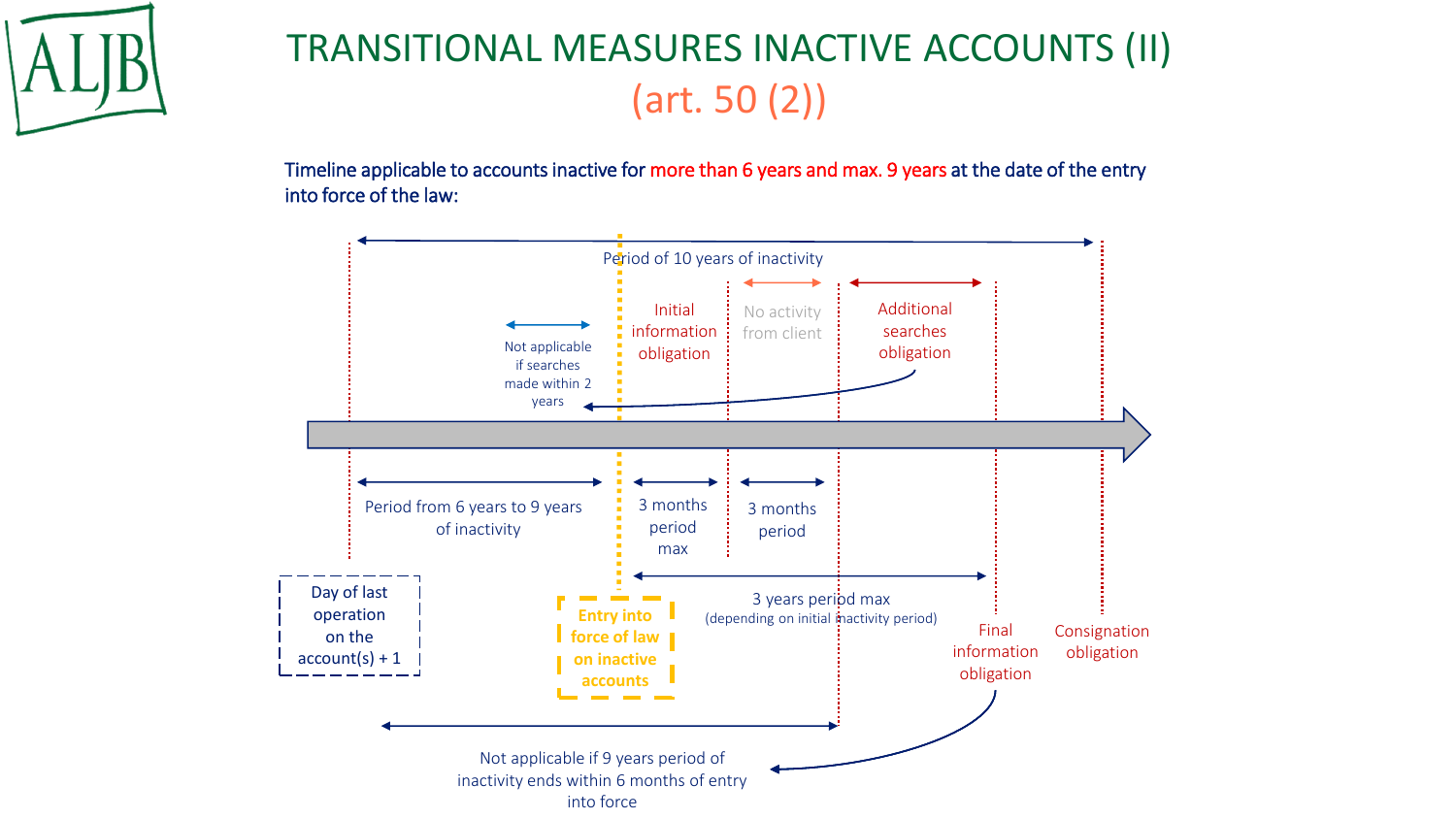

## TRANSITIONAL MEASURES INACTIVE ACCOUNTS (III) (art. 50 (3))

Timeline applicable to accounts inactive for more than 9 years at the date of the entry into force of the law:

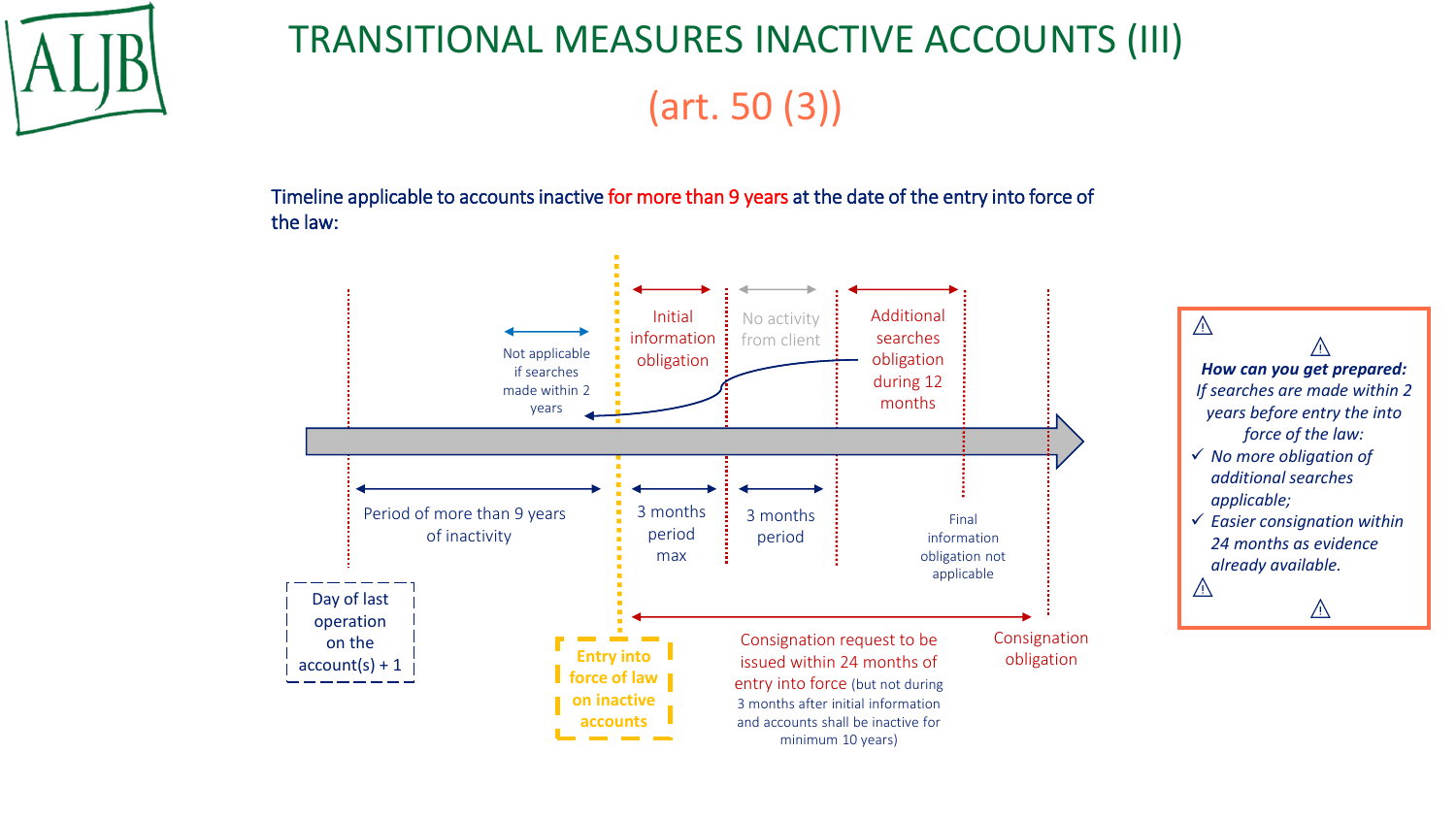

## TRANSITIONAL MEASURES INACTIVE SAFES (I) (art. 51 (1))

**Timeline applicable to safe inactive for more than 5 years and max. 6 years at the date of the entry into force of the law:**

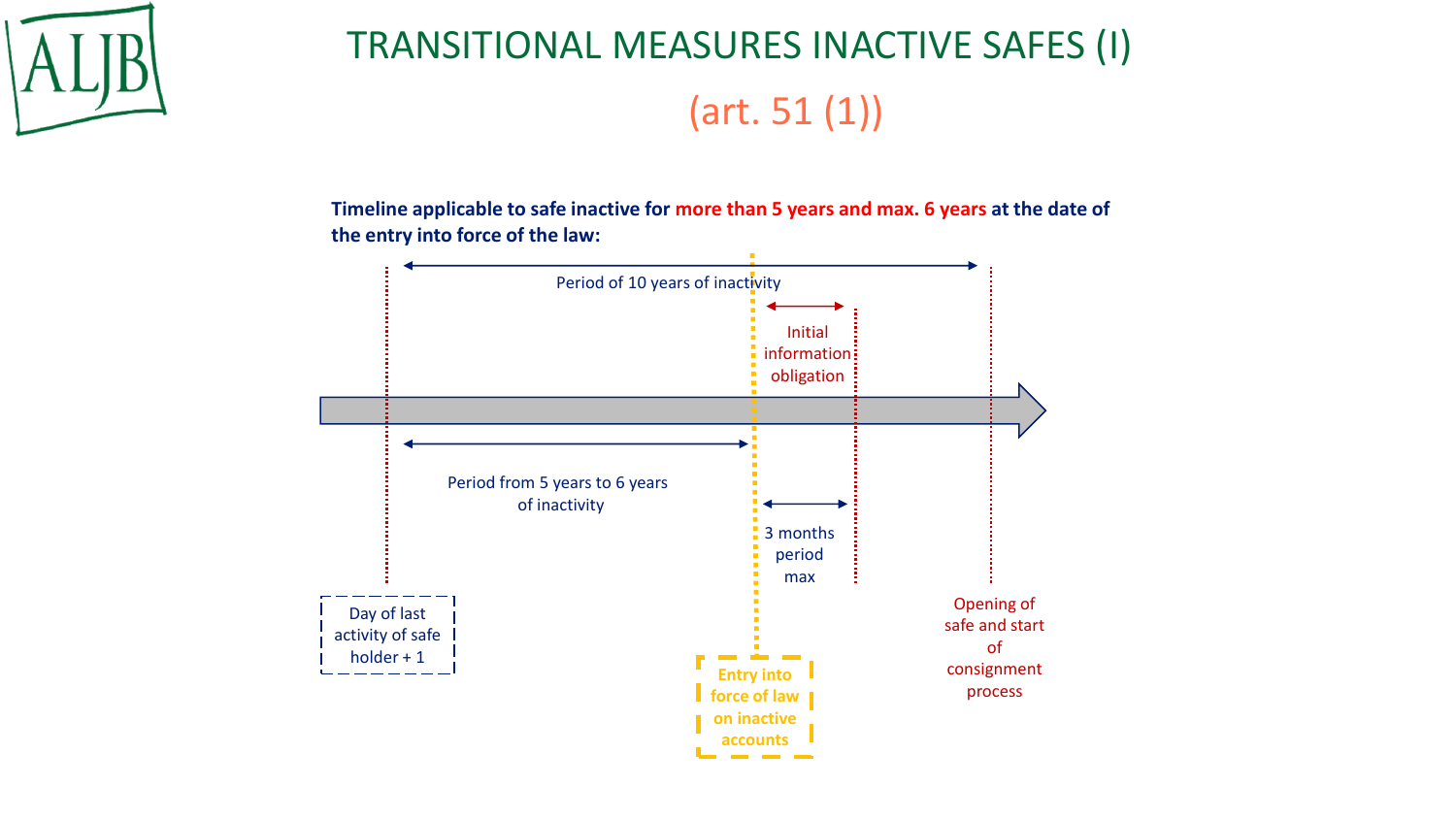

## TRANSITIONAL MEASURES INACTIVE SAFES (II) (art. 51 (2))

**Timeline applicable to safe inactive for more than 6 years and max. 9 years at the date of the entry into force of the law:**

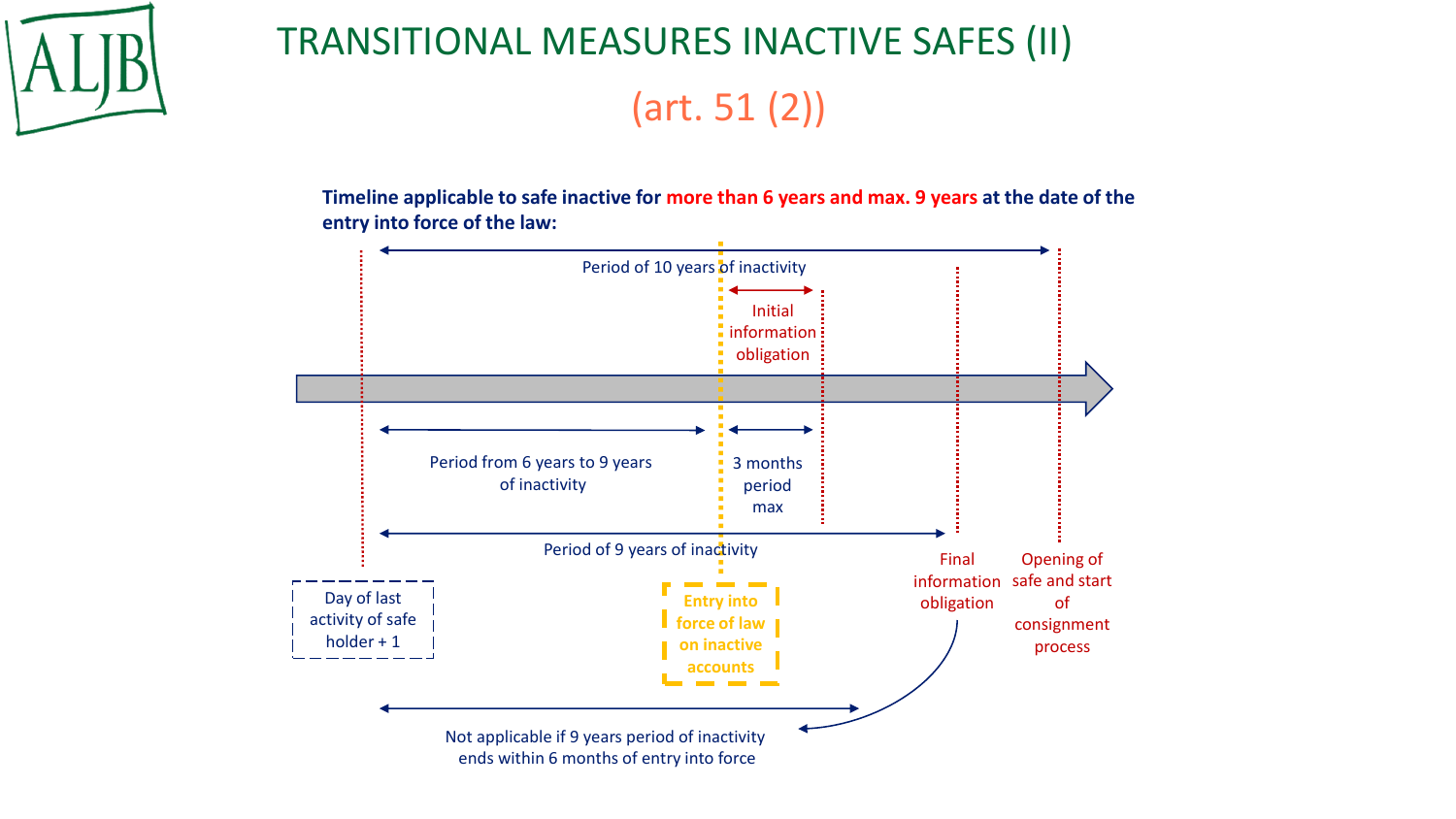

## TRANSITIONAL MEASURES INACTIVE SAFES (III) (art. 51 (3))

**Timeline applicable to safe inactive for more than 9 years at the date of the entry into force of the law:**

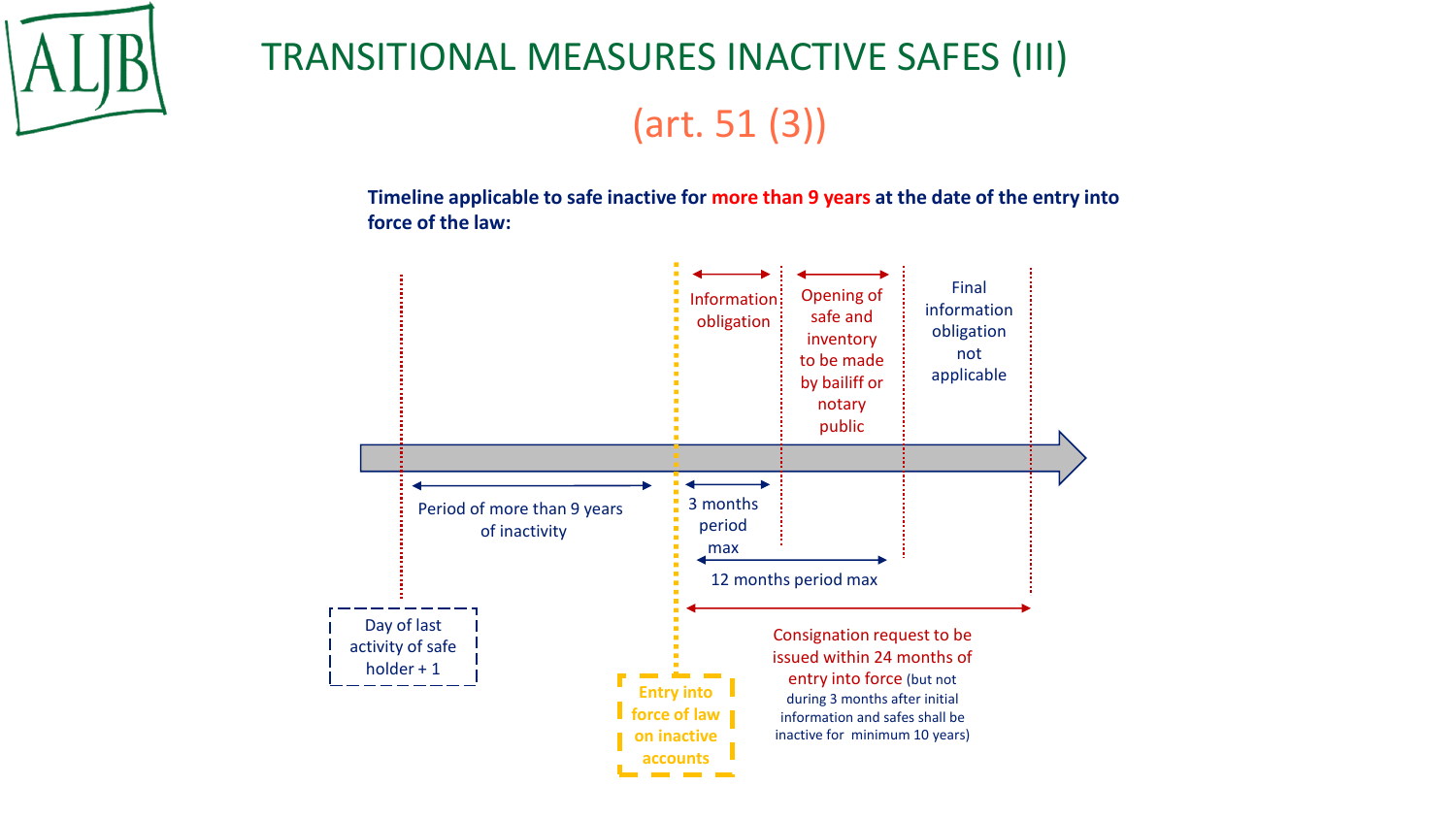- If the benefit is due at the time the law comes into force and no beneficiary has claimed it for
	- more than one year, but max 2 years:
		- Notification of beneficiaries within 3 months (following the law's enactment)
		- if no reaction within 3 months, or if not enough data to proceed with the information -> search

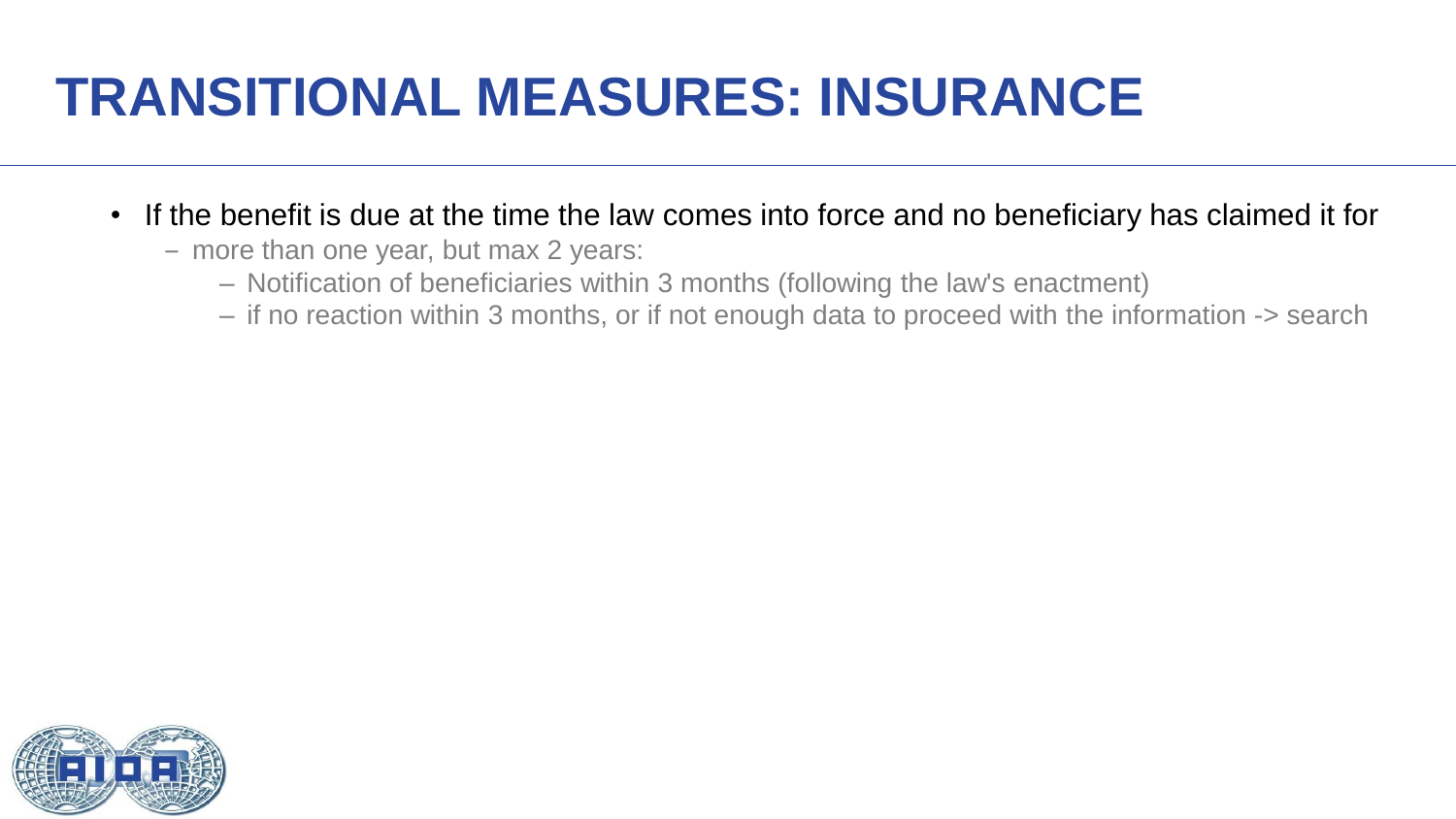Timeline applicable to contracts which are inactive for more than 1 year but max. 2 years at the date of the entry into force of the law:



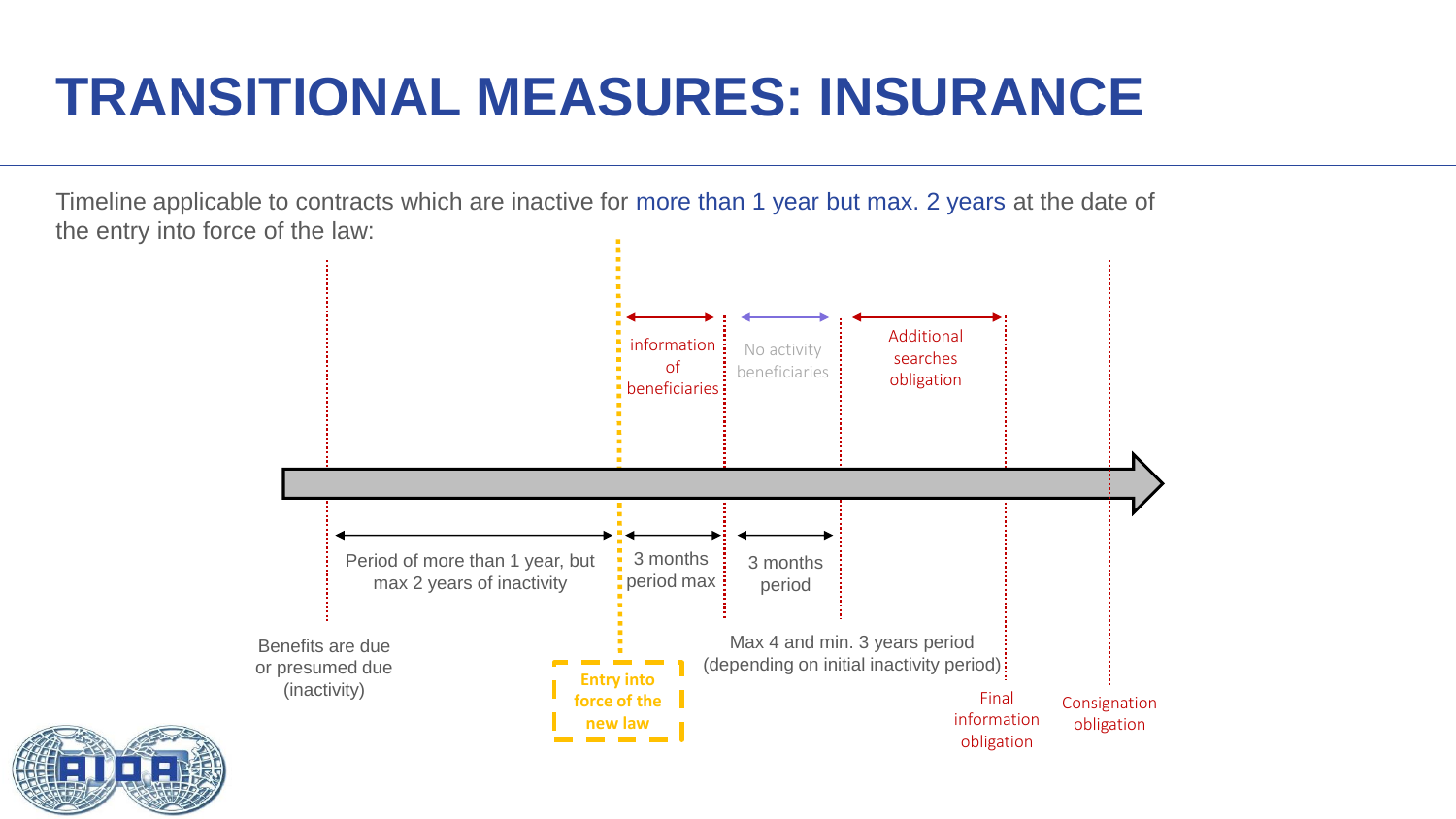- If the benefit is due at the time the law comes into force and no beneficiary has claimed it for
	- more than 2 years, but less than 5 years:
		- information to beneficiaries within 3 months (following the law's entry into force)
		- if no reaction within 3 months, or if not enough data to proceed with the information -> searches (exemption if already made searches in the previous 2 years and not successful)
		- [exemption from 3rd information if the 5-year period expires within 6 months of the entry into force of the law].

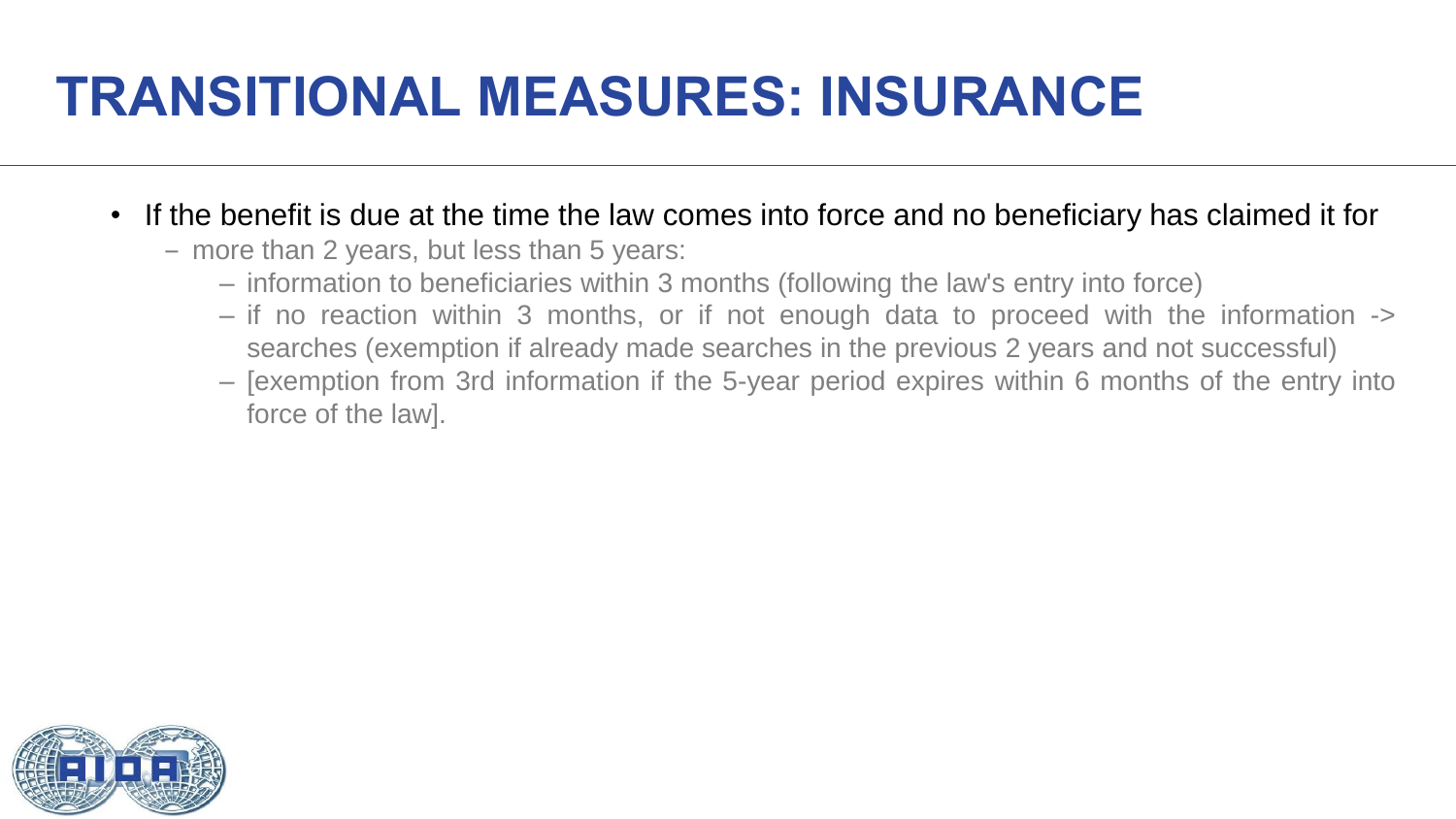Timeline applicable to contracts which are inactive for more than 2 years but max. 5 years at the date of the entry into force of the law:



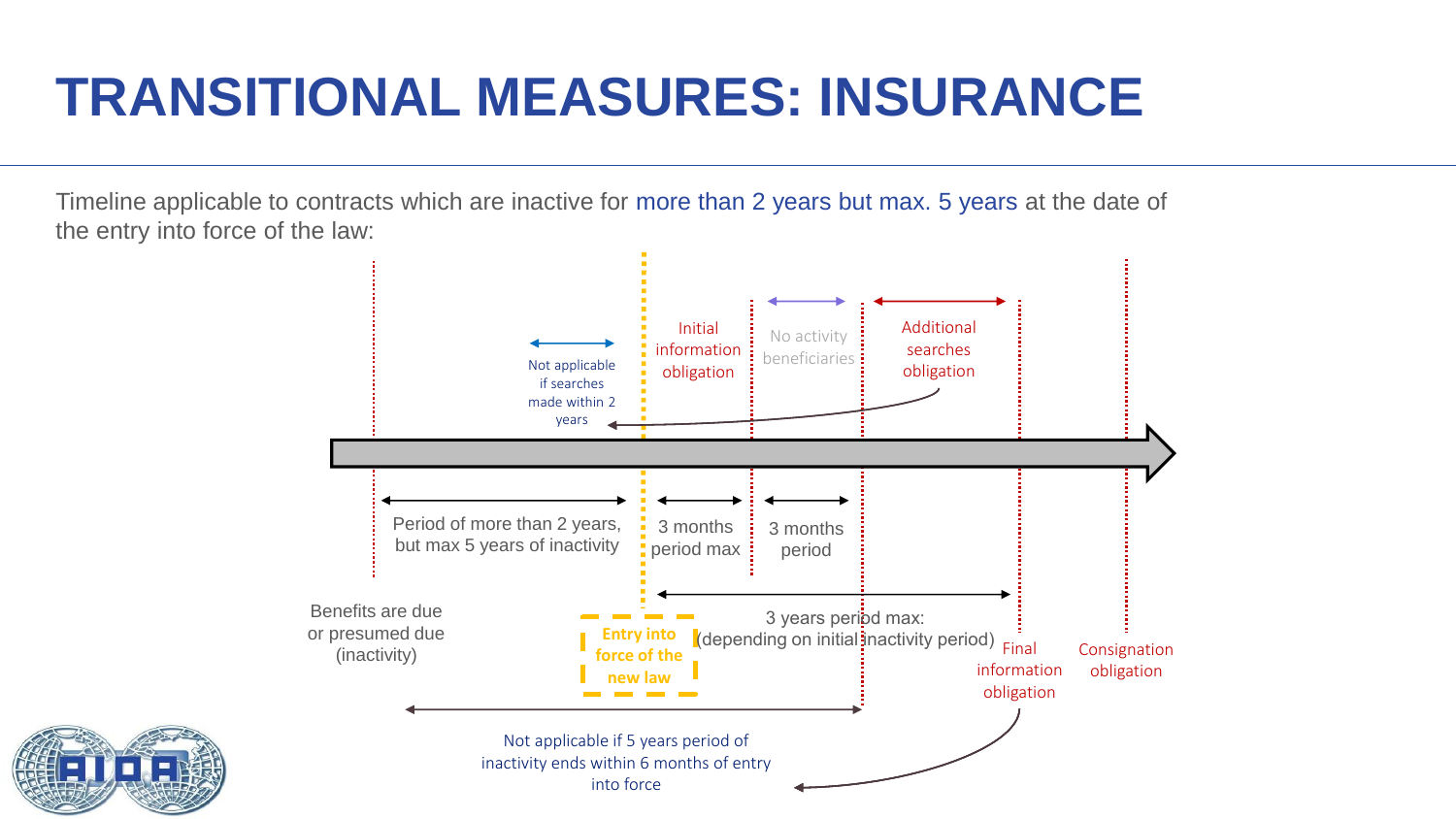- If the benefit is due at the time the law comes into force and no beneficiary has made a claim for
	- more than 5 years:
		- inform beneficiaries within 3 months (following the law's entry into force)
		- if no reaction within 3 months, or if not enough data to proceed to the information -> research:
			- 12 months to do the research
			- exemption if research has already been carried out in the previous 2 years and was not successful
		- exemption from 3<sup>rd</sup> information
		- time limit of 24 months following the entry into force of the law to submit a consignment request

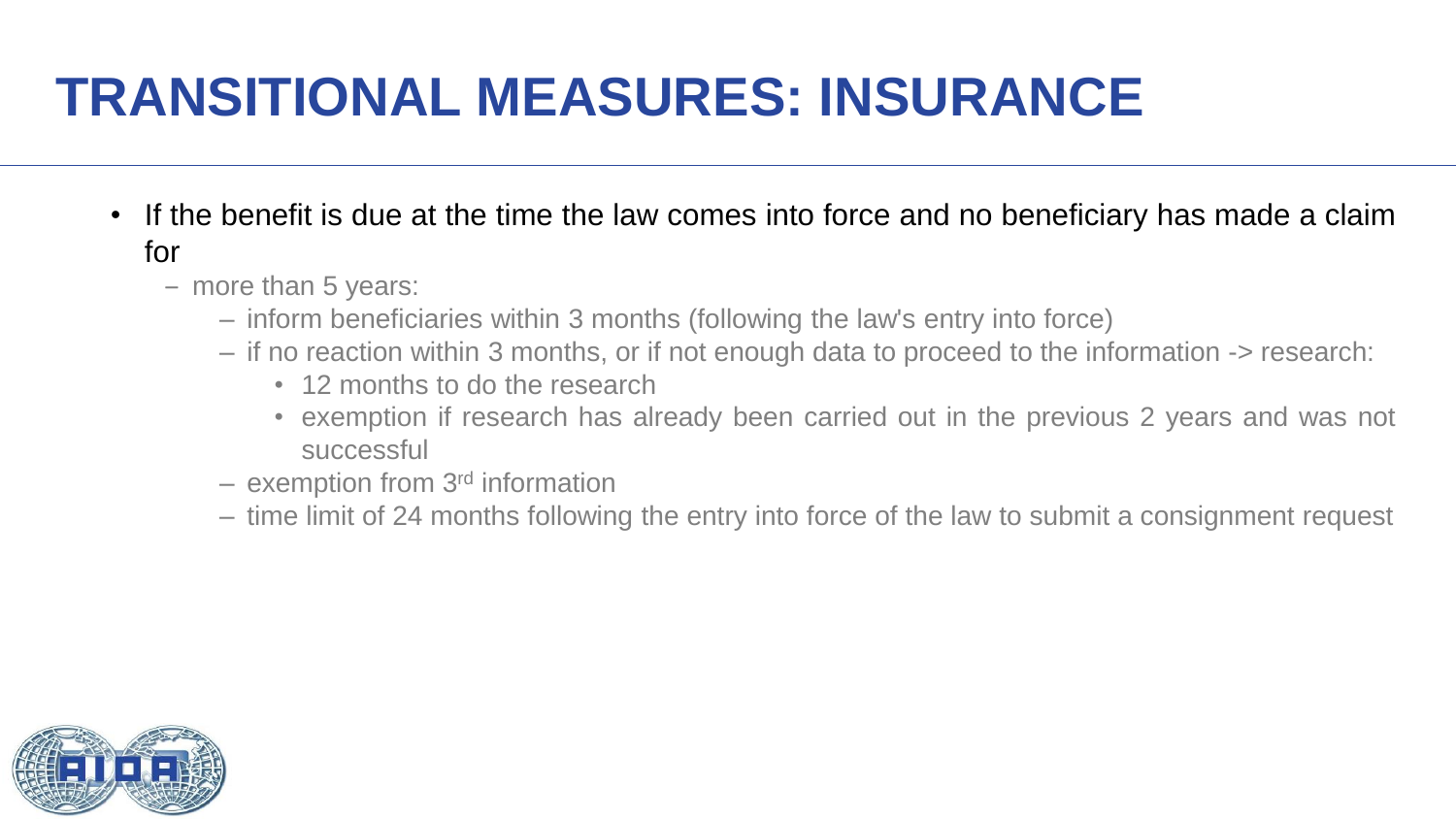Timeline applicable to contracts which are inactive for more than 5 years at the date of the entry into force of the law:



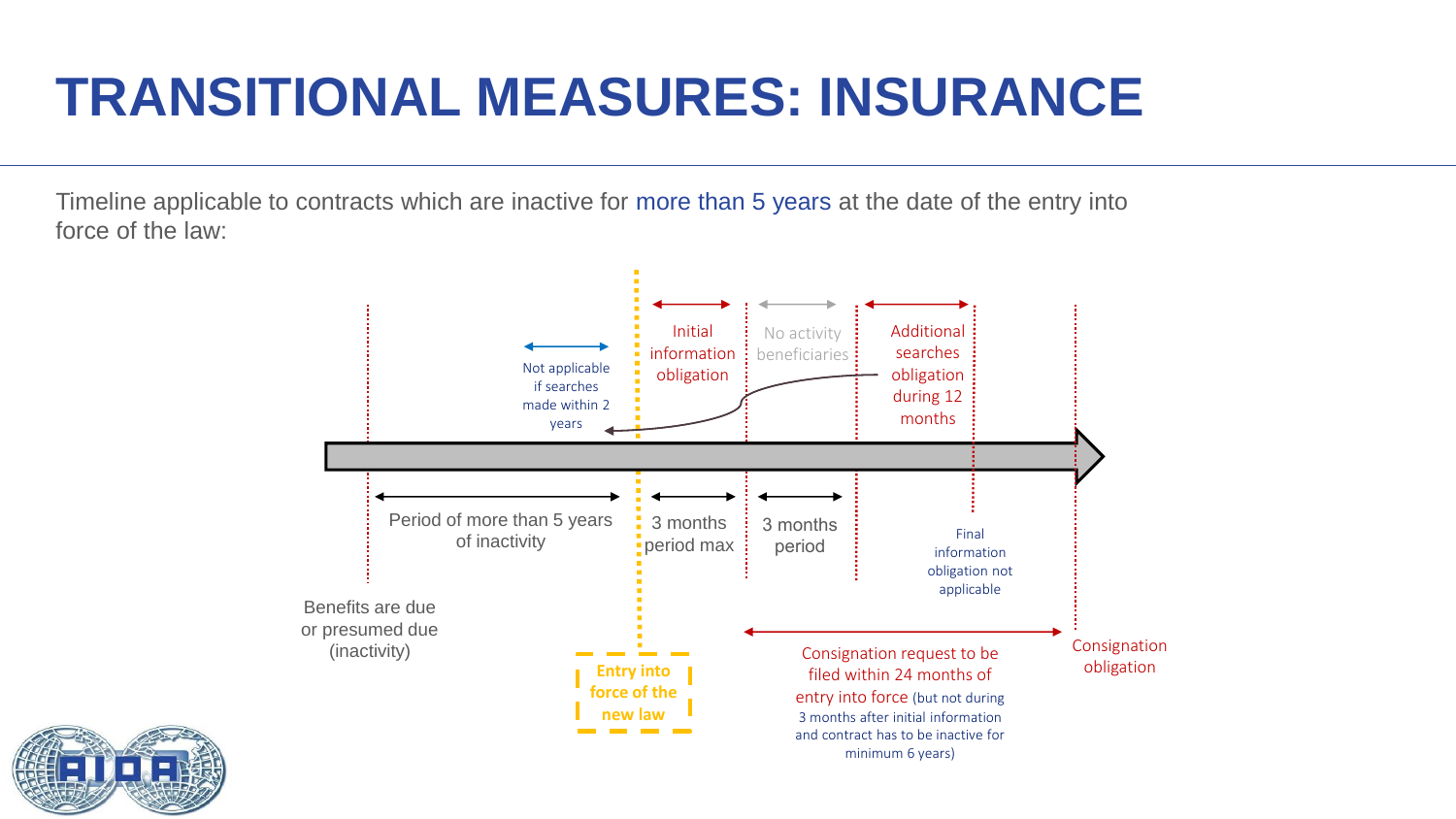# **ANNUAL INFORMATION OF THE RESPECTIVE REGULATOR (CSSF OR CAA) AND THE ACD**  (art.27)

- 1. Banks shall **send by electronic means** to the **CSSF** and the **Administration des Contributions Directes (ACD**) at the latest on 28 February of each year **information relating to inactive accounts and safes opened in their books** as of 31 December of the previous year (total number of holders, total number of accounts and safes, and total of assets on an aggregated basis).
- 2. Insurance companies shall **send to the CAA by electronic means and according to procedures to be defined by the CAA and to the ACD** at the latest on 28 February of each year information relating to dormant contracts as of 31 December of the previous year (total number of "dormant" contracts + total balance of these contracts as of 31 December of each year).
- 3. Transmission to the ACD is foreseen in the context of compliance with the law of 18 December 2015 relating to the *Norme commune de déclaration* and the amended law of 24 July 2015 relating to FATCA.

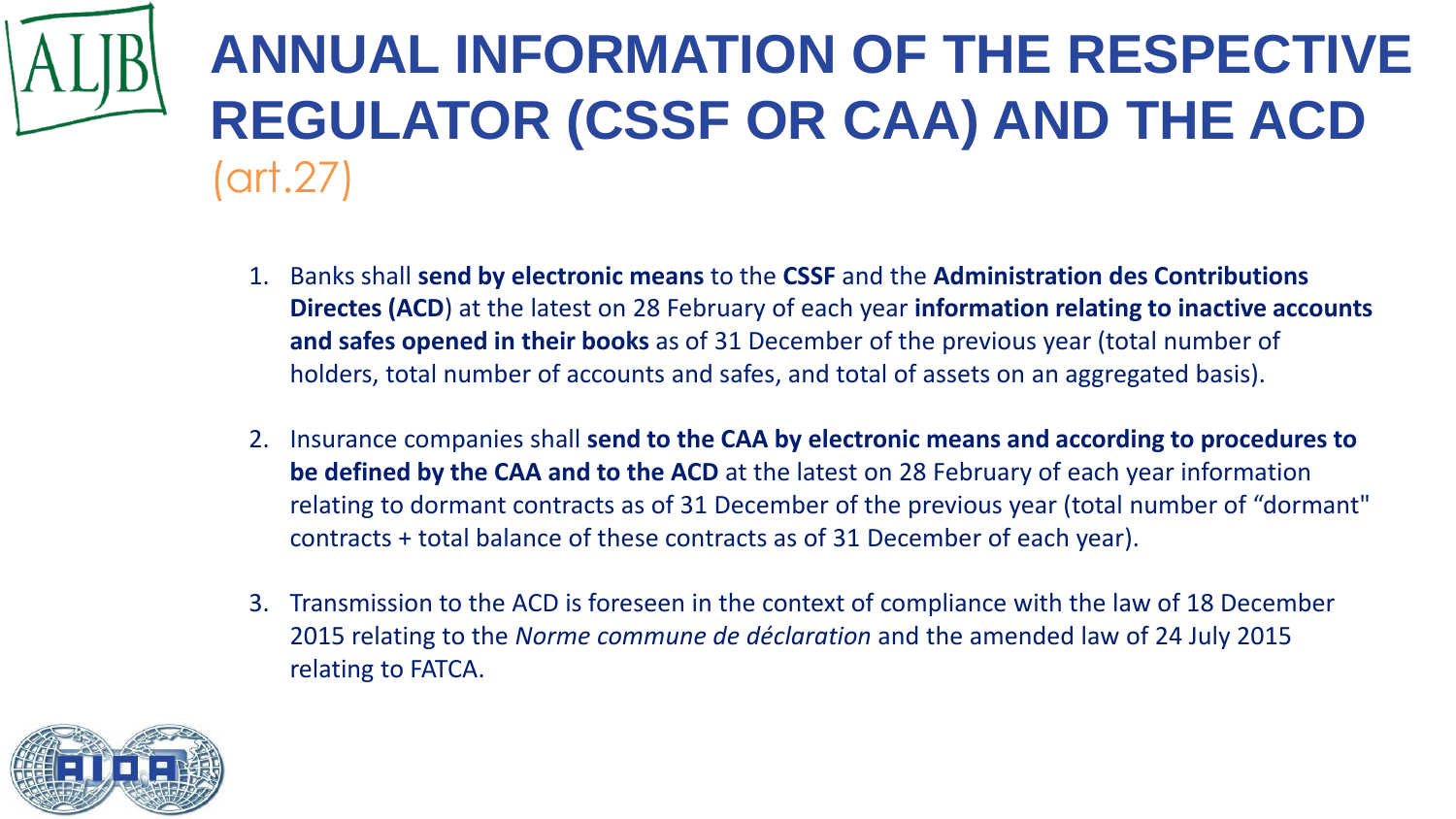

#### **1. Administrative sanctions**

- ➢ The CSSF and the CAA are vested with all supervisory and investigation powers necessary to ensure the proper exercise of its duties under the Law.
- $\triangleright$  The CSSF and the CAA may inflict administrative and other sanctions in case of violation of the main obligations imposed respectively on banks and insurance companies by the Law prior to consignment.
- $\triangleright$  Publicity of sanctions
- $\triangleright$  Sanctions such as fines may be imposed upon legal entities subject to its supervision, members of the management bodies of such entities or any person responsible for a violation up to a maximum amount of 1,000,000 EUR for legal entities and 250,000 EUR for physical persons.

#### **2. Criminal sanctions**

- ➢ Criminal sanctions may be imposed in case of **violation of consignment obligations**.
- ➢ **Fines** may range from 12,500 to 1,000,000 EUR for legal entities and from 2,500 to 250,000 EUR for members of the management bodies.

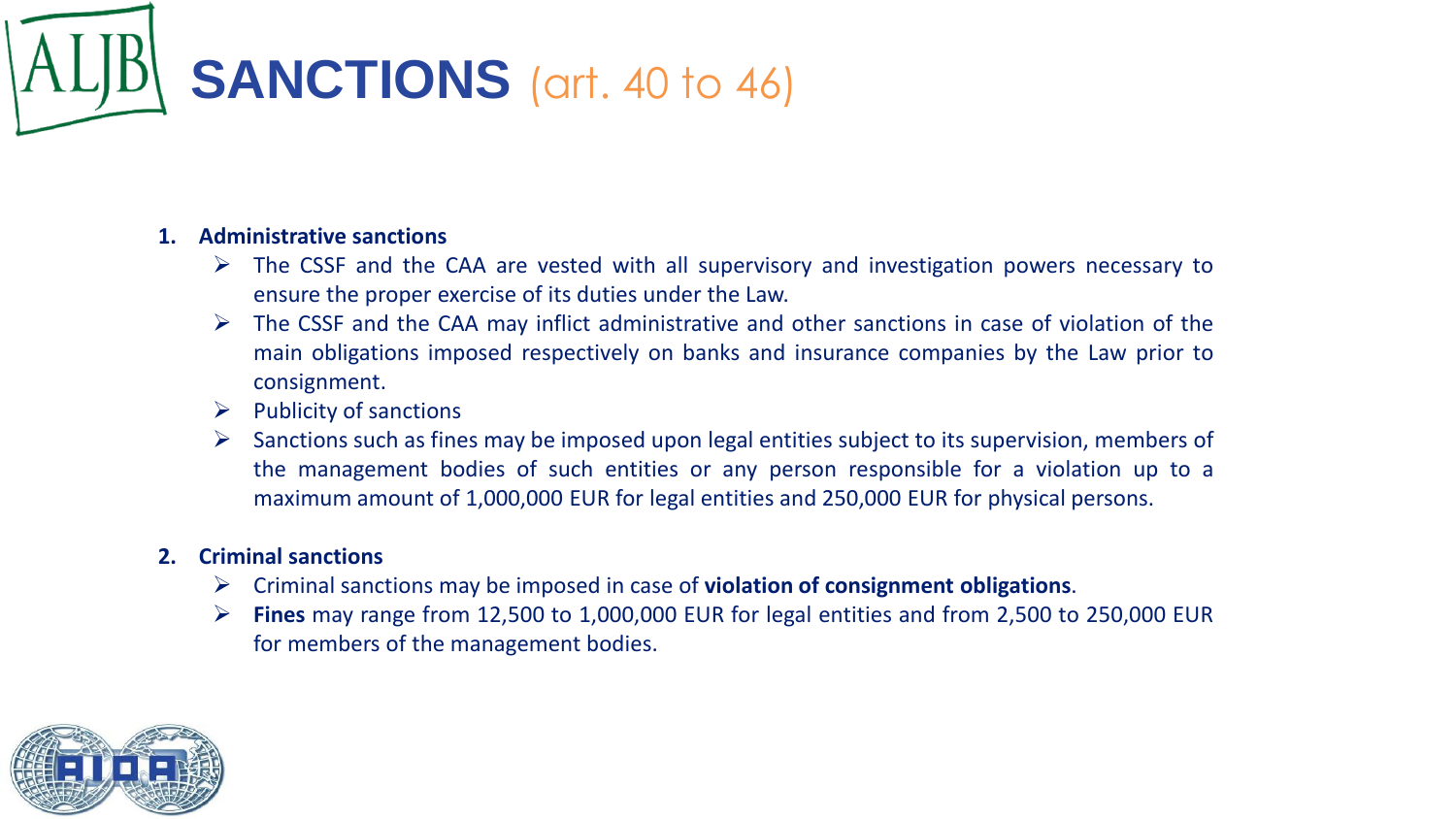

#### ABBL RECOMMENDATIONS

- **1. Maintenance of lists of inactive accounts as per applicable legal criteria and time period** to be able to determine which obligations shall be complied with (i.e. initial information obligation, additional researches obligation; consignation obligation,…)
- **2. Undertaking additional researches of accountholder** and/or beneficiaries as the case may be hiring of third parties service providers to be contemplated.
- **3. Implementation and/or modification of internal procedures** to :
	- $\checkmark$  Maintain relationship with client(s) to avoid account(s) to become inactive;
	- $\checkmark$  Comply with requirements and delays laid down in the law regarding the respective consignment related obligations;
	- $\checkmark$  Comply with requirements regarding storage of information and evidence to be provided to the CDC.
- **4. Compliance** with legal obligations arising from the law on inactive accounts **as soon as possible** may **trigger application** of more favorable provisions of the law notably regarding transitional measures.